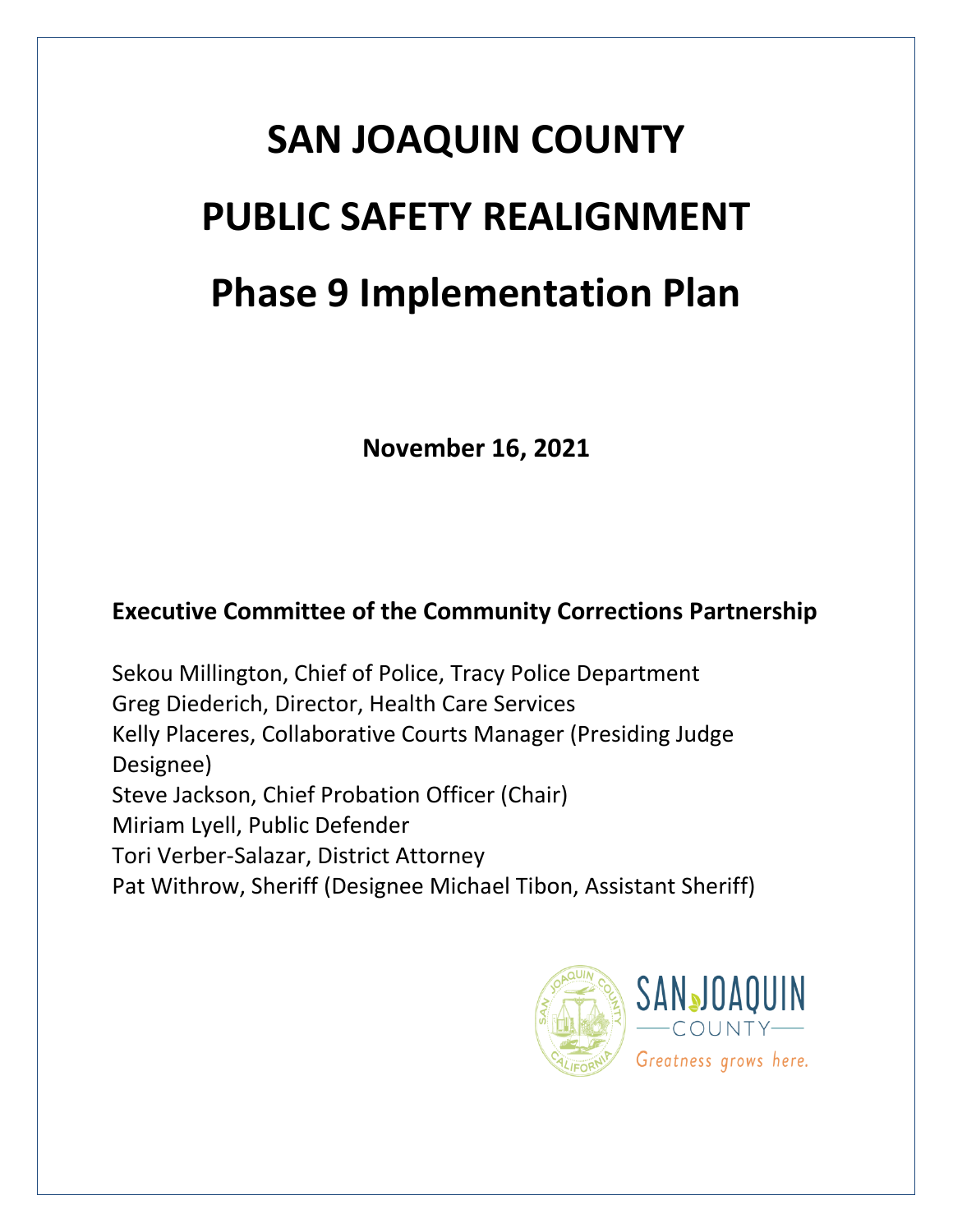# **TABLE OF CONTENTS**

| <b>Background</b>                                 | 6  |
|---------------------------------------------------|----|
| <b>San Joaquin County Funding</b>                 | 7  |
| <b>Local Planning and Oversight</b>               | 8  |
| <b>Community Corrections Partnership</b>          | 8  |
| <b>Plan Oversight</b>                             | 9  |
| <b>Implementation Strategies</b>                  | 11 |
| <b>Phase 1 Programs and Strategies</b>            | 12 |
| <b>High Risk Unit</b>                             | 12 |
| <b>Evidence Based Programming</b>                 | 13 |
| Home Detention with EM or GPS                     | 13 |
| Day Reporting Center Expansion                    | 13 |
| <b>Assessment Center</b>                          | 13 |
| <b>Post Supervision Release Re-Entry Court</b>    | 13 |
| Jail Beds                                         | 14 |
| <b>In-Custody Programming</b>                     | 14 |
| Sheriff's Office Alternatives to Incarceration    | 14 |
| <b>Correctional Health Services</b>               | 14 |
| <b>Behavioral Health Services</b>                 | 14 |
| <b>Educational Services</b>                       | 14 |
| <b>Job Training Assistance</b>                    | 15 |
| Eligibility Screening for Human Services Programs | 15 |
| <b>Transitional Housing</b>                       | 15 |
| <b>Transportation Needs</b>                       | 15 |
| <b>Administrative Overhead</b>                    | 15 |
| <b>Data Collection and Evaluation</b>             | 15 |
| <b>Phase 2 Programs and Strategies</b>            | 16 |
| Sheriff's Office (AB 109 Support)                 | 16 |
| <b>Community Based Organizations</b>              | 16 |
| <b>Warrant Reduction and Advocacy Program</b>     | 16 |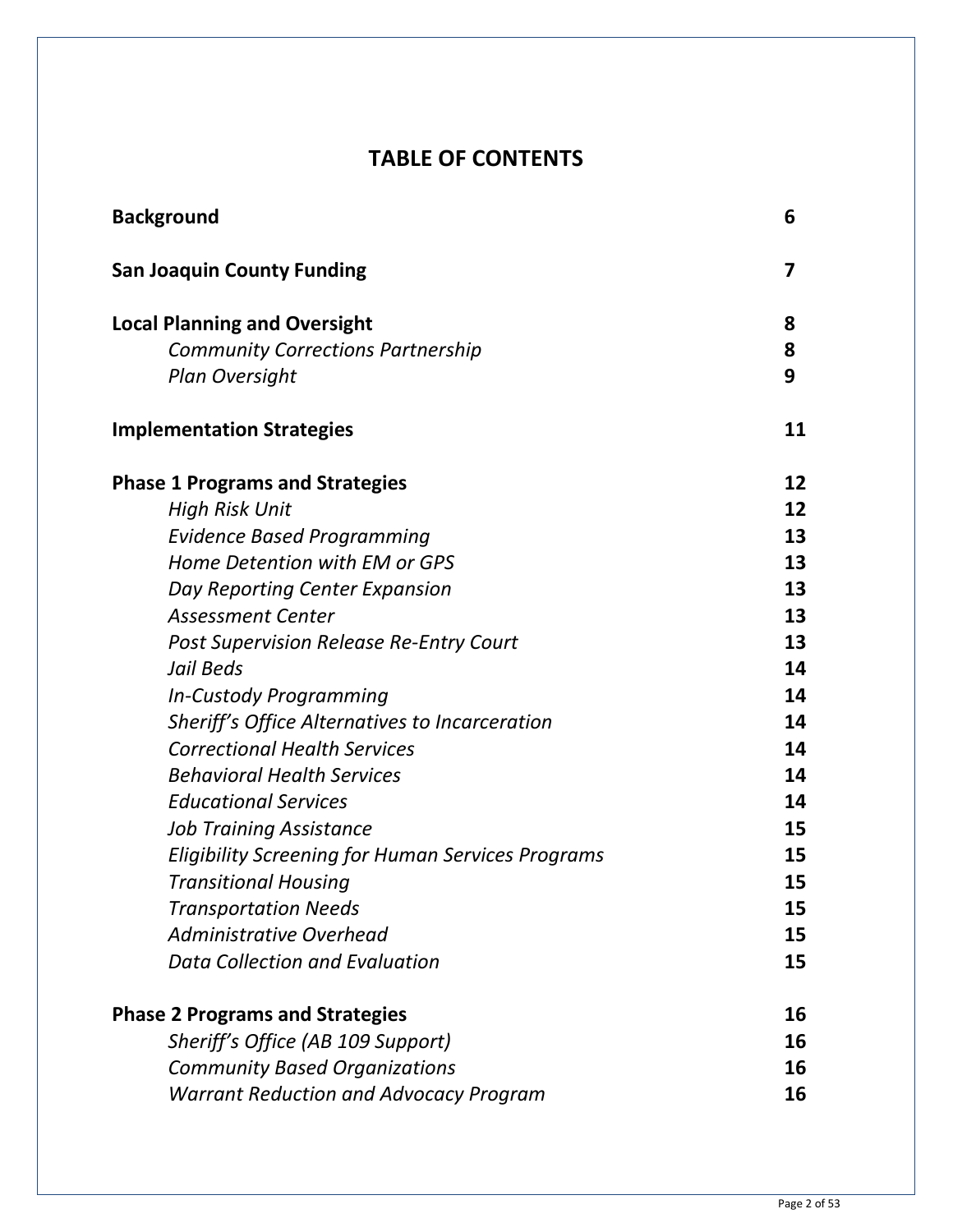| <b>Parole Re-Entry Court</b>                        | 17 |
|-----------------------------------------------------|----|
| <b>High Violent Offender Court</b>                  | 17 |
| <b>Violent Crimes Unit</b>                          | 17 |
| <b>Community Corrections Partnership Task Force</b> | 17 |
| <b>Pretrial Assessment and Monitoring</b>           | 17 |
| <b>Phase 3 Programs and Strategies</b>              | 18 |
| <b>Pretrial Assessment and Monitoring</b>           | 18 |
| <b>Parole Revocation Hearings</b>                   | 18 |
| <b>Phase 3 Enhancements</b>                         | 19 |
| <b>High Violent Offender Court</b>                  | 19 |
| <b>Correctional Health Care</b>                     | 19 |
| <b>Phase 4 Enhancements</b>                         | 19 |
| <b>Pretrial Assessment and Monitoring Unit</b>      | 19 |
| <b>Assessment Center</b>                            | 20 |
| Day Reporting Center                                | 20 |
| High Risk Unit and Violent Crime Unit               | 20 |
| <b>Evidence Based Programming</b>                   | 20 |
| <b>Correctional Health Care</b>                     | 21 |
| <b>Behavioral Health Services</b>                   | 21 |
| <b>Transitional Housing</b>                         | 21 |
| <b>Parole Re-Entry Court</b>                        | 21 |
| <b>Mandatory Supervision Court</b>                  | 22 |
| <b>Monitoring Court</b>                             | 22 |
| <b>Community Corrections Partnership Task Force</b> | 22 |
| <b>Community Based Organizations</b>                | 22 |
| <b>Parole Revocation Hearings</b>                   | 22 |
| <b>Phase 5 Enhancements</b>                         | 23 |
| <b>Ready to Work</b>                                | 23 |
| Correctional Health Care/Behavioral Health Services | 23 |
| <b>Friends Outside</b>                              | 23 |
| <b>El Concilio</b>                                  | 24 |
| <b>Community Partnership for Families</b>           | 24 |
| <b>Public Defender/Uptrust</b>                      | 24 |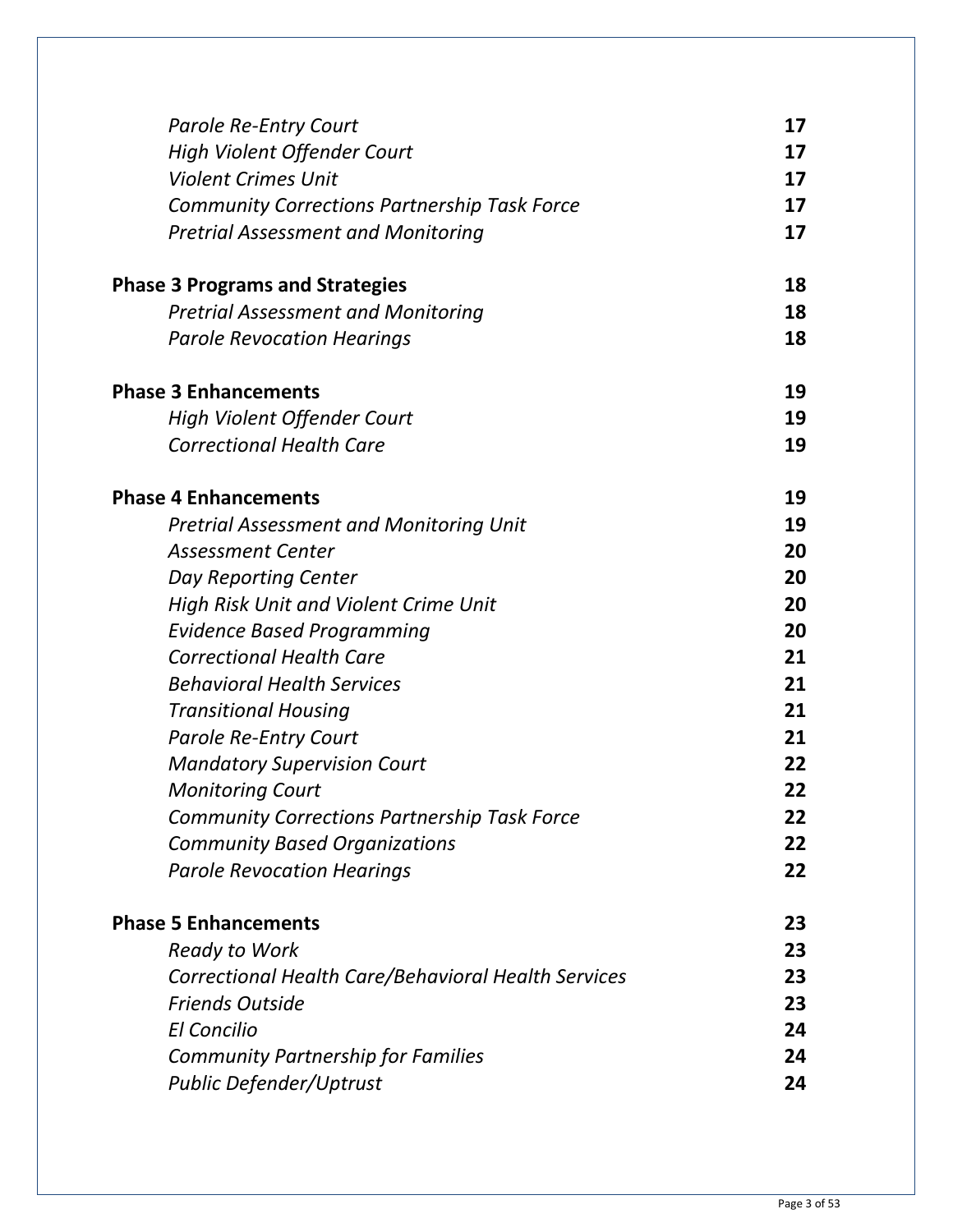| Mary Magdalene Community Services/Fathers & Families                         | 24       |
|------------------------------------------------------------------------------|----------|
| <b>Phase 6 Enhancements</b>                                                  | 25       |
| <b>Pretrial Assessment and Monitoring Program</b>                            | 25       |
| <b>Correctional Health Services</b>                                          | 25       |
| <b>Community Corrections Partnership Task Force</b>                          | 25<br>25 |
| <b>AB109 Pilot Project Extensions</b>                                        |          |
| <b>Phase 7 Enhancements</b>                                                  | 26       |
| Pretrial Assessment and Monitoring Program                                   | 26       |
| Jail Beds-Sheriff's Office                                                   | 26       |
| Transitional Age Youth Unit - Probation Department                           | 26       |
| <b>Correctional Health</b>                                                   | 27       |
| <b>Behavioral Health Service</b>                                             | 27       |
| <b>Employment and Economic Development Department</b>                        | 27       |
| <b>Superior Court</b>                                                        | 28       |
| <b>Friends Outside</b>                                                       | 28       |
| Community Partnerships for Families of San Joaquin                           | 28       |
| <b>El Concilio</b>                                                           | 28       |
| Fathers & Families of San Joaquin                                            | 28       |
| Community Parternship of Families - Cal Fresh AB109 Employment               | 29       |
| Fathers & Families of San Joaquin - Probation Case Management                | 29       |
| <b>Phase 8 Enhancements</b>                                                  | 29       |
| <b>Pretrial Assessment and Monitoring Program</b>                            | 29       |
| <b>Correctional Health</b>                                                   | 29       |
| <b>Human Services Agency</b>                                                 | 30       |
| <b>Superior Court</b>                                                        | 30       |
| Community Partnerships of Families of San Joaquin County                     | 30       |
| INK Doctors, A medical corporation (DBA INKoff.me)                           | 30       |
| <b>Phase 9 Enhancements</b>                                                  |          |
| None-Status Quo                                                              |          |
| <b>Data Collection and Evaluation</b>                                        | 30       |
| <b>AB109 Public Safety Realignment Budget</b><br><b>Probation Department</b> | 33<br>33 |
|                                                                              |          |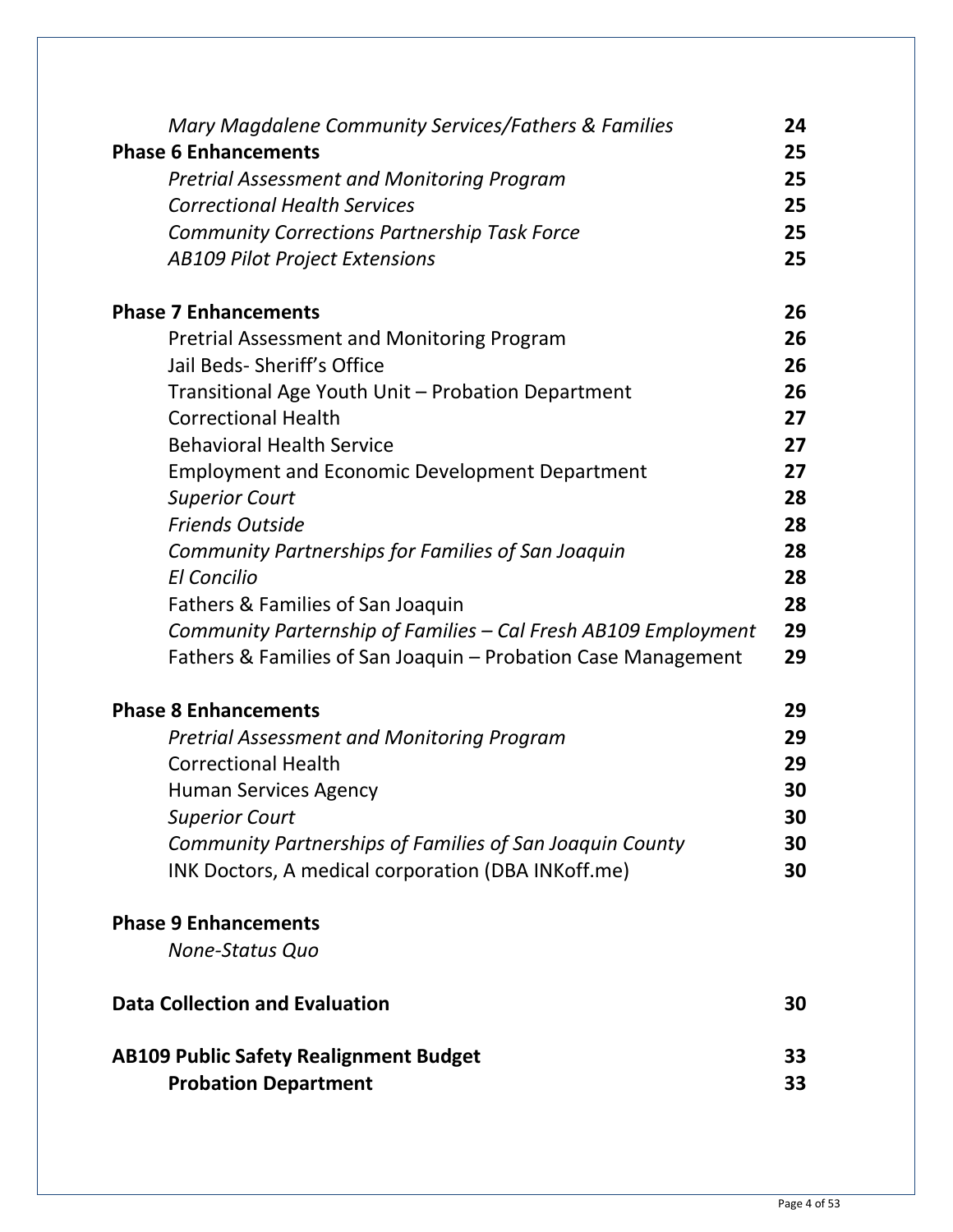| <b>Pretrial Assessment and Monitoring Program</b>        | 33 |
|----------------------------------------------------------|----|
| <b>Sheriff's Office</b>                                  | 34 |
| Jail Beds                                                | 34 |
| Jail Programming                                         |    |
| Alternatives to Incarceration                            | 35 |
| Bailiff                                                  | 35 |
| AB 109 Support                                           | 35 |
| <b>Probation Department</b>                              | 36 |
| <b>High Risk Unit</b>                                    | 36 |
| <b>Violent Crimes Unit</b>                               | 36 |
| <b>Transitional Age Youth Unit</b>                       | 37 |
| <b>Assessment Center</b>                                 | 38 |
| Day Reporting Center                                     | 38 |
| <b>Evidence Based Programming</b>                        | 39 |
| <b>Correctional Health Services</b>                      | 39 |
| <b>Behavioral Health Services</b>                        | 40 |
| <b>Employment and Economic Development Department</b>    | 40 |
| <b>Transportation</b>                                    | 41 |
| <b>Global Positioning Satellite</b>                      | 41 |
| <b>Human Services Agency</b>                             | 42 |
| <b>Transitional Housing</b>                              | 42 |
| <b>San Joaquin County Superior Court</b>                 | 43 |
| <b>Post Release Supervision Court</b>                    | 43 |
| <b>Mandatory Supervision Court</b>                       | 43 |
| <b>Monitoring Court</b>                                  | 44 |
| <b>Community Corrections Partnership Task Force</b>      | 44 |
| <b>Community Based Organizations</b>                     | 45 |
| Warrant Reduction and Advocacy Program – Friends Outside | 45 |
| <b>Community Partnership for Families</b>                | 45 |
| <b>El Concilio</b>                                       | 46 |
| <b>Fathers &amp; Families of San Joaquin</b>             | 46 |
| <b>Mary Magdalene Community Services</b>                 | 47 |
| <b>District Attorney</b>                                 | 47 |
| <b>Public Defender</b>                                   | 48 |
| <b>San Joaquin Community Data Co-Op</b>                  | 48 |
| <b>Community Partnership for Families</b>                | 49 |
| <b>El Concilio</b>                                       | 49 |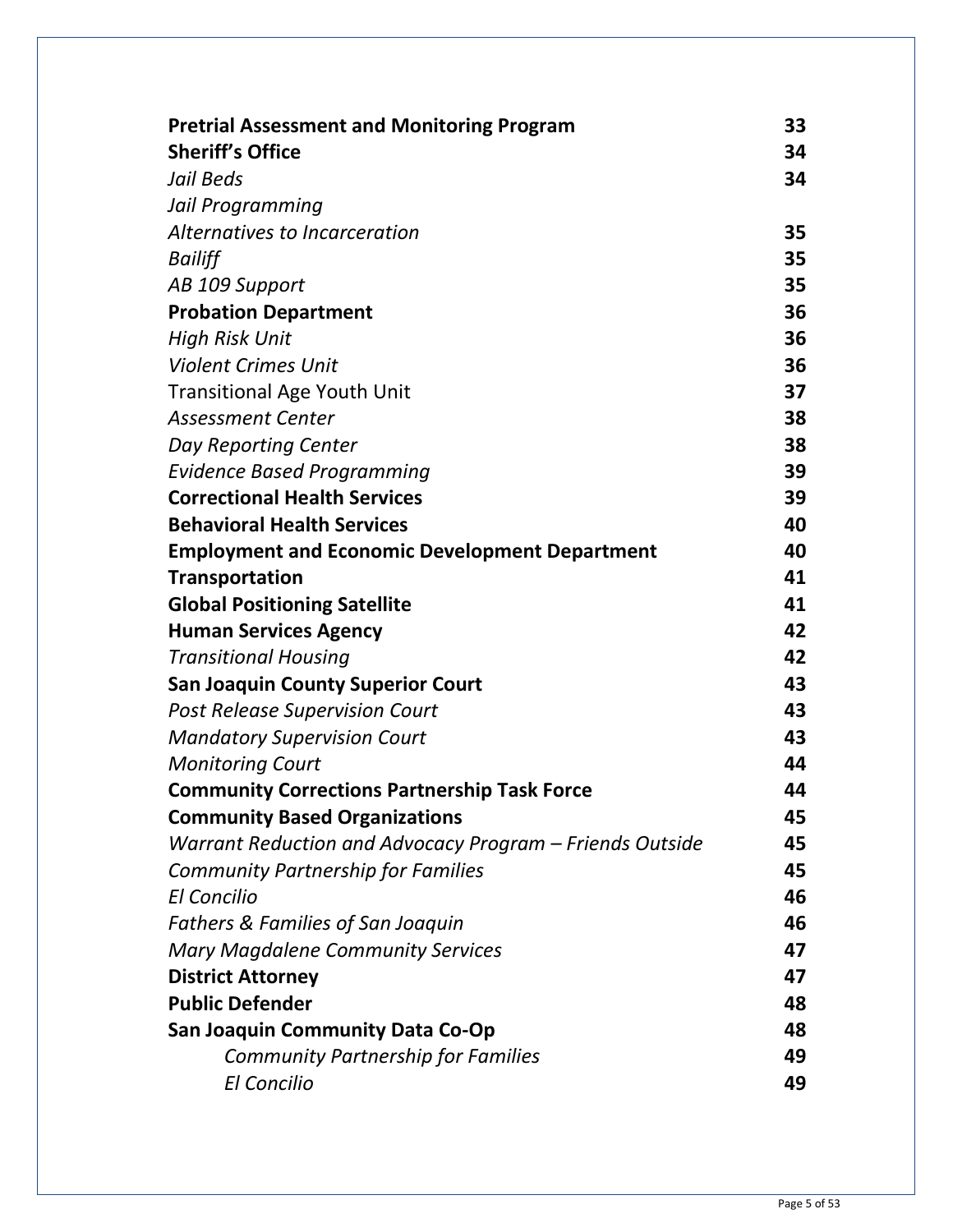| <b>Friends Outside</b>                              | 50 |
|-----------------------------------------------------|----|
| <b>Mary Magdalene Community Services</b>            | 51 |
| <b>Public Defender/Uptrust</b>                      | 51 |
| <b>Ready to Work</b>                                | 52 |
| INK Doctors, A medical corporation (DBA INK off.me) | 52 |
| <b>Probation Department</b>                         | 53 |
| <b>Administrative Overhead</b>                      | 53 |

#### **Summary 53**

### **BACKGROUND**

In an effort to address overcrowding in California's prisons and assist in alleviating the State's financial crisis, the Public Safety Realignment Act (Assembly Bill 109) was signed into law on April 4, 2011. AB109 transferred responsibility for supervising specified lower level inmates and parolees from the California Department of Corrections and Rehabilitation to counties. AB109 did not contain funding for county agencies to implement the realignment shift and was not operative until funding was provided for counties. On June 30, 2011, Governor Brown signed a series of legislative bills as part of the State budget that provided funding and made necessary technical changes to implement the Public Safety Realignment Act, which went into effect on October 1, 2011.

AB109 transferred responsibility for supervising non-violent, non-serious, non-sex individuals (non/non/non's or PRCS-Post Release Community Supervision) upon release from State Prison to County Probation in lieu of being supervised by State Parole. Further, any non/non/non's sentenced after October 1, 2011 are no longer eligible to serve their prison sentence in State Prison and instead must serve it at the County Jail (Penal Code 1170(h)). The third population realigned from state to local responsibility is parolees who are no longer revoked to State Prison; their revocation period is instead served at the County Jail and is capped at 180 days. AB109 allows counties maximum flexibility in developing interventions and sanctions at the local level.

The San Joaquin County Community Corrections Partnership has completed the following plans that were approved by the Board of Supervisors: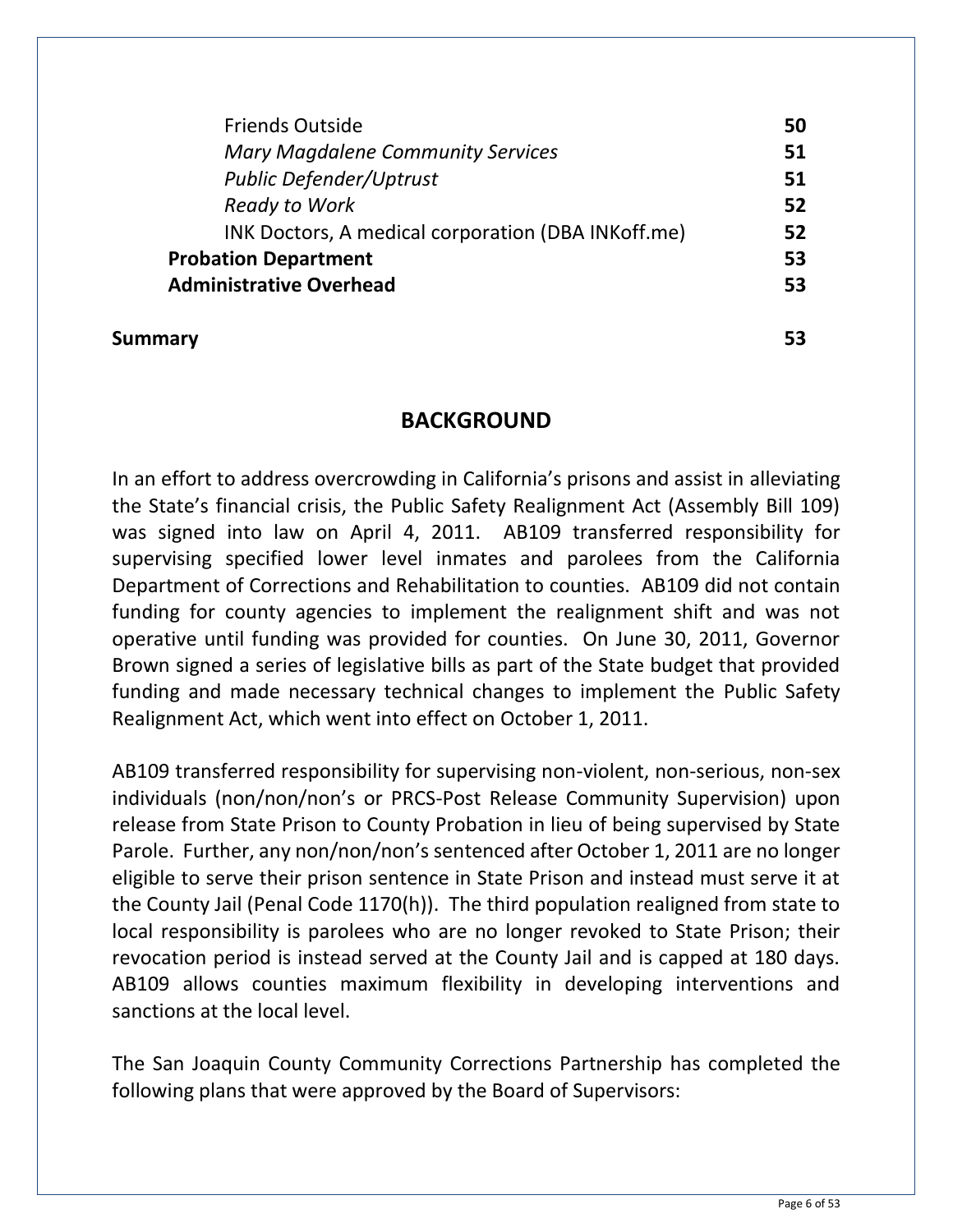| Plan                     | <b>Approved by Board of Supervisors</b> |
|--------------------------|-----------------------------------------|
| 2011 Implementation Plan | August 30, 2011                         |
| Phase 2 Plan             | September 25, 2012                      |
| Phase 3 Plan             | October 21, 2014                        |
| Phase 4 Plan             | December 6, 2016                        |
| Phase 5 Plan             | December 12, 2017                       |
| Phase 6 Plan             | December 4, 2018                        |
| Phase 7 Plan             | November 19, 2019                       |
| Phase 8 Plan             | December 8, 2020                        |

Plans were not submitted for Fiscal Years 2013-2014 or 2015-2016 as the Executive Committee only approved "status quo" budgets, which simply included salary and benefit increases and did not allow for any program enhancements or additions. The Phase 9 Public Safety Realignment Plan for Fiscal Year 2021 -2022, will not be submitted as the Executive Committee only approved "status quo" budgets. The Phase 9 Plan outlines the budget for all programs and strategies that have been put into place in San Joaquin County to address Public Safety Realignment during the 2021-2022 Fiscal Year.

# **SAN JOAQUIN COUNTY FUNDING**

The Realignment Allocation Committee (RAC) formed by the California State Association of Counties (CSAC) was tasked with making recommendations to the State Department of Finance (DOF) for the statewide formula for AB109 funds. Based on the RAC's recommendation, the "two year funding formula" for the 2012- 2013 and 2013-2014 Fiscal Years allocated San Joaquin County 1.75% of the statewide allocation for the "base funding." For the "growth funds," a new formula was also developed by the RAC which reduced San Joaquin County's "growth funds" allocation for 2012-2013 (received in fall of 2014) to 1.34% of the statewide allocation for the growth funds.

For the 2014-2015 Fiscal Year and beyond, the RAC was again tasked with coming up with a "permanent" funding formula to be approved by the DOF. The RAC developed separate formulas for base funding and growth funding.

The formula for base funds is comprised of the following: 22.5% from jail impacts (# of 1170h jail inmates); 22.5% from probation impacts (# of PRCS and felony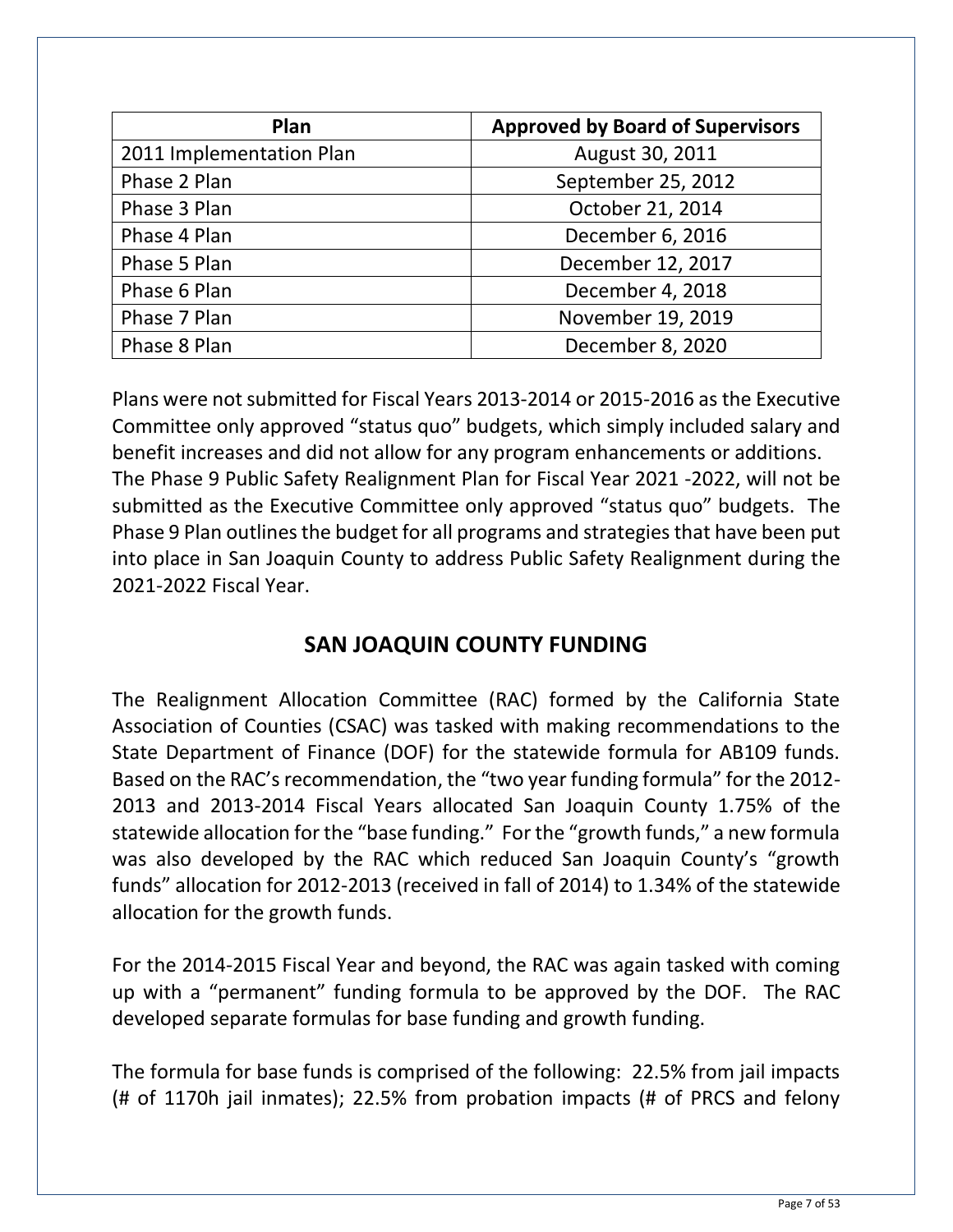probation population); 22.5% from Part 1 crimes in the county; 22.5% from county population aged 18-64; and 10% for poverty, small county minimums, or presence of state prison in the county. However, instead of being permanent, the RAC indicated this formula would be in place for approximately three to five years.

The proposed formula for the growth funds is based on "performance" beginning in 2015-2016 (based on performance during 2014-2015) and beyond: 60% from the Probation Department's success with SB678 (where counties are incentivized for reducing new prison commitments, either at the state or local level, for the felony probation population); 20% for the Probation Department's improvements in failure rates from one year to the next (based on SB678); 10% based on reductions to state prison for felons with  $2<sup>nd</sup>$  strikes; and, 10% for success as measured by having prison admission rates lower than the statewide per capita rate. However, for 2014-2015 to help counties with the transition of the shifting of funds, growth funds will be allocated based on  $2/3^{rds}$  performance and  $1/3^{rd}$ stabilization (based on permanent base share).

San Joaquin County's estimated Base Funds were contained in the final State Budget. Below is the estimated AB109 revenue to be received in 2021-22:

| Revenue   | Base         | <b>Expected Growth</b> |
|-----------|--------------|------------------------|
| 2021-2022 | \$31,569,451 | \$3,098,875            |

As in prior years, San Joaquin County will receive another AB109 Planning Grant in the amount of \$200,000 for submitting an updated Public Safety Realignment Plan to the Board of State and Community Corrections. These funds will be available at the end of December 2021.

### **LOCAL PLANNING AND OVERSIGHT**

#### **Community Corrections Partnership**

The Executive Committee of the CCP oversees the realignment process and the development and implementation of the plan.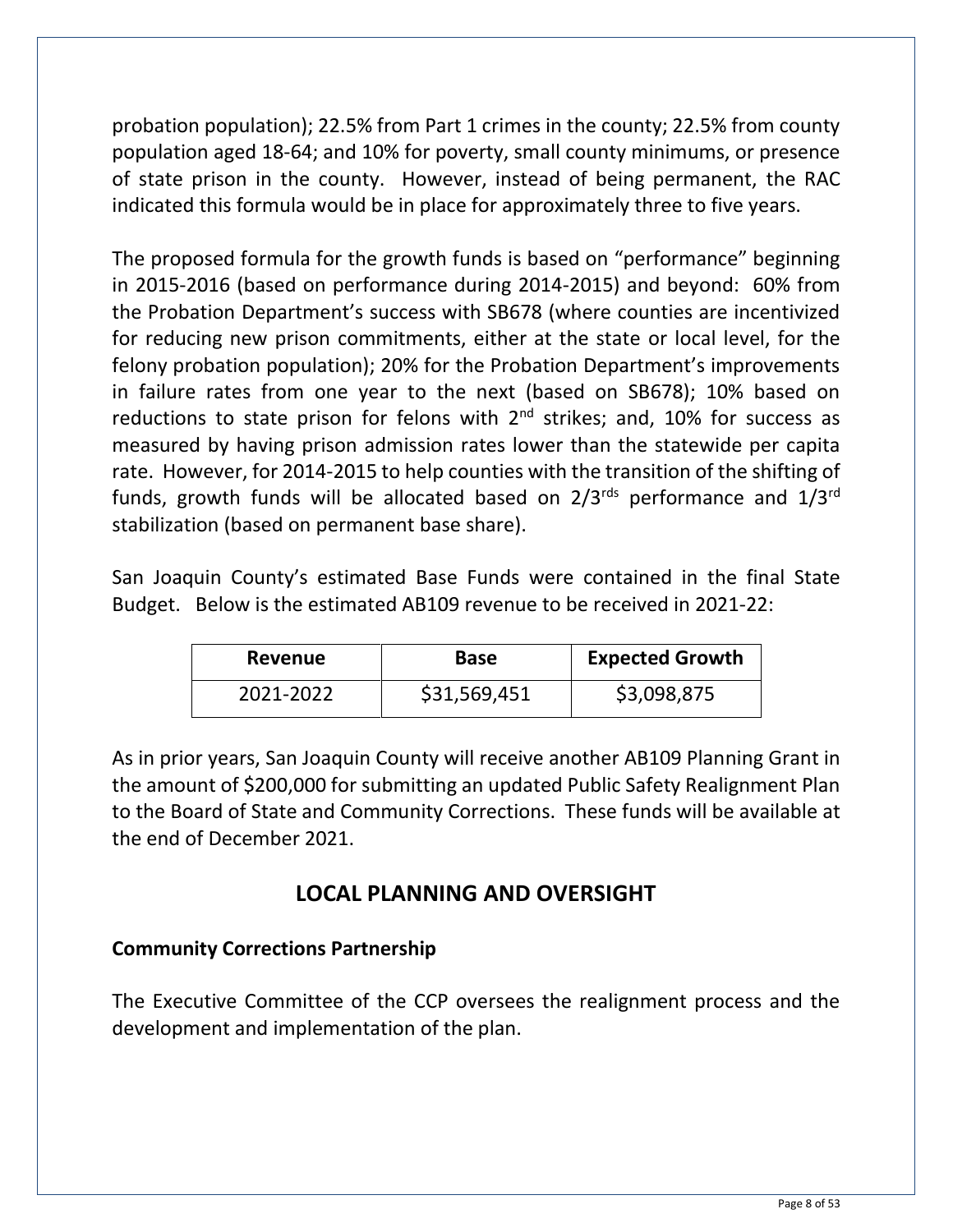This plan was developed by the Executive Committee members, CCP members, and other key partners. Voting members of the Executive Committee are:

- Sekou Millington, Chief of Police, Tracy Police Department
- Greg Diederich, Director, Health Care Services
- Kelly Placeres, Collaborative Courts Manager (Presiding Judge Designee)
- Steve Jackson, Chief Probation Officer (Chair)
- Miriam Lyell, Public Defender
- Tori Verber-Salazar, District Attorney
- Pat Withrow, Sheriff (Designee Michael Tibon, Assistant Sheriff)

Non-voting members of the CCP are:

- Charles Winn, Board of Supervisors
- Chris Woods, Human Services Agency
- Dr. Troy Brown, County Office of Education
- Gabriela Jaurequi, Victim Witness
- Patricia Virgen, Employment and Economic Development
- Geneva Haynes, Mary Magdalene Community Services

Other CCP meeting participants include representatives from the Probation Department, Sheriff's Office, District Attorney's Office, Human Services Agency; Employment and Economic Development Department; Behavioral Health Services; Superior Court; Correctional Health Services; San Joaquin Community Data Co-Op; Mary Magdalene Community Services; El Concilio; Community Partnership for Families of San Joaquin; Friends Outside; Ready to Work, Health Care Services; County Administrator's Office; County Office of Education; Stockton Police Department; Tracy Police Department; State Parole; local legislative representatives; various other public and private agencies, community and faith based organizations; and, system involved individuals, and community members at large.

#### **Plan Oversight**

The San Joaquin County CCP continues to meet regularly through monthly Full Partnership meetings (informational meetings) and quarterly Executive Committee meetings (business meetings). As monthly standing agenda items, a two-page Data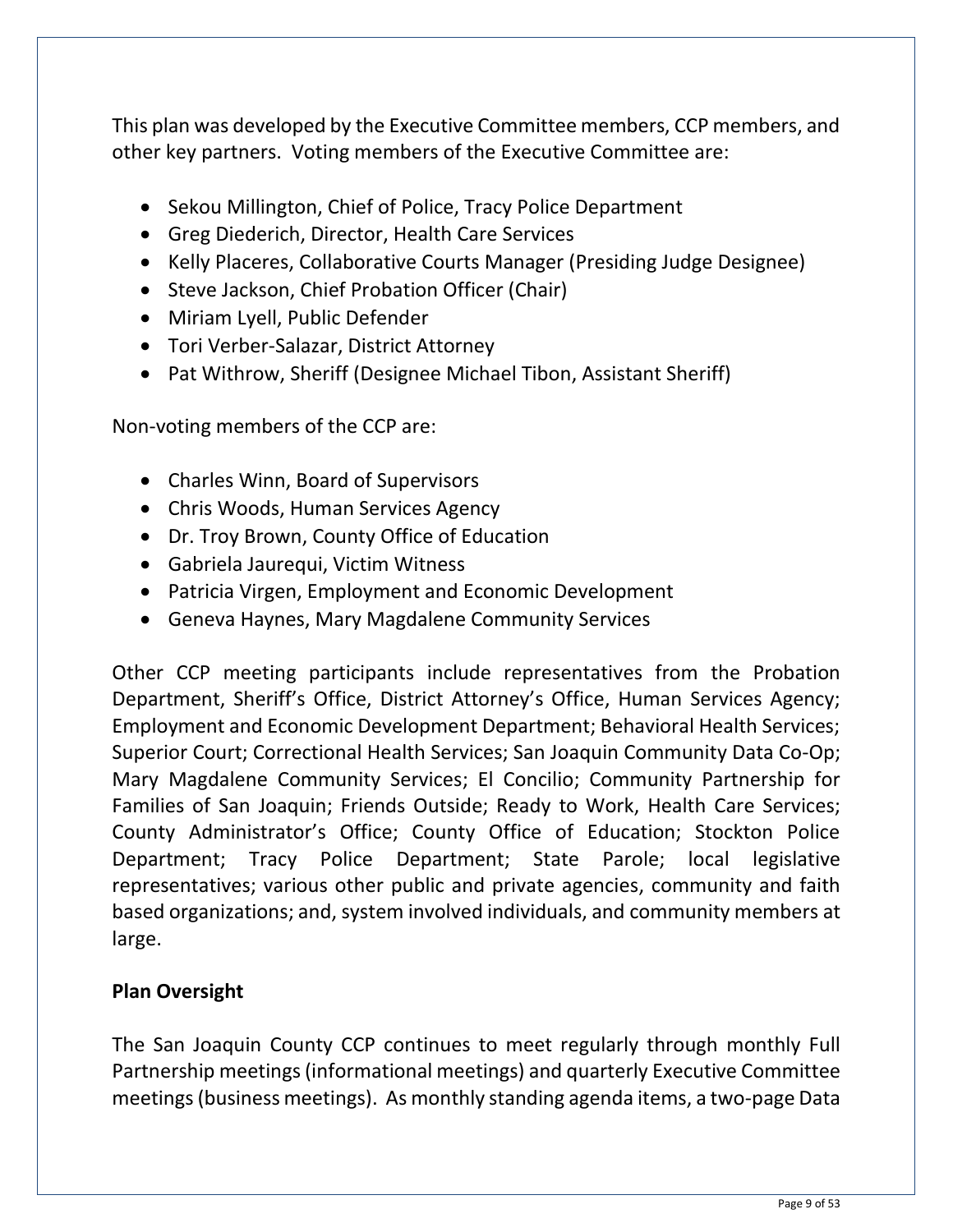Dashboard showing AB109 impacts as well as a Pretrial Dashboard are presented and reviewed, with any significant changes over the prior month highlighted.

In January 2014, the CCP formed an AB109 Oversight Committee. This committee is led by the Probation Department and is comprised of fiscal representatives from each of the funded agencies. During Fiscal Year 2015-2016, the AB109 Oversight Committee created fiscal guidelines and forms for One-Time Requests, Program Enhancement Requests, and Budget Modifications. The AB109 Oversight Committee convenes to critically review One-Time Requests, Program Enhancement Requests, and Budget Modifications before submission to the Executive Committee, return requests for follow-up action or documentation, and make recommendations to the Executive Committee as to whether the request meets the established guidelines.

Also, beginning in January 2014, the AB109 Contract Services Monitoring Process was implemented. This detailed monitoring process is completed on each community based organization and treatment provider on an annual basis, with biannual reports going before the Executive Committee.

In May 2019, the AB109 Oversight Committee created a policy on Gift Cards, Incentives, and Clients Need Items. Additionally, the By-Laws were updated by the Oversight Committee and approved by the Executive Committee on January 13, 2021

The Community Based Organization (CBO) Roundtable is a quarterly meeting between representatives from the CBO's, the San Joaquin Community Data Co-Op, and the AB109 probation officers. The Roundtable is used for ongoing communication between the CBO's and the Probation Department so improvements can be made regarding consistency, referrals, reporting, graduation requirements, data collection definitions, services provided, and any other necessary changes that need to be made to better serve the clients.

In August 2019, the Probation Department added a monthly Orientation Meeting, and required all AB109 and Felony Probationers to attend upon their release from custody. Although the Orientation Meeting was halted in 2020, due to the Global Pandemic, it returned in October of 2021. The meeting gives several Community Based Organizations the forum to connect and describe their services to those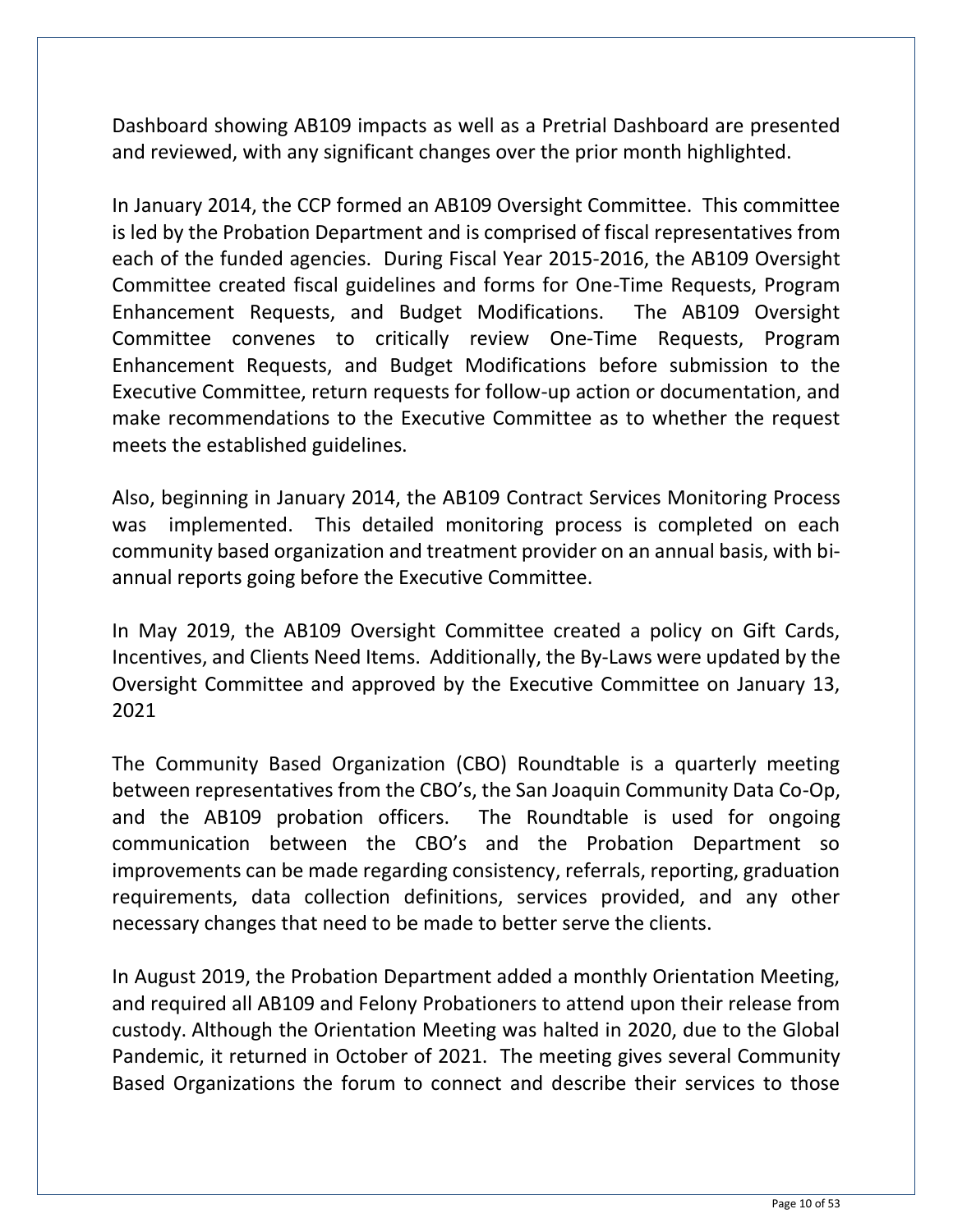clients re-entering the community. This orientation is in addition to the referrals to services each client receives during their intake assessment at the Probation Department. The organizations that attend include El Concilio, Mary Magdalene, Ready to Work, Community Partnerships for Families of San Joaquin and the Northern California Construction Training program. In addition, the Department will often invite Behavioral Health Services, Worknet and Transitional Housing.

### **IMPLEMENTATION STRATEGIES**

Phase 1 of Public Safety Realignment occurred during the first nine months and served as a foundation for addressing the impacts and needs of the realigned population. Phase 1 attempted to address the preliminary impacts to inmate housing and community supervision, while also addressing the supportive services, treatment, and programming needs of the realigned populations.

Phase 2 of Public Safety Realignment focused on data driven decision-making. The CCP used preliminary implementation and evaluation data to expand Phase 1 programs and develop new programs and services to address the needs of the realigned populations.

Phase 3 of Public Safety Realignment continues to fund the programs and strategies implemented during Phases 1 and 2. It also includes two new program components as well as enhancements that were made to respond to issues that arose since the implementation of Phase 2.

Phase 4 of Public Safety Realignment allowed each funded agency to request up to a ten percent increase for enhancements or additions for each service need area. This increase was in addition to the standard salary and benefit increases for government funded positions.

Phase 5 of Public Safety Realignment allowed for standard salary and benefit increases for government funded positions as well as an up to three percent increase for salary and benefit costs for non-governmental agencies. Additionally, it provided for \$1.5 million dollars in Pilot Projects.

Phase 6 of Public Safety Realignment allowed for standard salary and benefit increases for government funded positions as well as an up to three percent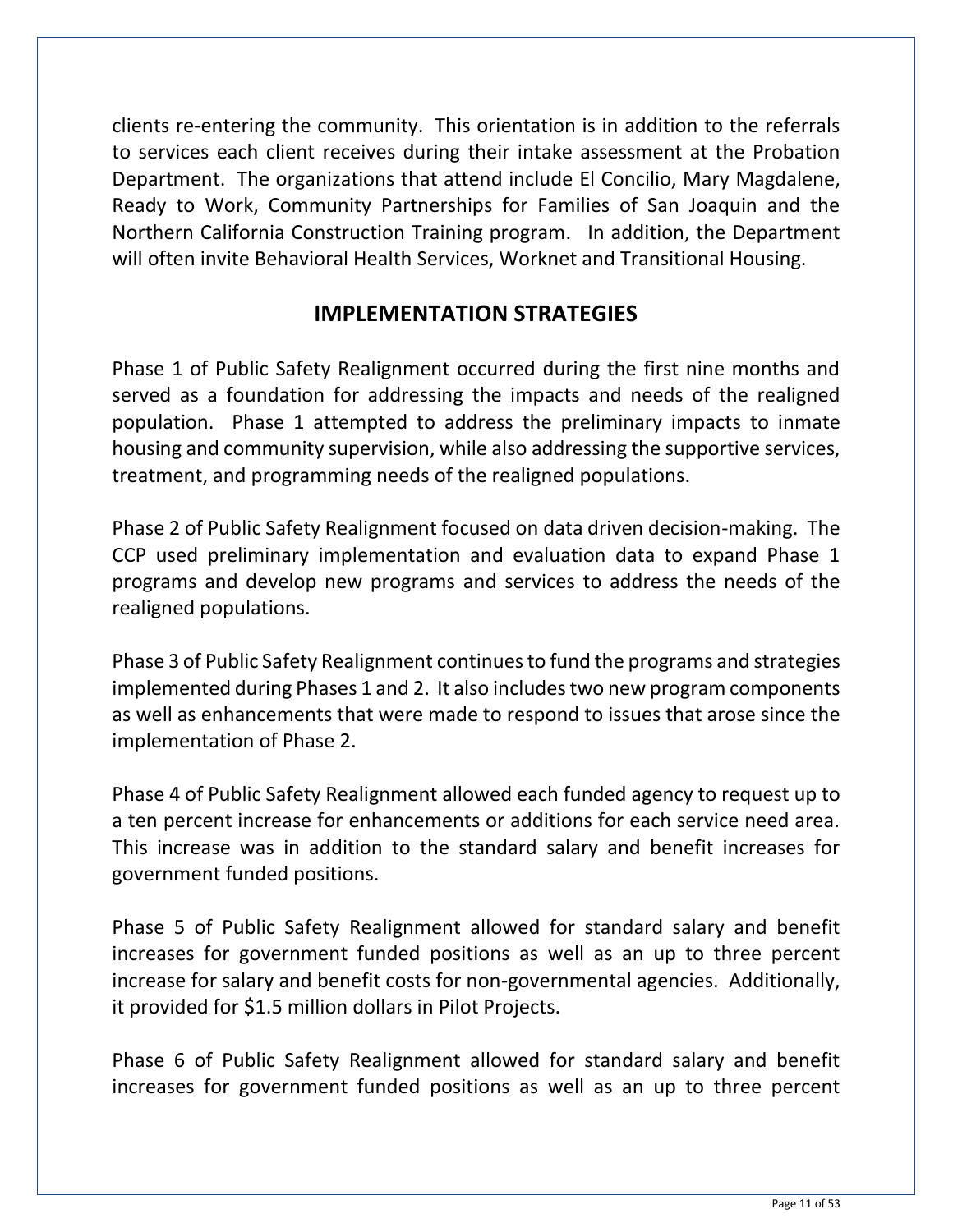increase for salary and benefit costs for non-governmental agencies. Additionally, each funded agency was allowed to request up to a ten percent increase for enhancements or additions for each service need area. Lastly, it provided for an additional \$656,777 to continue to fund the AB109 Pilot Projects implemented during the 2017-2018 Fiscal Year through the end of the 2018-2019 Fiscal Year. Phase 7 of Public Safety Realignment allowed for standard salary and benefit increases for government funded positions as well as an up to three percent increase for salary and benefit costs for non-governmental agencies. Additionally, each funded agency was allowed to request up to a five percent increase for enhancements or additions for each service need area. The former AB109 Pilot Projects became part of the base services under the Phase 7 Plan.

Phase 8 of Public Safety Realignment again allowed for standard salary and benefit increases for government funded positions as well as an up to three percent increase for salary and benefit costs for non-governmental agencies. Additionally, each funded agency was allowed to request up to a five percent increase for enhancements or additions for each service need area. Additionally, it provided \$20,000 for a new service provider.

Phase 9 of Public Safety Realignment allowed for a "status quo" budget based off of the 2020 – 2021 Community Corrections Partnership Budget. Under the guidance of this principle, only standard salary and benefit increases for government funded positions were allowed. All other non-governmental agency budgets remained the same.

# **PHASE 1 PROGRAMS AND STRATEGIES**

For more detailed information, refer to the 2011 Implementation Plan for Public Safety Realignment.

#### **High Risk Unit**

The Probation Department implemented a High Risk Unit to provide community supervision services to the Post Release Community Supervision (PRCS) clients and the new individuals sentenced under 1170(h) PC, referred to as the Local Community Supervision (LCS) clients.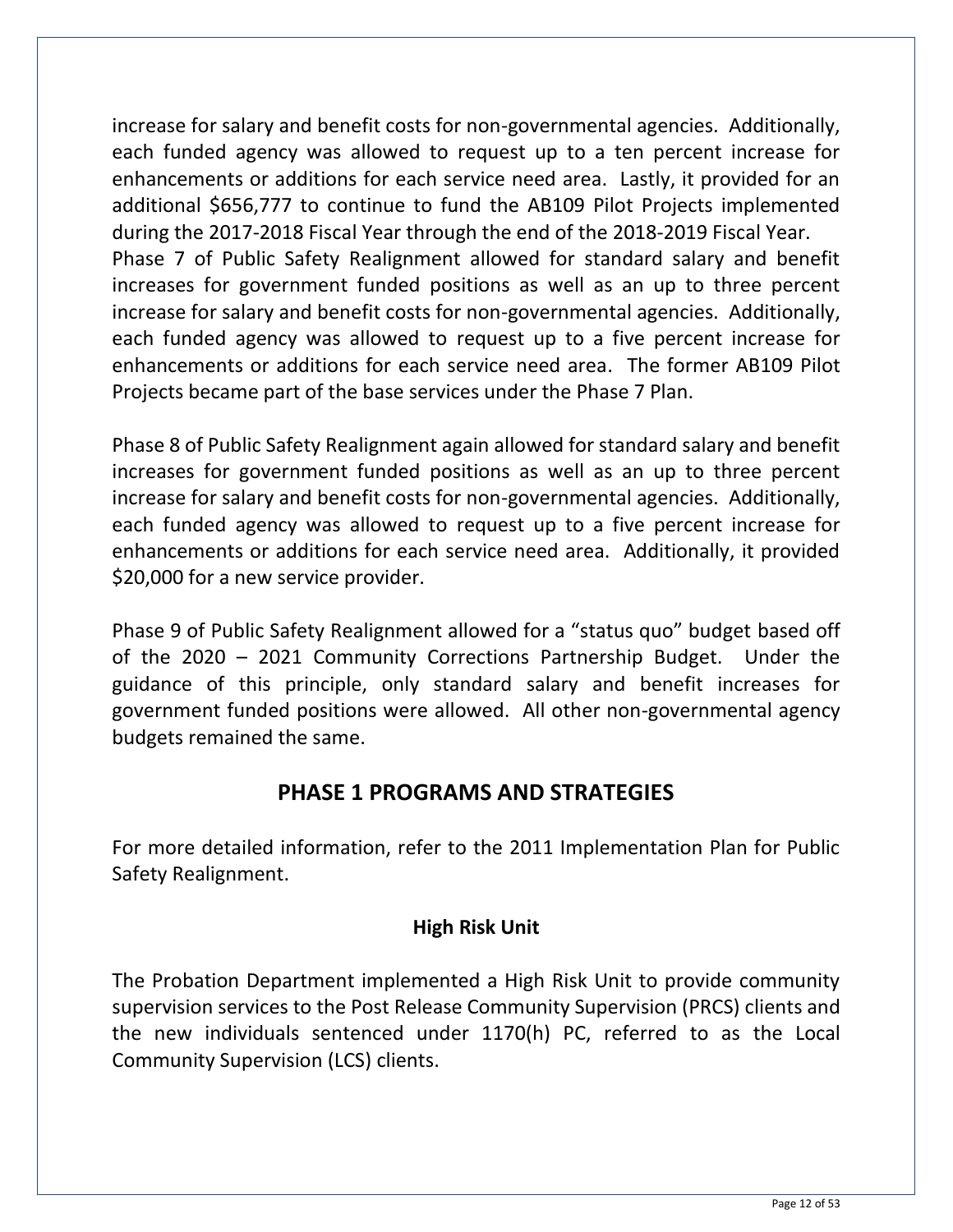#### **Evidence Based Programming**

The Probation Department utilizes the Static Risk Assessment Offender Needs Guide (STRONG) instrument to assess and identify the criminogenic needs of clients. These needs are then addressed through targeted interventions (i.e. evidence based programs, cognitive behavioral restructuring groups).

These evidence based programs have been offered to those clients released into the community through a balanced approach, by contracting with community based organizations and direct services provided by probation officers.

#### **Home Detention with Electronic Monitoring or Global Positioning Satellite**

Home Detention with Electronic Monitoring (EMP) or Global Positioning Satellite (GPS) allows for the client to remain in their home in lieu of being incarcerated in jail, reserving beds in the County Jail for more serious and violent individuals. Both systems are viable solutions to alleviate much needed jail space and are appropriate intermediate sanctions for individuals who commit technical violations of probation as well as for those individuals who are sentenced on new low-level offenses.

#### **Day Reporting Center Expansion**

The Probation Department expanded its existing Day Reporting Center (DRC) to serve the realigned population.

#### **Assessment Center**

The Probation Department implemented the San Joaquin County Assessment Center in conjunction with San Joaquin County Behavioral Health Services (BHS), the San Joaquin County Employment and Economic Development Department (WorkNet), and the San Joaquin County Human Services Agency (HSA). The Assessment Center serves as a hub for the comprehensive delivery of services to clients as a result of the Public Safety Realignment.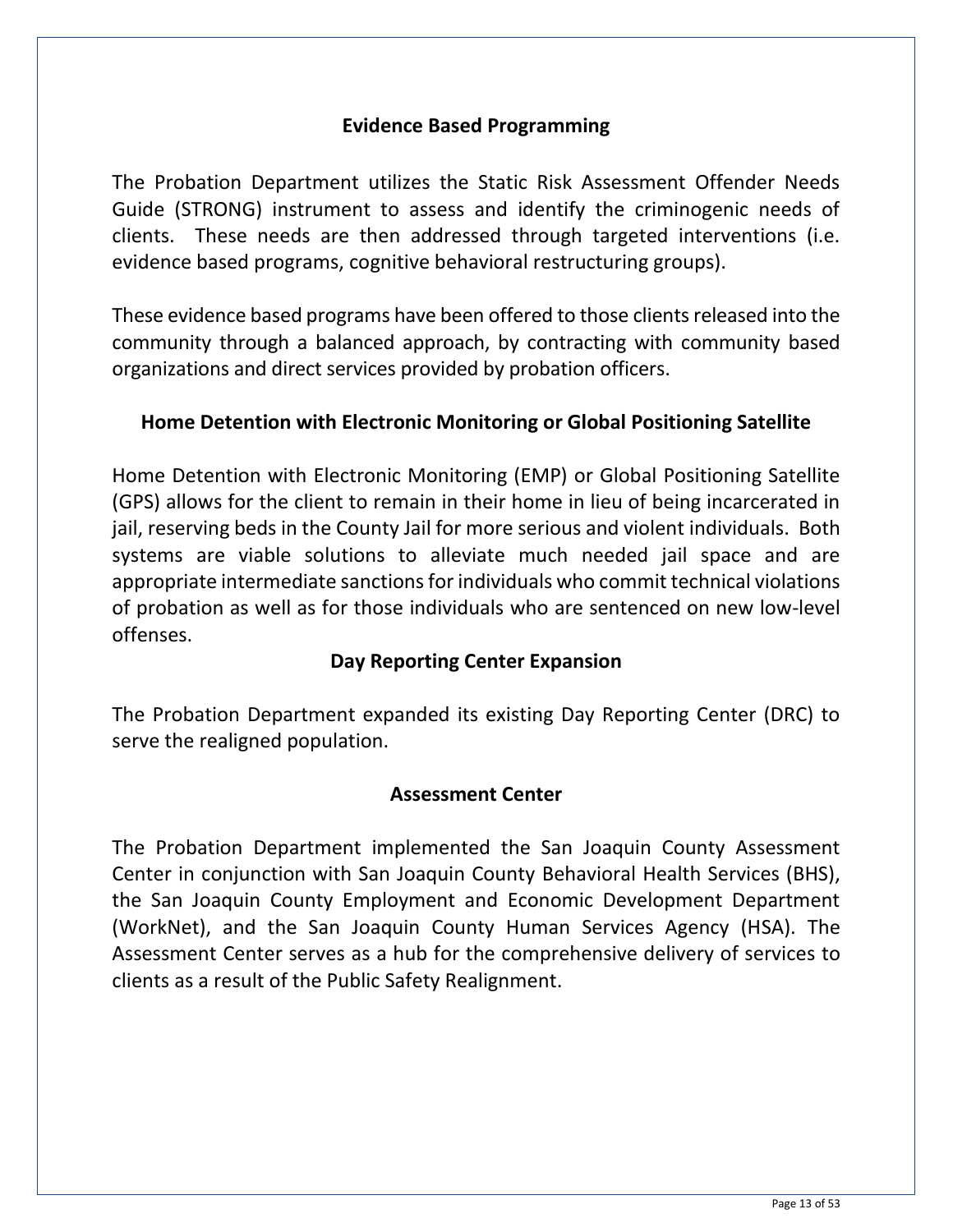#### **Post Supervision Release Re-Entry Court**

The Superior Court of San Joaquin County implemented a Post Supervision Release Re-Entry Court based on the evidence based Drug Court Model. Clients are assigned to a compliance officer, in addition to being supervised by a probation officer and receive case management services, mental health treatment, substance abuse counseling, residential treatment, and academic and vocational programming.

#### **Sheriff's Office (Jail Beds)**

Funding to re-open three housing units(210 beds) at the Honor Farm that had been previously taken off-line due to budget cuts to house the AB109 populations.

#### **Sheriff's Office (In-Custody Programming)**

Funding was allocated to increase the use of evidence based programming for inmates. Additionally, funding was allocated for vocational programs as well as educational testing.

#### **Sheriff's Office (Alternatives to Incarceration)**

The Sheriff's Office expanded the use of its Alternatives to Custody program of Home Detention and Global Positioning Satellite (GPS) electronic monitoring. Additionally, alcohol monitoring equipment was added for those individuals who meet the criteria for an alternative to incarceration and have an alcohol related offense.

#### **Correctional Health Services**

Correctional Health Services provides health care to inmates housed in the County Jail. Funding was allocated for increased health care costs with the addition of 210 jail beds. Since individuals may be detained at the County Jail for longer than one year, costs have increased for inpatient, outpatient services, and pharmaceuticals.

#### **Behavioral Health Services**

San Joaquin County Behavioral Health Services (BHS) provides mental health and substance abuse services at the County Jail, at the Assessment Center, and at the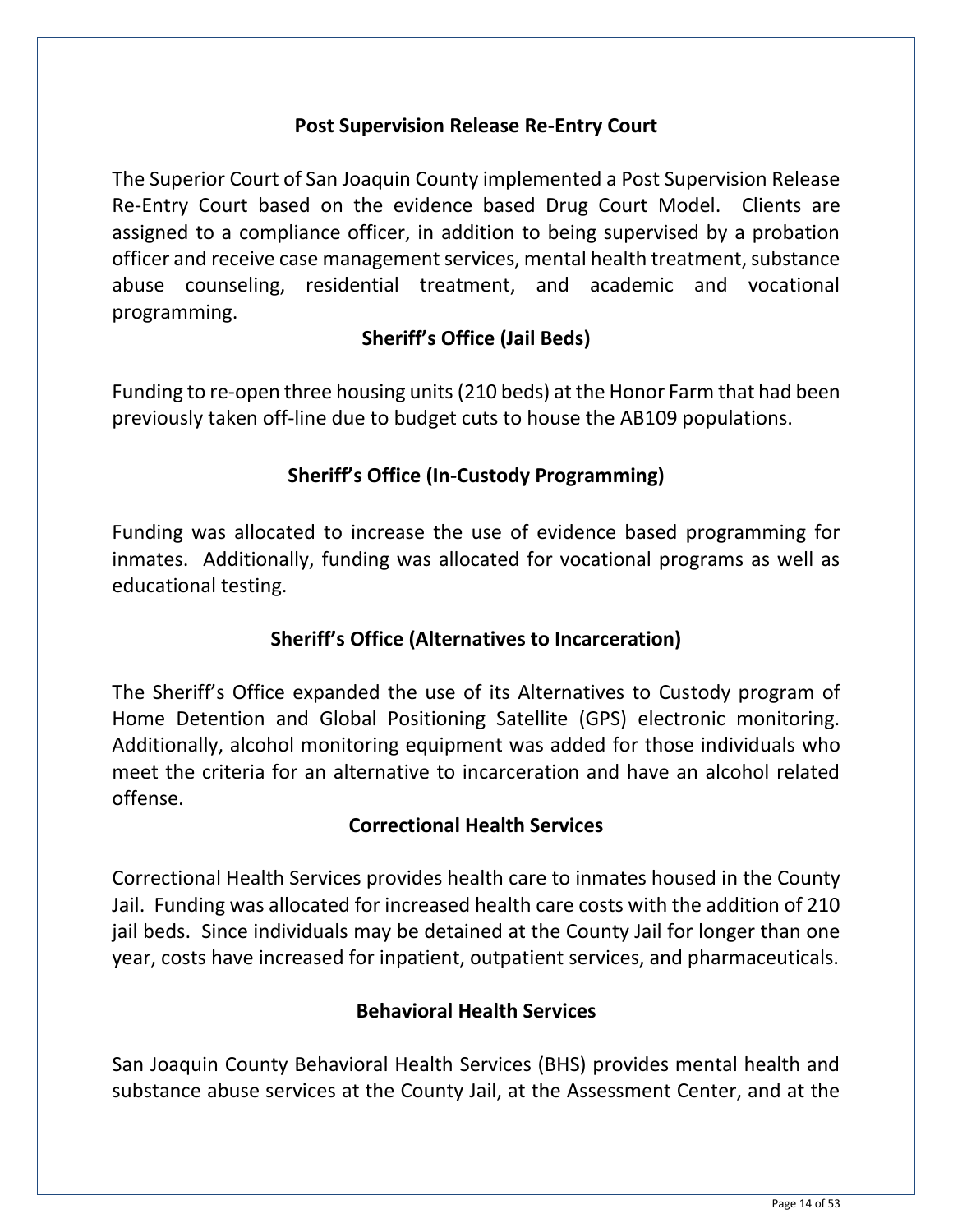Day Reporting Center. BHS also refers offenders to residential treatment through the various programs.

#### **Educational Services**

Although not funded through Public Safety Realignment, the San Joaquin County Office of Education provides educational services at the Day Reporting Center and at the County Jail.

#### **Job Training Assistance**

The Employment and Economic Development Department (EEDD) provides a variety of services, information, and training opportunities to help the realigned populations secure employment. WorkNet is stationed at the Assessment Center and also works with offenders at the Day Reporting Center.

#### **Eligibility Screening for Human Services Agency Programs**

San Joaquin County Human Services Agency is housed at the Assessment Center and screens all realigned populations for eligibility for General Assistance, Cal Fresh, CalWorks, and Medi-Cal.

#### **Transitional Housing**

For those individuals who do not qualify for General Assistance housing, transitional housing for a period of up to 45 days will be made available while the individual transitions back into the community.

#### **Transportation Needs**

In order to eliminate some of the barriers individuals face, bus passes are made available through the Assessment Center to those who are making satisfactory progress.

#### **Administrative Overhead**

Probation Department staff were added to the Administrative Services Division to assist with overseeing and managing the Public Safety Realignment Plan for San Joaquin County.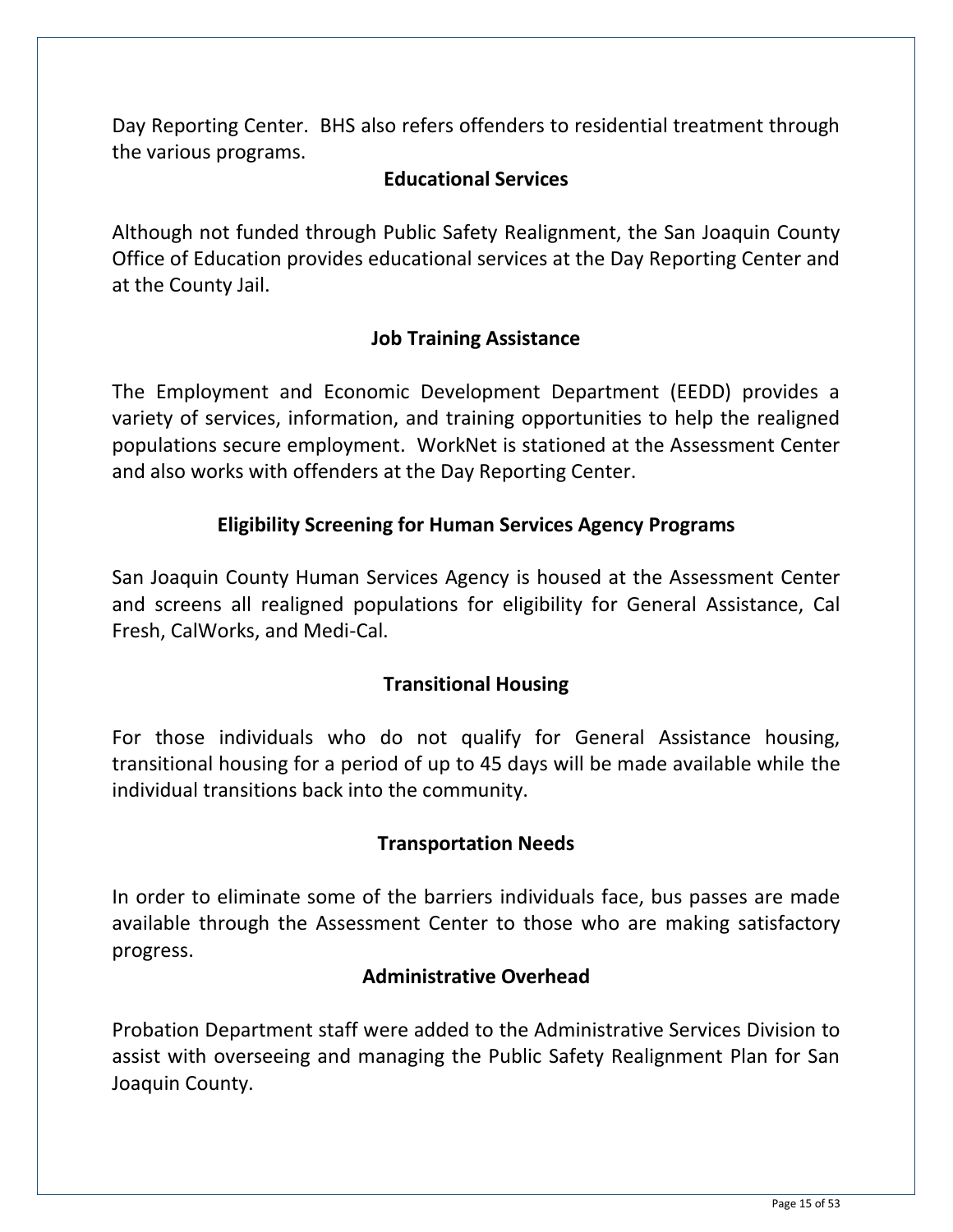#### **Data Collection and Evaluation**

Data Collection and Evaluation efforts for the San Joaquin County Public Safety Realignment Plan have been contracted with the San Joaquin Community Data Co-Op.

### **PHASE 2 PROGRAMS AND STRATEGIES**

For more detailed information, refer to the Phase 2 Public Safety Realignment Plan.

### **Sheriff's Office (AB109 Support)**

As a result of the significant increase in AB109 offenders in custody at the County Jail, AB109 support is being provided to the Sheriff's Office through a variety of staff positions to assist with oversight, monitoring, and coordination of services.

### **Community Based Organizations**

Four community based organizations are being provided funding to work with the realigned populations: Community Partnership for Families of San Joaquin; El Concilio; Fathers & Families of San Joaquin; and, Mary Magdalene Community Services. These agencies provide a variety of supportive services including integrated case management, wraparound services, mentoring, outreach, and linkages to pro-social activities and associates.

#### **Warrant Reduction and Advocacy Program**

The Warrant Reduction and Advocacy Program (WRAP) pairs assertive outreach to those who are on the verge of triggering a warrant with community based wraparound services for clients and their families. WRAP aims to address unmet criminogenic needs which contribute to recidivism, permitting probation officers to spend their time targeted toward high risk individuals, and avoid unnecessary bench warrants which avert law enforcement from more critical duties.

#### **Parole Re-Entry Court**

In response to the overwhelming number of parolees booked into the County Jail on 3056 holds, the Superior Court of San Joaquin implemented a Parole Re-Entry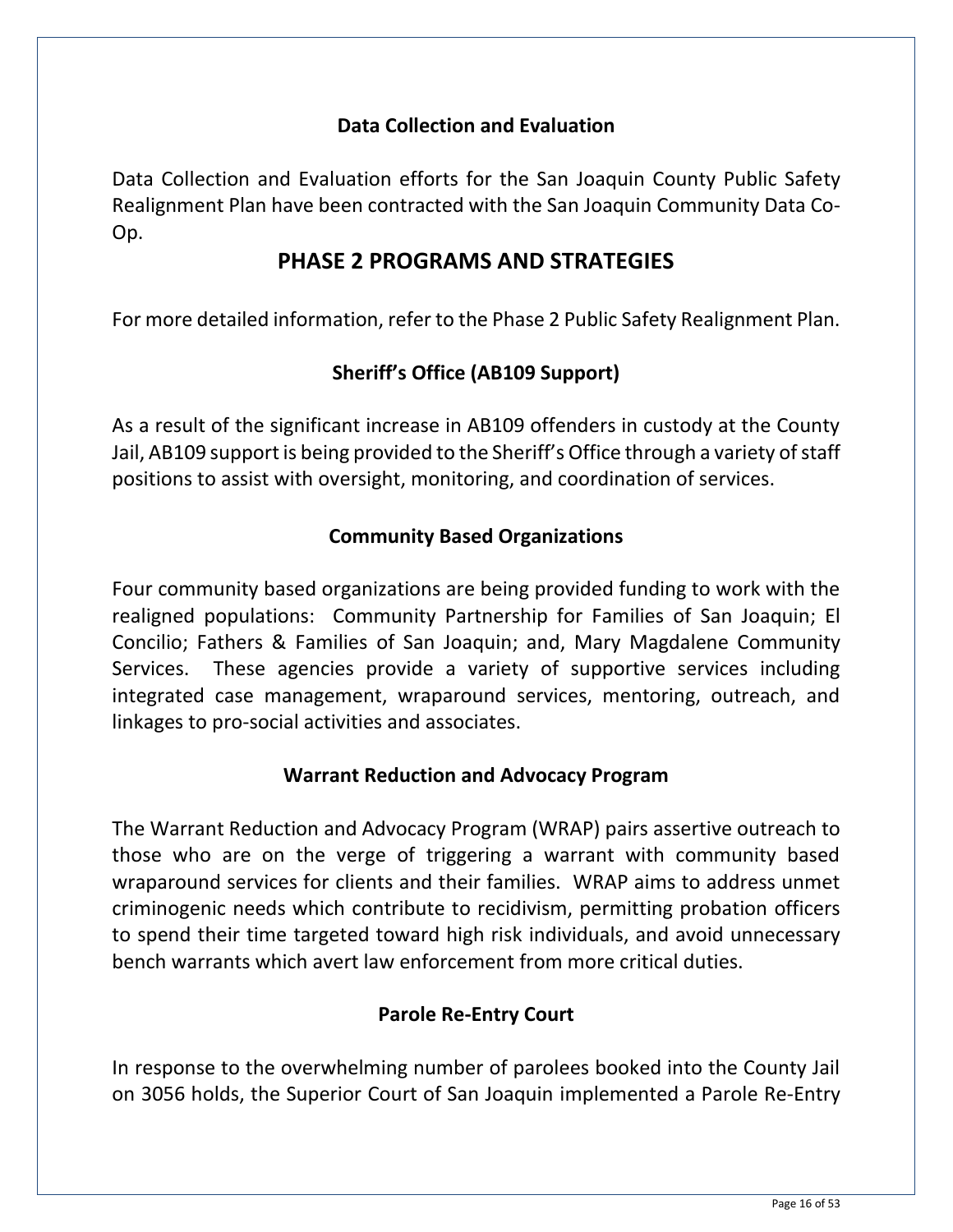Court, based on the Drug Court Model. The Superior Court manages and limits the number of parolees housed at the County Jail on a parole revocation to no more than 40 on an average daily population. All follow-up supervision and treatment services continue to be paid for by State Parole. Public Safety Realignment funds are used to fund the court as a mechanism for handling the volume of parolees who are serving their revocation period at the County Jail.

### **High Violent Offender Court**

The Superior Court of San Joaquin County implemented a High Violent Offender Court, which is based on the Drug Court Model. A Probation Officer is assigned to monitor and supervise the caseload of clients in the program and works in collaboration with the case manager as well as various treatment and service providers. The primary goals of this court are to address recidivism, minimize revocations, address the criminogenic needs of the clients, and assist with the client's re-entry into the community.

### **Violent Crimes Unit**

The Probation Department implemented a Violent Crimes Unit (VCU) to specifically address the population of individuals that are most likely to reoffend for a violent crime. The VCU works a non-traditional schedule to address these clients outside of traditional work hours. The flexibility of working evenings and weekends provides added opportunities to provide services to this select population of clients and allows for additional close supervision.

#### **Community Corrections Partnership Task Force**

The CCP Task Force is a collaborative between the Stockton Police Department, the Lodi Police Department, the Manteca Police Department, and the Tracy Police Department who works closely with the Violent Crimes Unit. The CCP Task Force is not responsible for supervising the realigned populations, but assists in conducting compliance checks and actively searching for wanted individuals. The CCP Task Force will balance its time between the host agency (Stockton Police Department) and the employer agencies. This hybrid deployment model is a force multiplier because it will maximize effectiveness by periodically including additional police officers.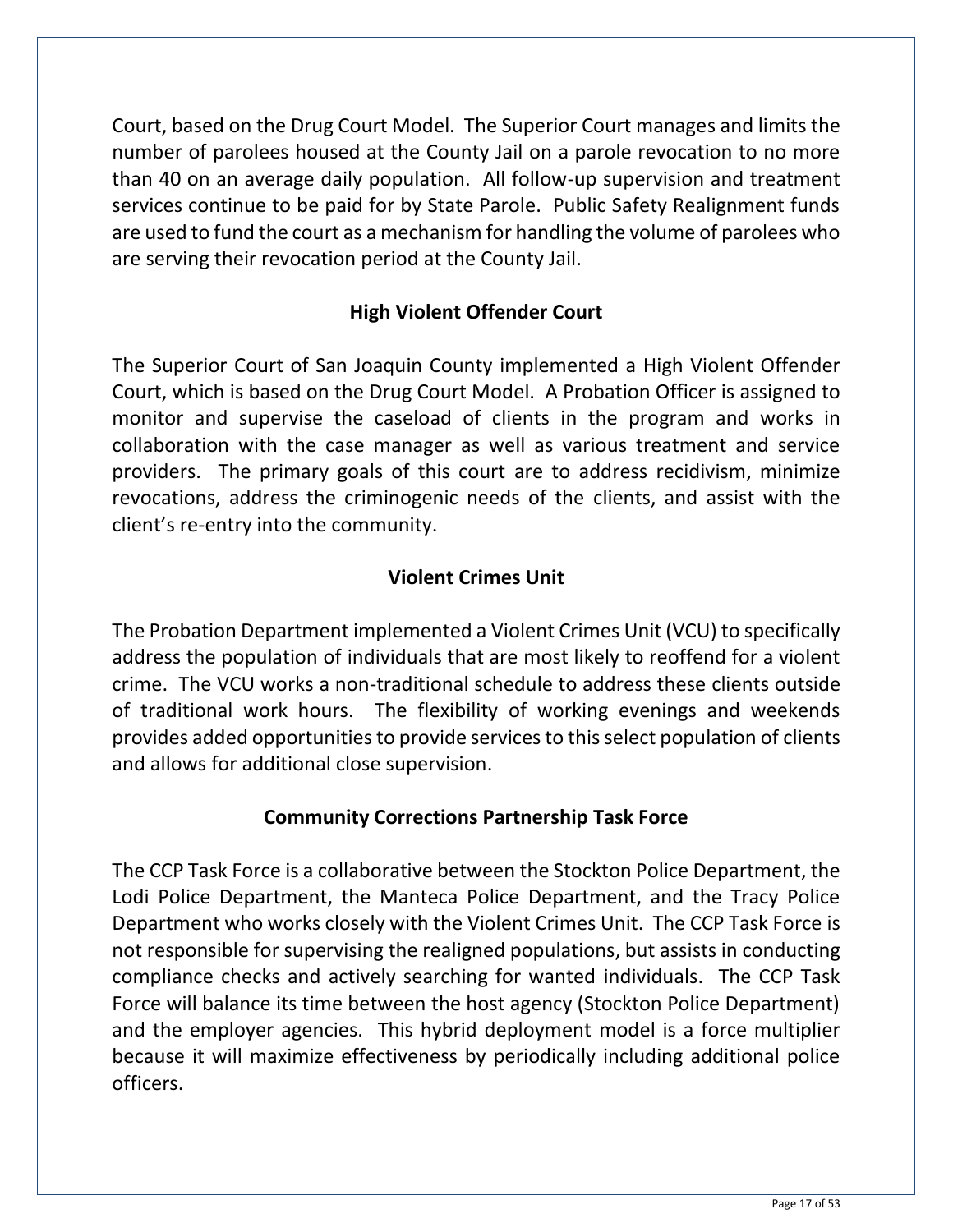#### **Pretrial Assessment and Monitoring**

Funds were set aside in the Phase 2 Public Safety Realignment Plan for a Pretrial Assessment and Monitoring Program; however, full program and budgetary details were not known at that time. This is being added as a new program in the Phase 3 Public Safety Realignment Plan.

# **PHASE 3 PROGRAMS AND STRATEGIES**

#### **Pretrial Assessment and Monitoring**

The Community Corrections Partnership is committed to implementing a validated Pretrial Assessment and Monitoring Program to better utilize our scarce jail beds by reserving detention for those individuals that pose a significant risk to the community or are at risk for failing to appear in court. A validated pretrial assessment tool will assist in determining whether offenders should be released or remain detained pending their court proceedings. Additionally, pretrial monitoring will provide a continuum of monitoring services based on the individuals risk to reoffend while going through the court process and likelihood to appear in court.

With the assistance of the National Institute of Corrections and the Crime and Justice Institute, the Pretrial Subcommittee has been diligently working since August 2013 on developing a robust Pretrial Assessment and Monitoring Program in San Joaquin County. This program was implemented on October 27, 2014.

#### **Parole Revocation Hearings**

Beginning in July 2013, Parole Revocation hearings were transferred from the responsibility of the Board of Parole Hearings to local Superior Court. This resulted in an increase in workload for both the District Attorney's and Public Defender's Offices; therefore, the Phase 3 Public Safety Realignment Plan included funding for one attorney for each office.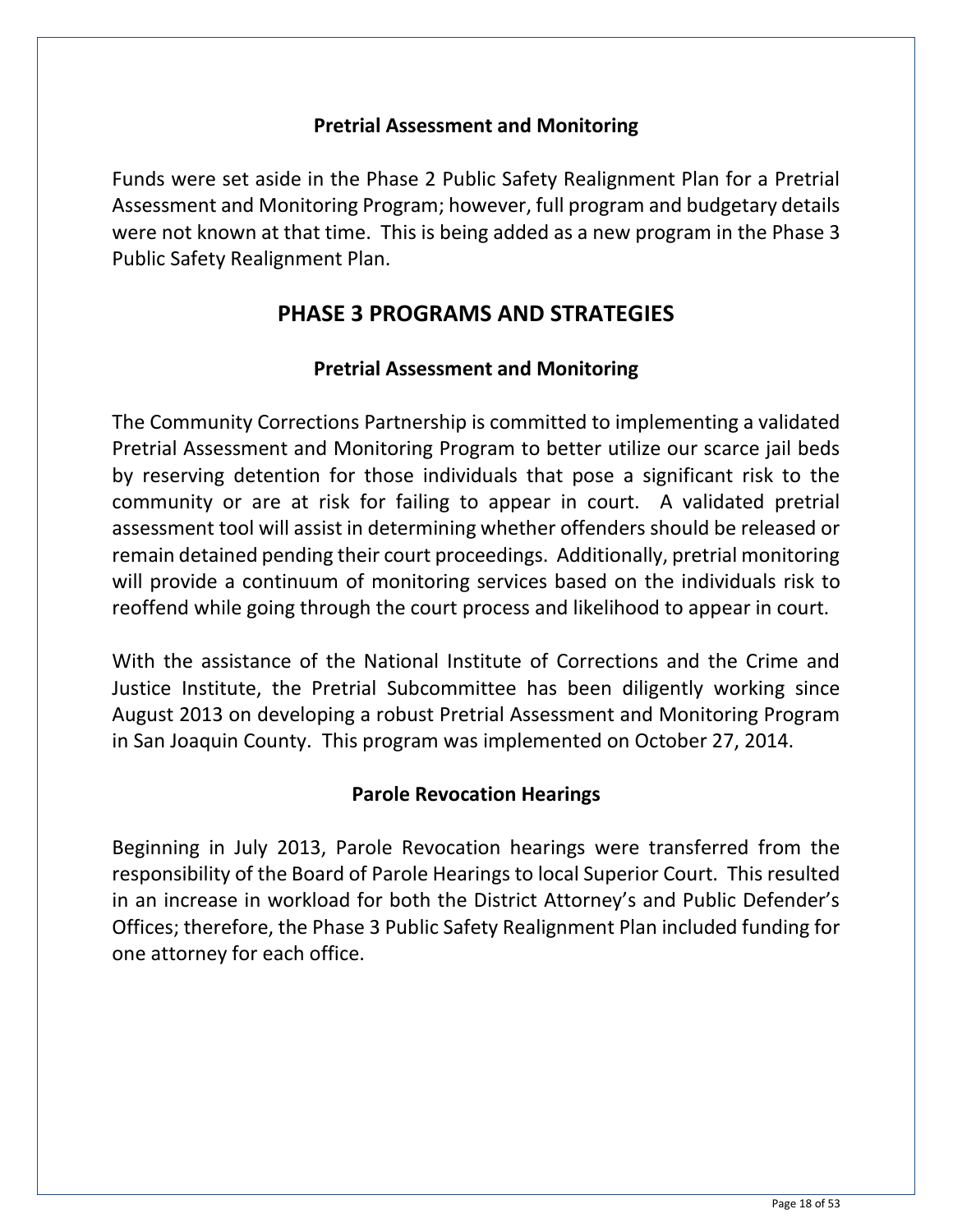### **PHASE 3 ENHANCEMENTS**

#### High Violent Offender Court

It was originally anticipated the individuals referred to the High Violent Offender Court would not have significant substance abuse issues. However, since the High Violent Offender Court began in January 2013, 80% of the clients had substance abuse issues. Therefore, additional funds were allocated for residential treatment, outpatient treatment, narcotic replacement, and sober living environments.

#### Correctional Health Care

With the additional jail beds reopened at the Honor Farm (from 170 in 2011-2012 to 210 in 2012-2013), an additional nurse was needed to work the "p.m." shift five days a week. The nurse provides mandated health and mental health assessments, triage, emergency medical care, sick calls, labs, treatments, and medication administration. This additional position reduced the cost of transporting the inmates to the main jail or the hospital when they need to be evaluated by medical staff during the evening hours.

#### **PHASE 4 ENHANCEMENTS**

#### Pretrial Assessment and Monitoring Unit

The Pretrial Assessment and Monitoring Program went live on October 27, 2014. The Pretrial Assessments Unit (PAU) conducts assessments using the Virginia Pretrial Risk Assessment Instrument on all eligible bookings into the County Jail. The PAU makes detain/release recommendations based on the risk score and prepares all paperwork for the Court. The Pretrial Monitoring Unit (PMU) provides a continuum of monitoring services, which includes court reminders, telephone calls, office visits, global positioning satellite services, and home visits based on the clients risk level.

#### Assessment Center

The Assessment Center was moved to a larger location within the Canlis Building and additional non-AB109 resources from the various agencies were allocated so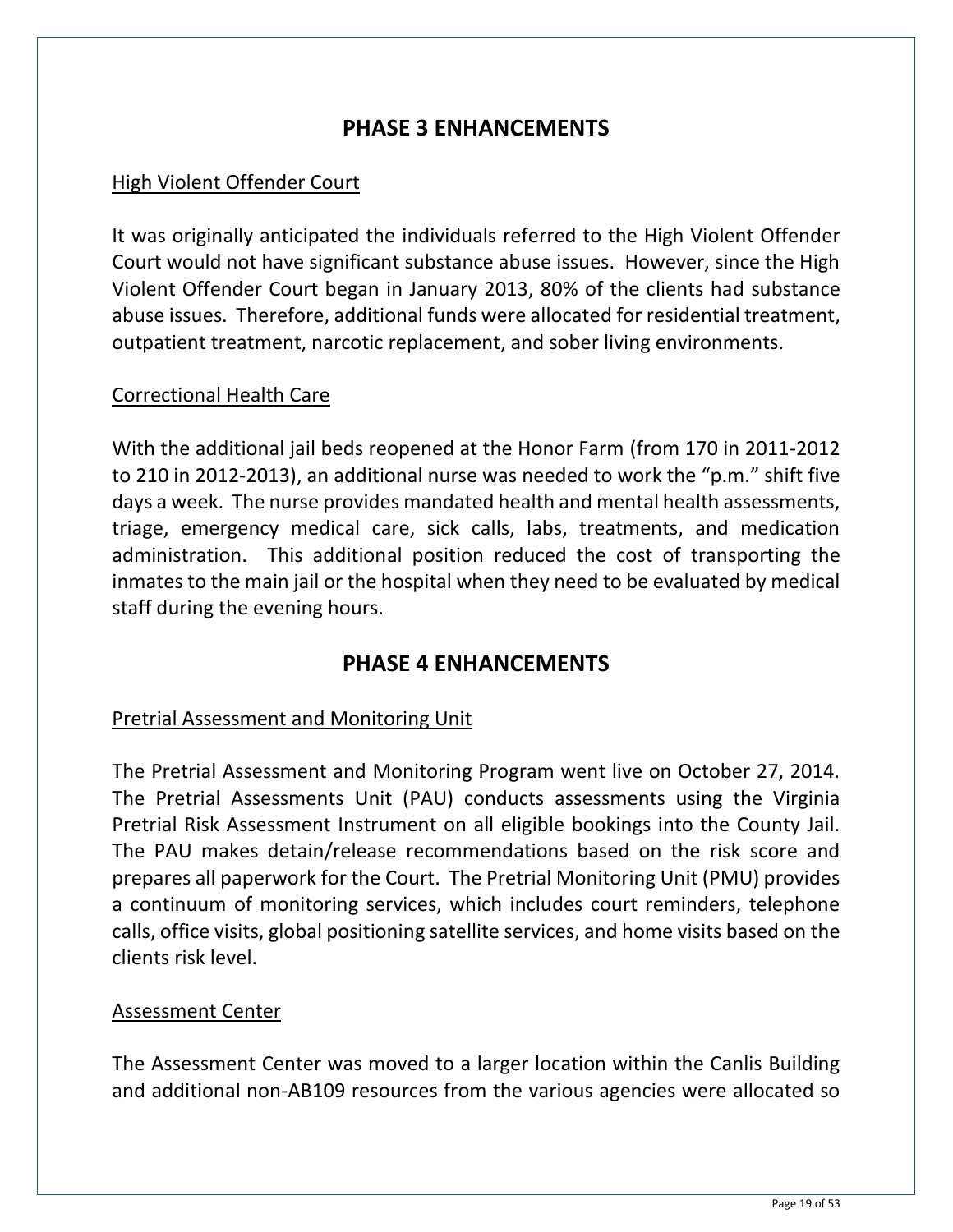that in addition to the AB109 clients, adult probationers can also receive limited services through the Assessment Center.

#### Day Reporting Center

The Probation Department received Technical Assistance from the University of Cincinnati Correctional Institute (UCCI) to redesign the Day Reporting Center. As a result, a Passport was created to track dosage hours for evidence based programming. Additionally, through the creation of phases, evidence based programming was able to be offered with more entry points into the groups. A variety of cognitive behavioral interventions are provided by probation staff, community based organizations, and Behavioral Health Services: Orientation, Foundations, Common Sense Parenting, University of Cincinnati Correctional Institute (UCCI) Cognitive Behavioral Intervention for Substance Abuse (CBI-SA), Social Skills, Problem Solving, and Anger Control Training. UCCI designed some of these curricula from Thinking For a Change (T4C) and Aggression Replacement Training (ART) by separating them into smaller modules so there are more entry points. During completion of Phase 2, clients are also eligible to participate in the Northern California Construction Training program, a vocational education program. These changes were implemented in January 2015.

#### High Risk Unit and Violent Crimes Unit

Based on the early success of the DRC's Redesign, the High Risk Unit and the Violent Crimes Unit replicated the Passport and programming offerings in order to increase the dosage of evidence based programming received by the clients. This programming redesign was implemented in both units in August 2016.

#### Evidence Based Programming

The Probation Department has formed a Continuous Quality Improvement Committee (CQI) to maintain and improve fidelity and inter-rater reliability of our evidence based programs. Coaches and liaisons observe facilitators and staff in the areas of assessments, group interventions, and individual interventions. Outcome measures are reported to the CQI in order to make data driven decisions on training needs, program implementation, and improvements to program delivery. The CQI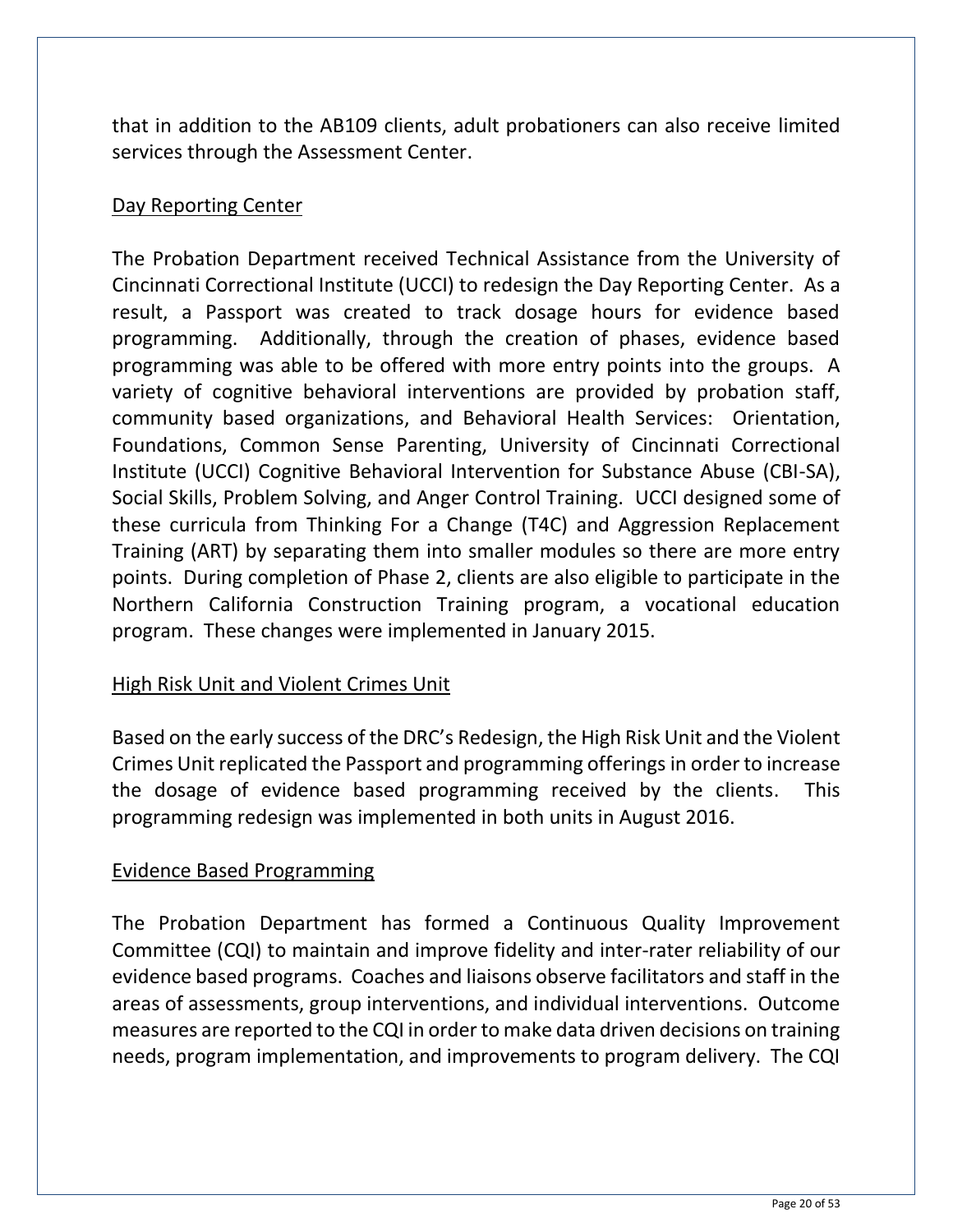is in the process of creating a dashboard across Probation Units and Divisions, as well as the Department as a whole to display facilitator competence levels.

#### Correctional Health Care

With the addition of a Mental Health Specialist (MHS), Correctional Health Services is putting forth an effort to reduce recidivism. The MHS provides case management, individual/group counseling, and crisis management. In addition, the MHS will follow the inmate/patient for 30 days after release from custody to ensure the inmate/patient has made their initial appointments, established contact with community based organizations and/or county mental health and confirm that follow-up appointments have been set.

#### Behavioral Health Services

San Joaquin County Behavioral Health Services added a Mental Health Clinician III (MHCIII) to expand the presence in the collaborative court programs. There is now continuous coverage in the Mandatory Supervision Court, Parole Re-Entry Court, Post Release Supervision Court, and Monitoring Court. The MHCIII is available to provide clinical supervision to all BHS AB109 clients in court and in the Assessment Center.

#### Transitional Housing

Transitional Housing was expanded from a 45-day period to a 90-day period for those clients who do not qualify for General Assistance Housing. Transitional Housing may be provided at any time during the clients' period under community supervision and is not strictly limited to their immediate transition back into the community.

#### Parole Re-Entry Court

The Court was able to obtain funding outside of AB109 for the Parole Re-Entry Court; therefore, funds were shifted to create a new court, Mandatory Supervision Court. However, the Parole Re-Entry Court continues to be included in the AB109 Evaluation.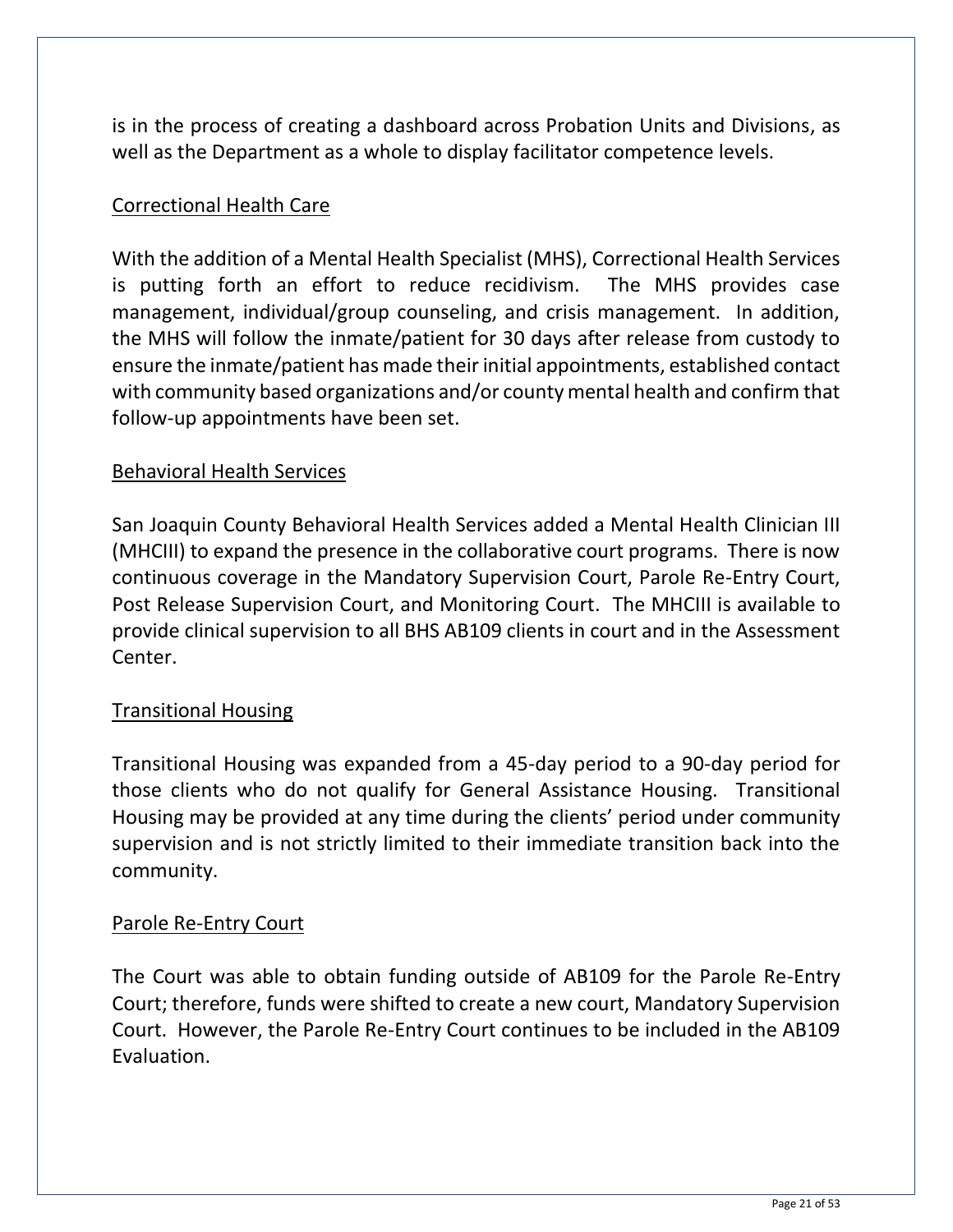#### Mandatory Supervision Court

The Mandatory Supervision Court was developed to address possible reintegration issues for those sentenced under 1170(h) and who are transitioning from jail back into the community. The program begins to provide assistance before the inmates are release by comprehensively addressing barriers to successful re-entry. The program is a collaborative effort between Superior Court, the Probation Department, and Behavioral Health Services. This court was implemented in January 2015 as the Local Community Supervision Court; however, it was renamed Mandatory Supervision Court to match the California Penal Code description.

#### Monitoring Court

Due to the possible negative connotations associated with the High Violent Offender Court's name, it was changed to Monitoring Court.

#### Community Corrections Partnership Task Force

The Community Corrections Partnership (CCP) Task Force was expanded to include a deputy from the San Joaquin County Sheriff's Office. Additionally, a probation officer from the Probation Department's Violent Crimes Unit was also assigned to the CCP Task Force.

#### Community Based Organizations

The services provided to clients by the Community Based Organizations has expanded to also include peer support mentoring and activities, social skill building, job search, vocational training, and paths to positive reintegration into the community. Additionally, when necessary, services are provided to the client's family to improve outcomes on both the individual and family level, bringing stabilization to the entire family.

#### Parole Revocation Hearings

Although the number of petitions have decreased for revocations of parole, AB109 mandates the District Attorney's Office to prosecute and the Public Defender's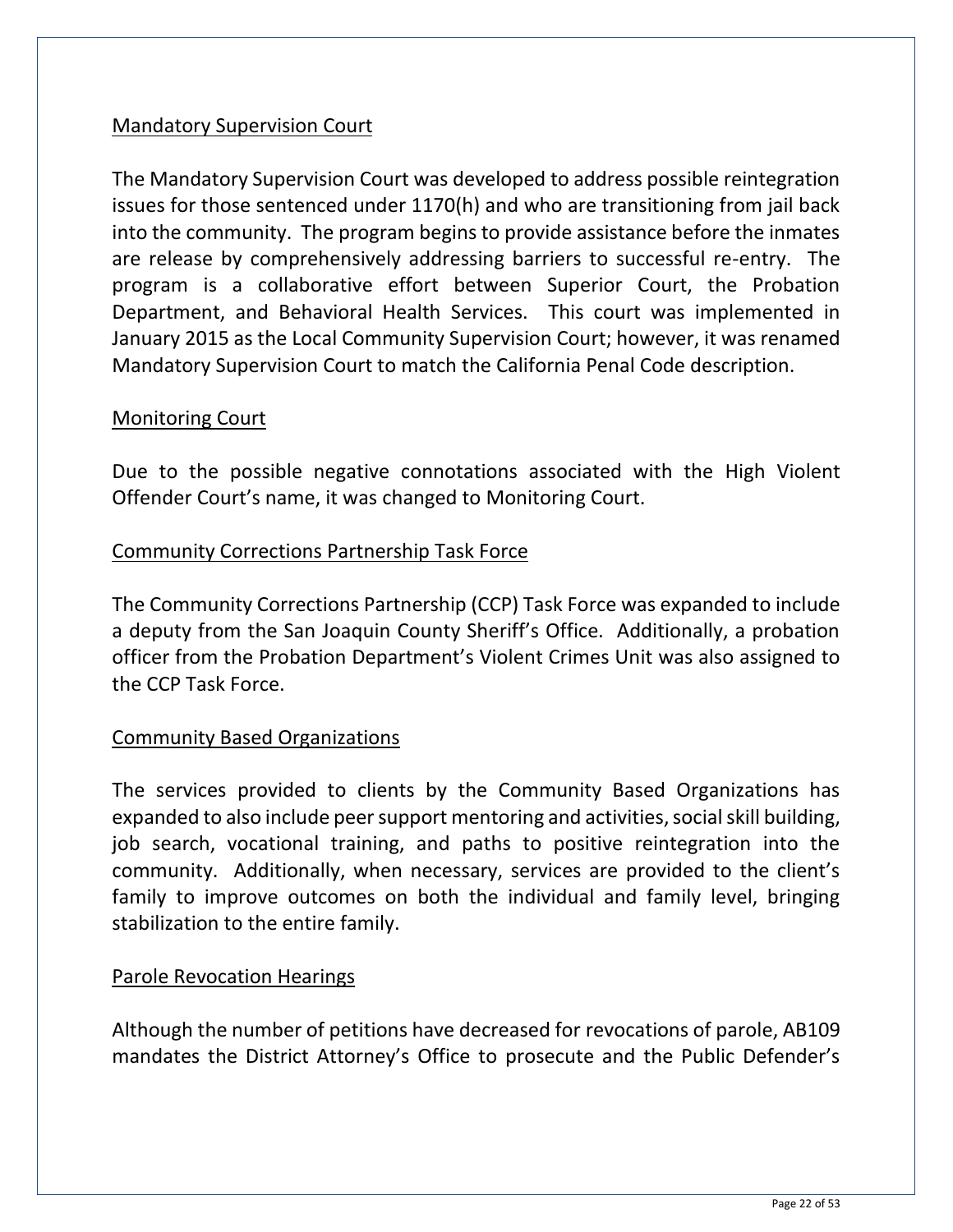Office to defend violations of Local Community Supervision and Post Release Community Supervision.

# **PHASE 5 ENHANCEMENTS**

On February 22, 2017, the Community Corrections Partnership (CCP) Executive Committee approved setting aside up to \$1.5 million for the funding of pilot projects. The following is a description of the AB109 Pilot Projects, which may serve AB109 or felony probation clients:

#### Ready to Work

Ready to Work's program called HARP (Homelessness and Recidivism Prevention) serves AB109 clients and felony probationers who are homeless, assessed as likely to become homeless, or at risk of homelessness upon discharge. Transitional housing as well as case management, life skills coaching, household planning and basic employment training is provided. Other critical support services are provided by partner agencies such as physical health care, mental health care, substance abuse services, education, employment training, employment, and permanent housing assistance.

#### Correctional Health Services/Behavioral Health Services

Correctional Health Services and Behavioral Health Services partnered to provide Medication Assisted Therapy (MAT) for people suffering from opioid addiction. These services start in custody for AB109 clients with co-occurring mental health and opioid use disorders. Services also include Cognitive Behavioral Therapy to address additional issues, crisis intervention and management, psychiatric medications, individual therapy, group therapy (i.e. Seeking Safety, Thinking for a Change) and discharge planning.

#### Friends Outside

Friends Outside offers a targeted and purposeful recidivism reduction program to inmates in the County Jail who are referred by the Sheriff's Department. These AB109 and felony probation clients who are within six months of release receive case management services, coaching, reentry planning, and a variety of evidence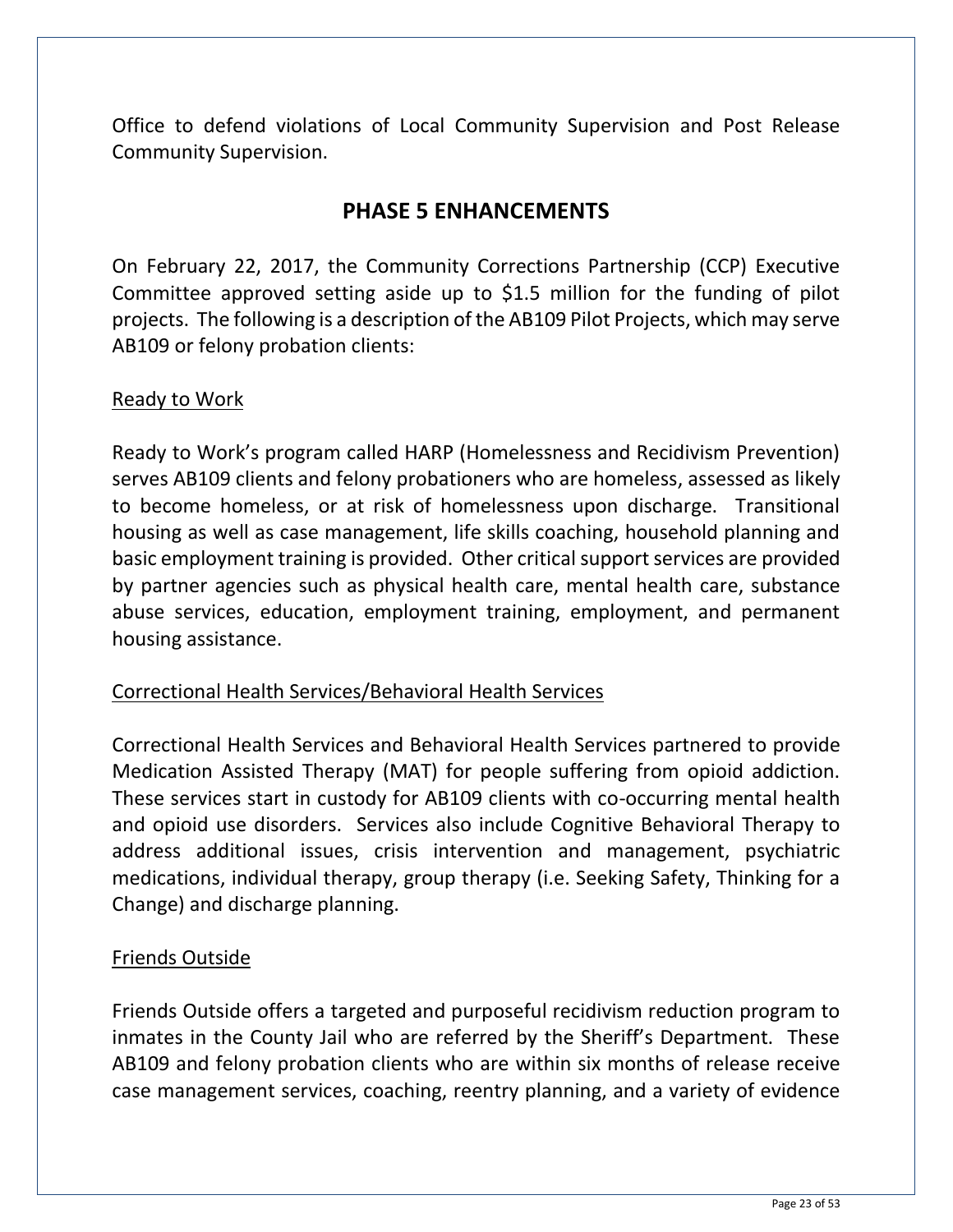based programs to address their criminogenic needs.

### El Concilio

El Concilio's Alternative to Violence Program serve AB109 and felony probationers. The Alternative to Violence program is a conflict transformation program that has a series of three workshops designed to offer participants alternative ways to address conflict rather than resorting to physical, mental, or emotional violence.

### Community Partnership for Families

Community Partnership for Families expanded employment and training services to AB109 clients that are currently receiving CalFresh benefits. The program operates under the evidence-based model known as The Fresno Bridge Academy that provides three components: 1) job club/job search; 2) job retention; and 3) education. These components include assessment, case management, and workshops/trainings designed to increase the employability of participants.

#### Public Defender/Uptrust, Inc.

The Public Defender and Uptrust, Inc. provide a two-way communication and reminder service to AB109 clients. However, Uptrust offered to include its services to non-AB109 clients at no additional costs. Uptrust integrated into the Public Defender's case management system, trained their staff, developed a custom realtime dashboard and provides periodic reports with insights and benchmarks, and sends messages to every Public Defender client to reduce the number of failures to appear in court. The system can also be used to remind clients of other appointments related to receiving other AB109 services.

#### Mary Magdalene Community Services/Fathers & Families of San Joaquin

Mary Magdalene Community Services and Fathers & Families of San Joaquin replicated case management services currently being provided to AB109 clients to felony probationers. Services include case management, peer groups, job-seeking skills training, transportation, advocacy, participation in pro-social activities, family reunification, and direction to other available community resources (i.e. housing, food, employment agencies).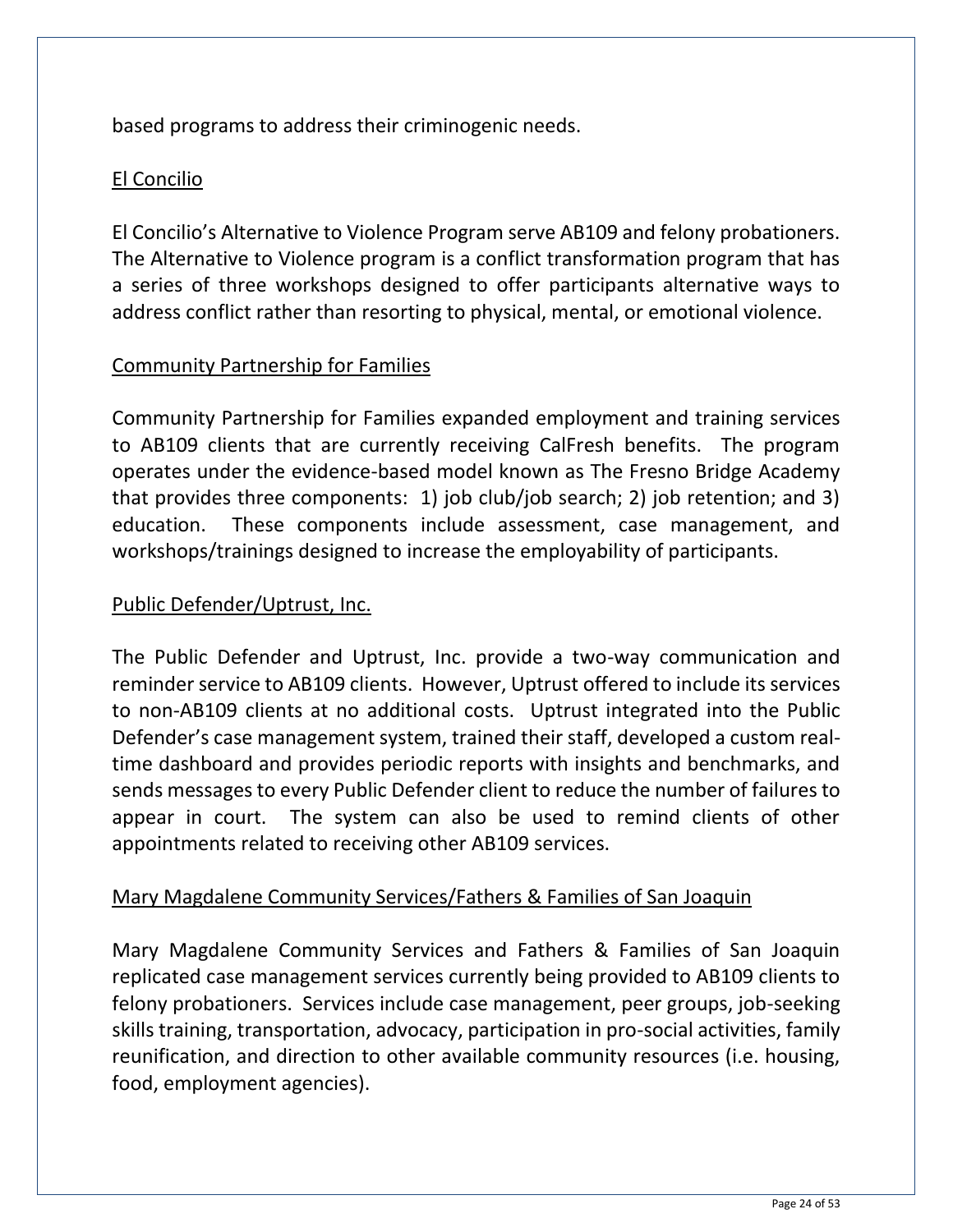### **PHASE 6 ENHANCEMENTS**

Funded programs were able to request an up to ten percent increase to provide enhancements to the Service Need Areas; therefore, there were increases in staffing as well as other budget line items related to the various AB109 budgets. Below are some of the more significant changes occurring in the Phase 6 Plan.

#### Pretrial Assessment and Monitoring Program

During Fiscal Year 2017-2018, the Probation Department contracted with the Crime and Justice Institute to evaluate the county's pretrial services program in addition to norming and validating the Virginia Pretrial Risk Assessment Instrument. Since the technical assistance review is still underway, the Probation Department requested the 10% increase be reserved until the recommendations from the Crime and Justice Institute are received and a Budget Modification can be submitted.

#### Correctional Health Services

Funding was provided to add 24/7 Mental Health Coverage in booking for the early detection and identification of all individuals booked into the jail who potentially have an undiagnosed mental illness or who are active mental health patients. The in-depth mental health assessment will be provided to all individuals at the point of booking. Specific case management services will be provided to the individuals still in custody as well as support services to individuals released from custody.

#### Community Corrections Partnership Task Force

Fiscal Year 2017-2018 was the last year that local law enforcement received direct funds from the State as a part of AB109. As a result of the reduction in funding from the State, the funding for the CCP Task Force was increased to cover the cost of 1.55 FTE of police officers from the Stockton Police Department.

#### AB109 Pilot Project Extensions

The AB109 Pilot Projects were funded during the 2017-2018 Fiscal Year; however, due to the delay in getting the programs up and running, the Executive Committee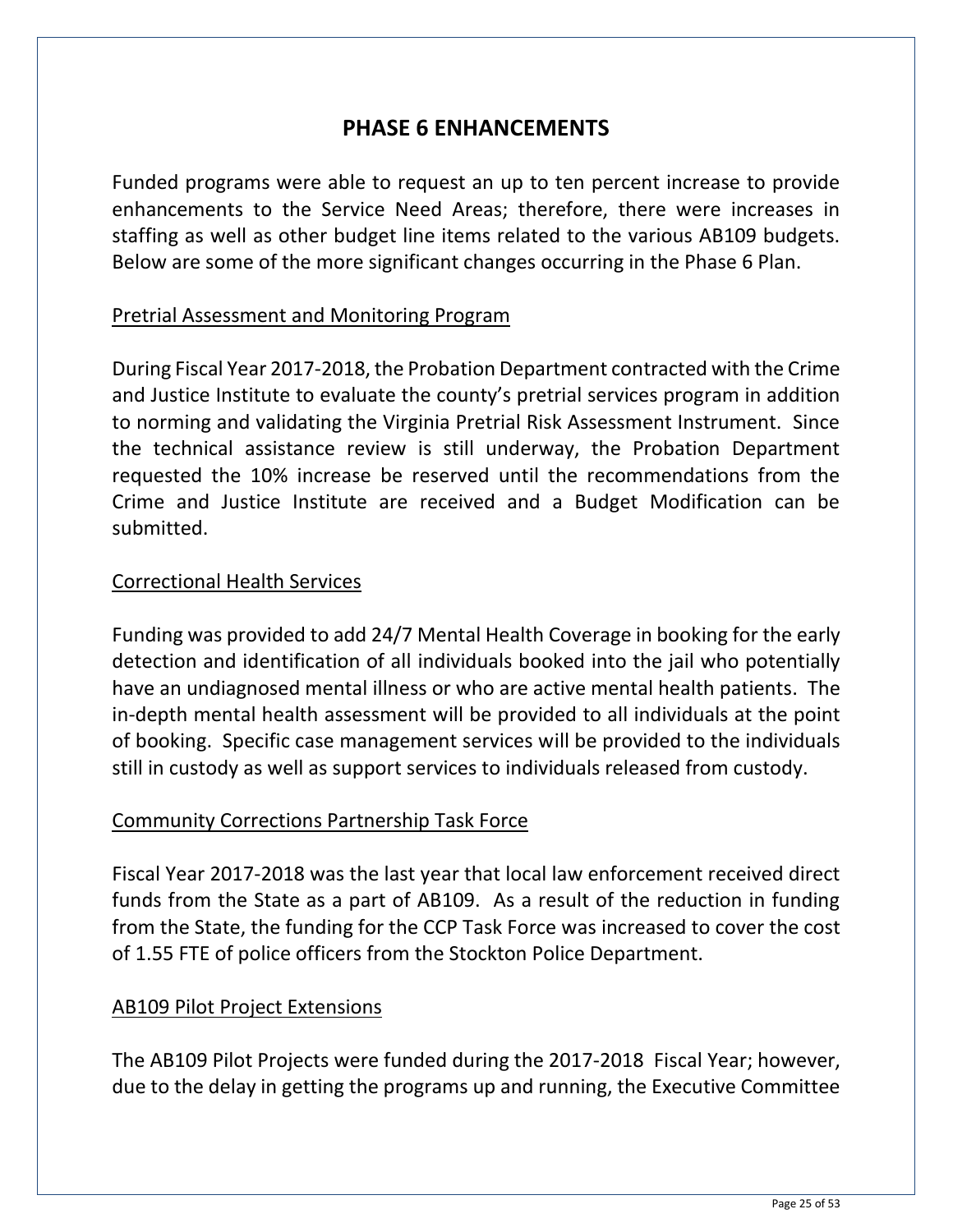determined we needed additional data in order to effectively evaluate the pilot projects. Therefore, continued funding was provided to continue the projects through the 2018-2019 Fiscal Year. Additional funding was requested and provided to Ready to Work, El Concilio, Community Partnership for Families, Public Defender/Uptrust, Mary Magdalene Community Services, and Fathers & Families of San Joaquin.

### **PHASE 7 ENHANCEMENTS**

Funded programs were able to request an up to five percent increase to provide enhancements to the Service Need Areas; therefore, there were increases in staffing as well as other budget line items related to the various AB109 budgets. Below are some of the more significant changes occurring in the Phase 7 Plan.

#### Pretrial Assessment and Monitoring Program

Due to the significant increase in clients being ordered to GPS by the Courts, an additional Probation Officer I/II position was added. Additionally, due to the significant increase in the number of DUI clients that are being placed on transdermal monitoring, additional funds for transdermal monitoring were approved by the Executive Committee of the CCP.

#### Jail Beds - Sheriff's Office

The Sheriff's Office added two full-time Social Worker positions for discharge planning for inmates sentenced within the County Jail that do not receive discharge planning through Correctional Health Services. The Social Workers will engage inmates to resolve some of the hurdles faced: transportation, housing, medical services, job placement, and referrals and connections with community providers.

#### Transitional Age Youth Unit – Probation Department

Recent research in adolescent brain development has shown that youth age 18-25 are still undergoing significant cognitive brain development and are in need of additional services. Data gathered from the AB109 Year 6 report shows that 81% of the 18-25 year-old population had at least one arrest and 63% had at least one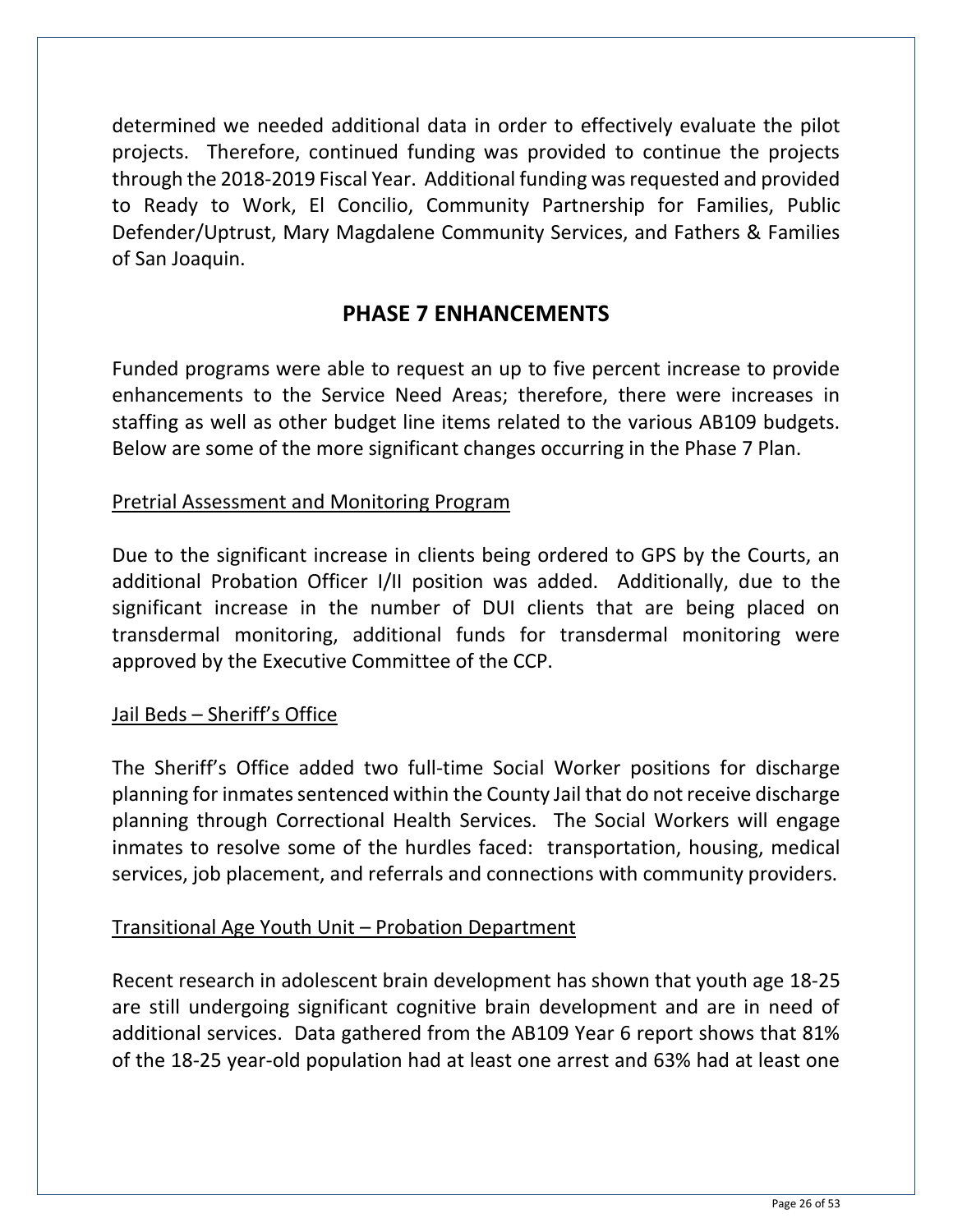conviction within 3 years from their release from custody. The arrest rate is 14.4% higher and the conviction rate is 11% higher than the remaining AB109 population. In 2019-2020, the Transitional Age Youth Unit (TAY) is being created to address the needs of clients' ages 18 to 25 years-old that are deemed to be at high risk for reoffending. An AB109 Probation Officer III position will supervise appropriate cases from the High Risk Unit and the Violent Crimes Unit.

The unit is designed to provide added support and supervision for at-risk young adults including, but not limited to, mental health, education, job training and assistance, and cognitive behavioral programming. Officers assigned to the unit are trained in the principles of effective correctional interventions and cognitive behavioral curricula.

#### Correctional Health Services

There was an omission in the Phase 6 Plan and it should be noted that Correctional Health Services provides medical, dental, and mental health services to the inmates housed at the mail jail.

During Phase 7, Correctional Health Services purchased and began offering an In-Custody Drug Treatment Curriculum entitled A New Direction. This cognitive behavioral treatment curriculum is an evidence based flexible program that treats addiction in justice involved clients and is proven to reduce recidivism. Topics include: Introduction to Treatment; Criminal and Addictive Thinking; Alcohol and Other Drug Education; Relapse Prevention; Socialization; Preparing for Release; and, Co-Occurring Disorders.

#### Behavioral Health Services

A clinician was added to provide in-custody services to offenders who have cooccurring disorders. The clinician facilitates Seeking Safety, CBI-SA, and the Matrix groups to clients in the County Jail. He also provides case management services as they are being released into the community.

#### Employment and Economic Development Department

An In-custody, pre-release component was added to the San Joaquin County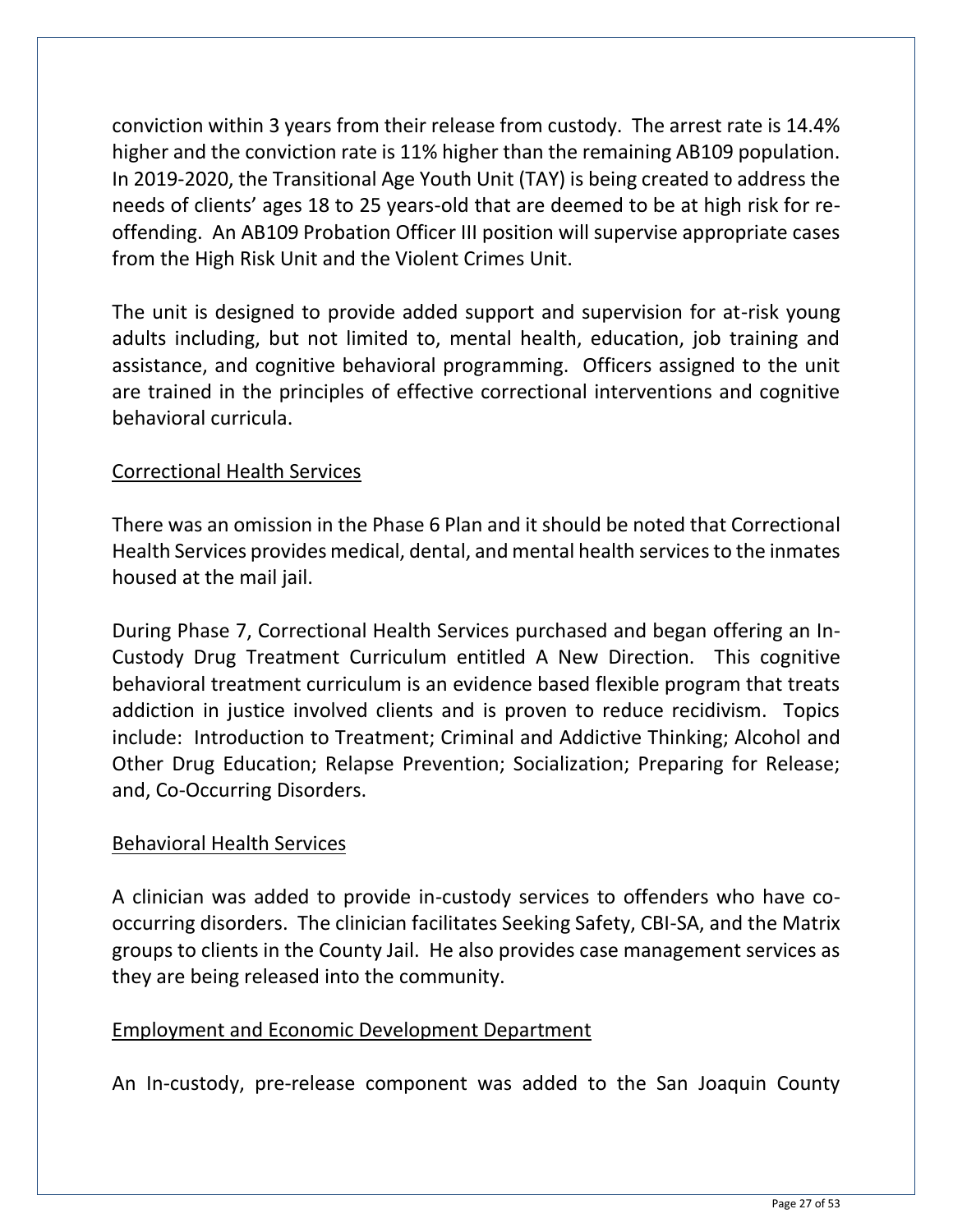Jail/Honor Farm to include a variety of workshops and sessions that will assess the needs for an individualized service strategy that, once released, will facilitate the transition into employment.

#### Superior Court

A portion of a Mental Health Clinician was funded to work with clients at the courthouse on a weekly basis. The Mental Health Clinician will be located in the Collaborative Courts and available to meet with clients to address trauma.

#### Friends Outside

There was an omission in the Phase 6 Plan and it should be noted that during the 2018-2019 Fiscal Year, Friends Outside began providing services to the Pretrial population. They were able to increase the number of clients they services without any additional funding.

#### Community Partnership for Families of San Joaquin

Community Partnership for Families expanded service delivery to the AB109 population with the addition of four new components to enhance services and successful closure rates. These additional services are: 1) adding court appearance assistance; 2) the creation of a new AB109 Mobile Service Integration Coordinator; 3) custody visitation prior to release dates; and 4) a new partnership with Root and Rebound, re-entry advocates who provide training for CPFSJ clients.

### El Concilio

Funding was added AB109 and Felony Probation clients to attend the court-ordered DUI program at no cost once Phases 1 and 2 of the Probation Department's Passport Program has been completed. These clients can be referred from all of the AB109 Community Based Organizations as long as the client meets the criteria. Additional funding was allocated to increase a part-time case manager to a fulltime case manager as a result of the increase in DUI clients being referred to the DUI programs offered by El Concilio, who is the only AB109 community based organization that provides this service.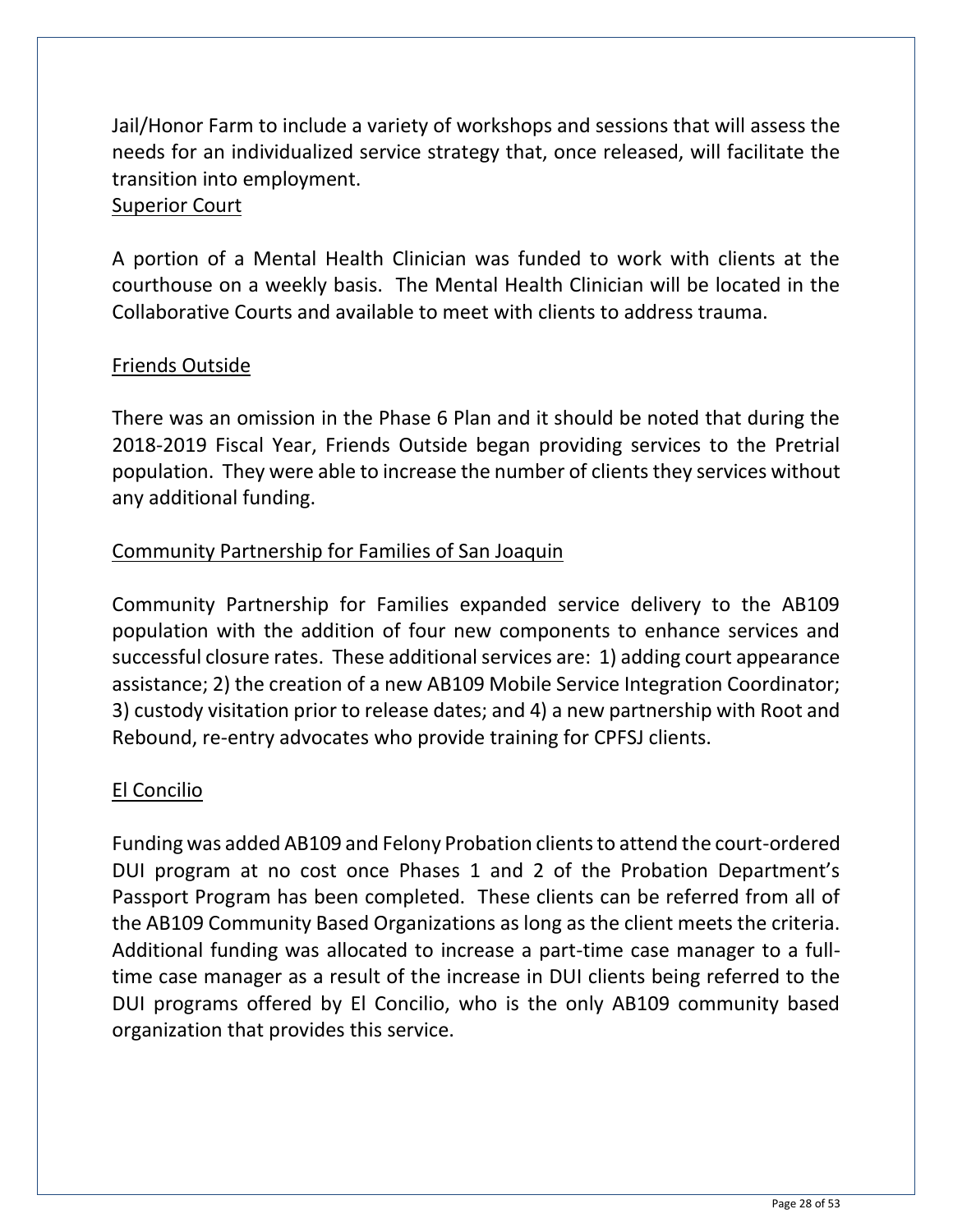#### Fathers & Families of San Joaquin

Fathers & Families of San Joaquin expanded service delivery to the AB109 population by: expanding current groups/classes and other events for clients and their families; increasing prosocial involvement in the community; and building positive peer relations. These activities provide opportunities to strengthen coping mechanisms and life skills through trusted relationships and accountability.

#### Community Parternship for Families – Cal Fresh AB109 Employment and Training

Community Partnership for Families of San Joaquin added the following enhancements: tutoring support and an employment navigator position.

#### Fathers & Families of San Joaquin – Probation Case Management

Fathers & Families of San Joaquin expanded service delivery to the AB109 population by: expanding current groups/classes and other events for clients and their families; increasing prosocial involvement in the community; and building positive peer relations. These activities provide opportunities to strengthen coping mechanisms and life skills through trusted relationships and accountability.

### **PHASE 8 ENHANCEMENTS**

Phase 8 of Public Safety Realignment again allowed for standard salary and benefit increases for government funded positions as well as an up to three percent increase for salary and benefit costs for non-governmental agencies. Additionally, each funded agency was allowed to request up to a five percent increase for enhancements or additions for each service need area.

#### Pretrial Assessment and Monitoring Program

The Department added an additional Probation Officer I/II, a Pretrial Program Specialist, and Probation Assistant, after receiving the recommendations of the Crime and Justice Institute, who completed three different technical assistance projects regarding the San Joaquin Pretrial Program. These positions will cover remaining costs of the new positions as well as the increase in GPS costs that will result from implementing the recommended changes.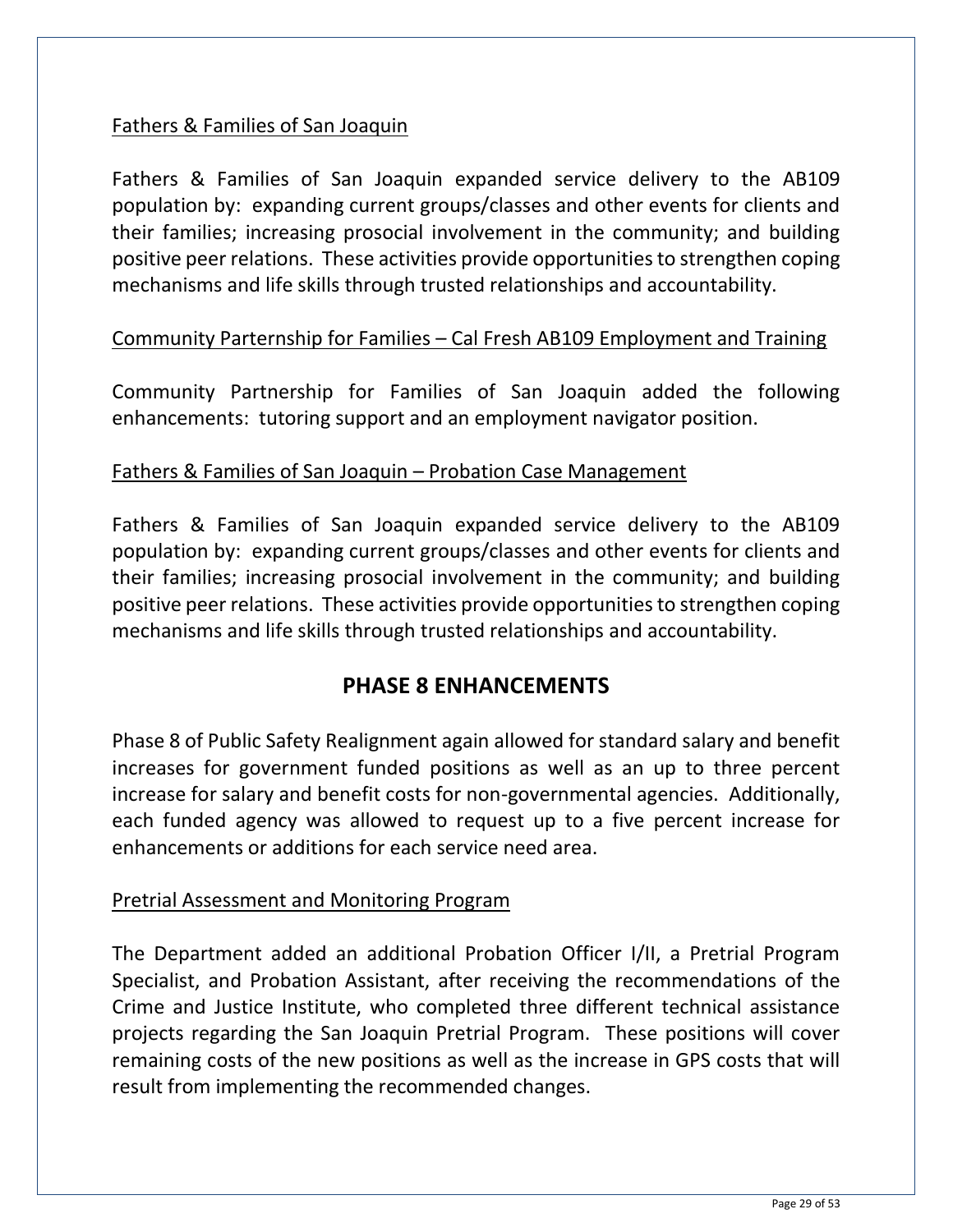### Correctional Health Services

From January 2019 –December 2019, there were approximately 22,760 persons booked into the County Jail, with an average daily population of 1,271 inmates. In Phase 8, Correctional Health Services received funding for an additional three (3) mental health clinicians to meet the needs of the Jail population. This additional staffing resource allows for Correctional Health to screen the majority of individuals transported to the facility who may have mental health issues, complete a full assessment and diagnosis when identified, ensure appropriate treatment and care for these being detained, and increase the number of referrals to community resources.

#### Human Services Agency

Due to the increase in the number of clients, the Human Services Agency added a part-time Office Assistant to assist the Eligibility Worker with the clerical duties to ensure that deadlines for processing applications are met.

#### Superior Court

Increased the number of hours a Mental Health Clinician was funded to work with clients at the courthouse on a weekly basis. The Mental Health Clinician will be located in the Collaborative Courts and available to meet with clients to address trauma.

#### Community Partnerships for Families of San Joaquin

Community Partnerships for Families (CPFSJ) expanded its service delivery to non-AB109 Felony probation clients. This expansion will allow them to expand in the area of cognitive behavioral training and motivational interviewing training, to allow ensure staff address deeper issues of concerns for clients. CPFSJ will partner with Whole Person Care to address the multitude of needs associated with the homeless at-risk probation population.

#### Ink Doctors, A Medical Corporation (DBA INKoff.me)

In previous years, INKoff.me provided tattoo removal through funding awarded to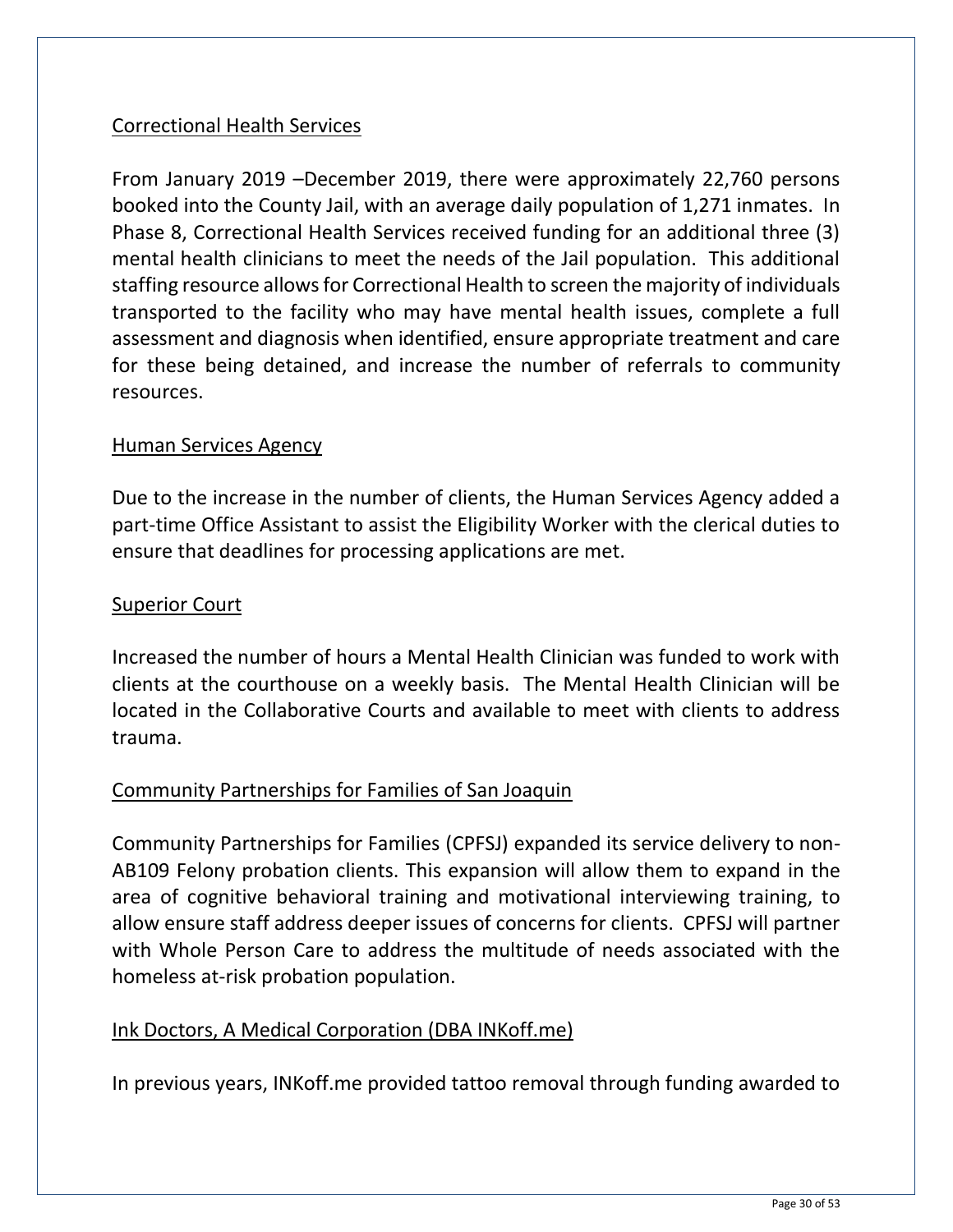five Community Based Organizations. In Phase 8, INKoff.me was provided the sole funding to provide tattoo removal for clients five (5) times per year at the following locations.

- 1) Mary Magdalene Community Services
- 2) Friends Outside
- 3) Community Partnerships for Families
- 4) El Concilio
- 5) Fathers and Families of San Joaquin

### **PHASE 9 ENHANCEMENTS**

There were no enhancements to the Phase 9 AB109 plan. The CCP Executive Committee approved a "status quo" budget for the fiscal year 2021 – 2022.

# **DATA COLLECTION AND EVALUATION**

The Community Corrections Partnership continues to be committed to data driven decision making. Since the implementation of Public Safety Realignment, a 6 month Preliminary Evaluation Report, a 1-Year Evaluation Report, the 2014 Annual Report, the 2015 Annual Report, the 2016 Annual Report, the 2017 Annual Report, the 2018 Annual Report, 2019 Annual Report, and the 2020 Annual Report have been published. The 2021 Annual Report is in the final stages of preparation and review, and should be completed by the end of 2021.

In April 2012, the Executive Committee of the CCP adopted a definition of "recidivism" as a conviction of a new crime within three years of the start of supervision. However, other measures of recidivism, such as arrests and technical violations are also collected and analyzed. The Board of State and Community Corrections was tasked by the legislature to define the term "recidivism." In November 2014, the BSCC presented its final version of the definition of "adult recidivism," which is "defined as a conviction of a new felony or misdemeanor committed within three years of release from custody or committed within three years of placement on supervision for a previous criminal conviction." As noted by the BSCC, *committed* refers to the date of offense, not the date of conviction. The San Joaquin County CCP fully adheres to the BSCC definition.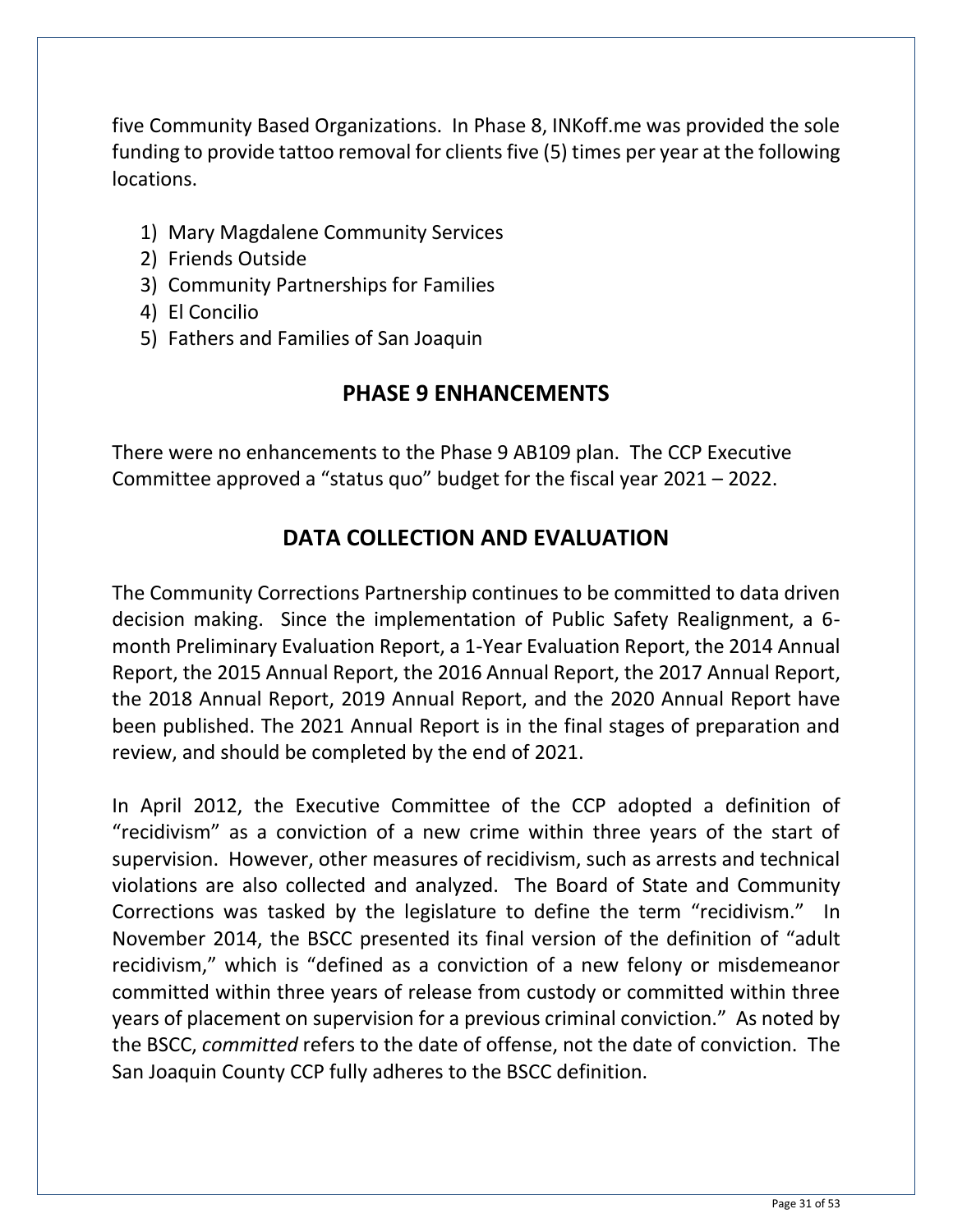Beginning with The 2016 Annual Report: An Examination of AB109 Recidivism in San Joaquin County in Year 4, San Joaquin County was able to track its official recidivism rate (co-horts tracked for a full three year period; however, if an arrest occurred during the 3-year period and the conviction was outside of the 3-year period, the conviction was still included).

The official recidivism rate for AB109 clients in San Joaquin County is below:

| <b>Co-Hort Release Dates</b>         | <b>3-Year Recidivism Rate</b> |
|--------------------------------------|-------------------------------|
| October 1, 2011 – September 30, 2012 | 55%                           |
| October 1, 2012 – September 30, 2013 | 49.5%                         |
| October 1, 2013 - September 30, 2014 | 53.1%                         |
| October 1, 2014 – September 30, 2015 | 48.5%                         |
| October 1, 2015 – September 30, 2016 | 47.8%                         |

These recidivism rates will continue to be used to measure San Joaquin County's success moving forward.

Additional recidivism information can be found in The 2020 Annual Report: An Examination of AB109 Recidivism in San Joaquin County In Year 8 as well as additional evaluation data that collected from the Collaborative Court programs, Behavioral Health Services, Employment and Economic Development Department, Human Services Agency, and the community based organizations providing case management to the AB109 clients.

The Year 9 report has not yet been released.

The San Joaquin Community Data Co-Op produces a monthly Pretrial Dashboard highlighting impacts of the Pretrial Assessment and Monitoring Program. Additionally, a Quarterly Report and an Annual report evaluate the success and outcomes of the Pretrial Assessment and Monitoring Program.

Since the Pretrial Assessment and Monitoring Program has been implemented in October 2014, the outcomes have been impressive as the table below reflects: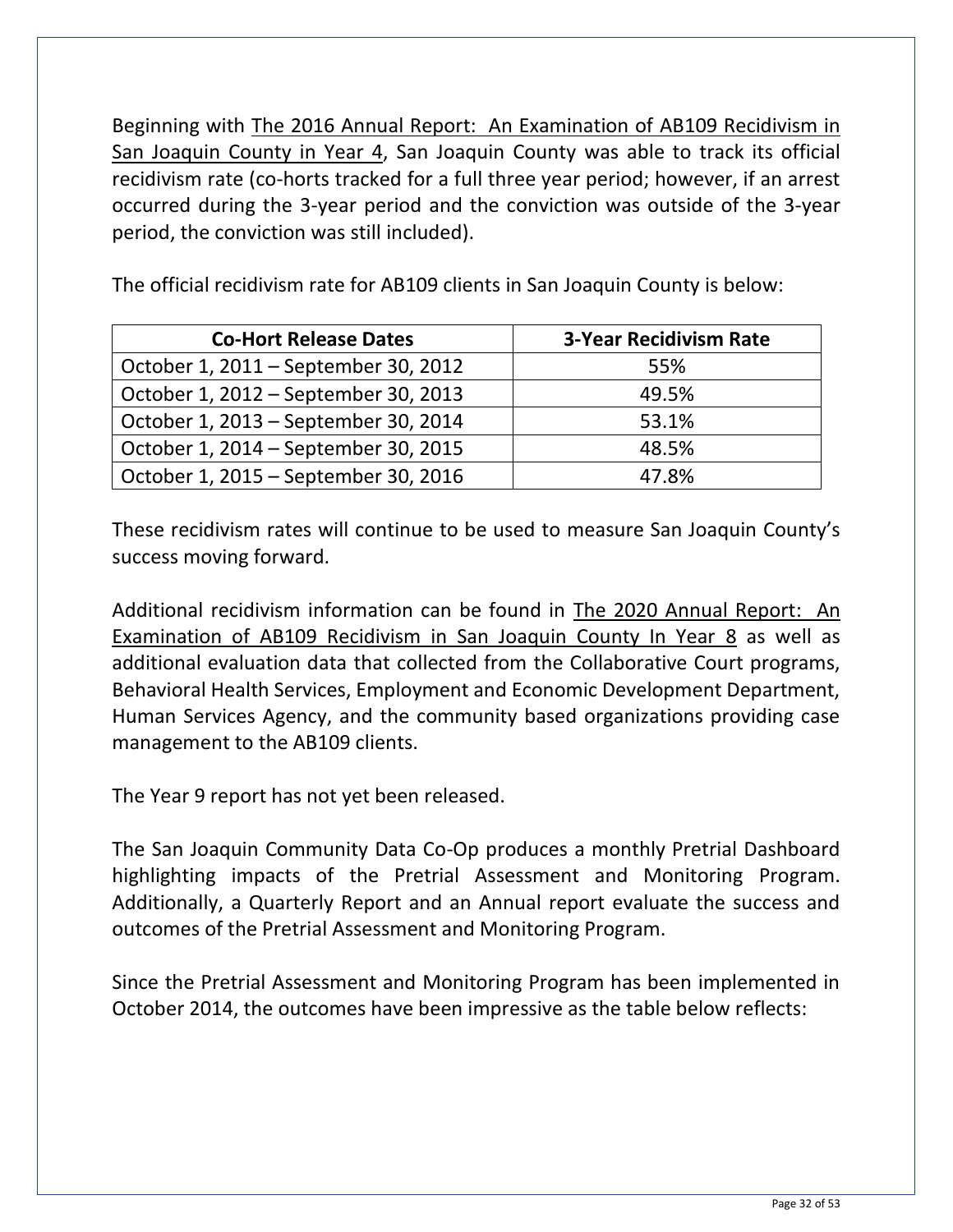| <b>Annual Report</b>    | Appearance | <b>Failure Due to a</b> | <b>Failure Due to a</b> |
|-------------------------|------------|-------------------------|-------------------------|
|                         | Rate       | <b>New Charge</b>       | <b>Court Remand</b>     |
| Year 1 (10/14 - 9/15)   | 90.7%      | 2.1%                    | 3.4%                    |
| Year 2 $(10/15 - 9/16)$ | 92.7%      | 1.8%                    | 1.5%                    |
| Year 3 $(10/16 - 9/17)$ | 91.7%      | 3.3%                    | 2.5%                    |
| Year 4 $(10/17 - 9/18)$ | 95%        | 2.6%                    | 1.6%                    |
| Year 5 $(10/18 - 9/19)$ | 94.5%      | 2.7%                    | 1.8%                    |

The Year 6 report has not yet been released.

The San Joaquin County Data Co-Op also published an evaluation study centering on dosage hours of evidence based programming received in the Day Reporting Center and its effect on recidivism rates for 2018 (Attachment A).

Findings for clients enrolled at the Day Reporting Center (from January 1, 2018 through December 31, 2019) were checked for recidivism 365-days post enrollment and showed a decrease in arrests, and convictions as evidence based programming hours increased. The below table shows the findings for both studies:

| 2018             | <b>Arrests</b> | <b>Convictions</b> |
|------------------|----------------|--------------------|
| 0-19.5 Hours     | 58%            | 36.6%              |
| 20-39 Hours      | 52.9%          | 32.4%              |
| 40 or More Hours | 29.7%          | 8.1%               |

The Day Reporting Center recidivism study for the period of January 1, 2019 – December 31, 2020, is not yet avaialable.

### **AB109 PUBLIC SAFETY REALIGNMENT BUDGET**

Funding for Fiscal Year 2021-2022 was approved by the Executive Committee on March 24, 2021 and was incorporated into each County Department's budgets during the budget cycle. The contracts for Friends Outside, Community Partnership for Families of San Joaquin, El Concilio, Mary Magdalene Community Services, the San Joaquin Community Data Co-Op, Superior Court, and the substance abuse providers through the Superior Court programs were approved by the Board of Supervisors on June 08 and July 13, 2021. The contract with the City of Stockton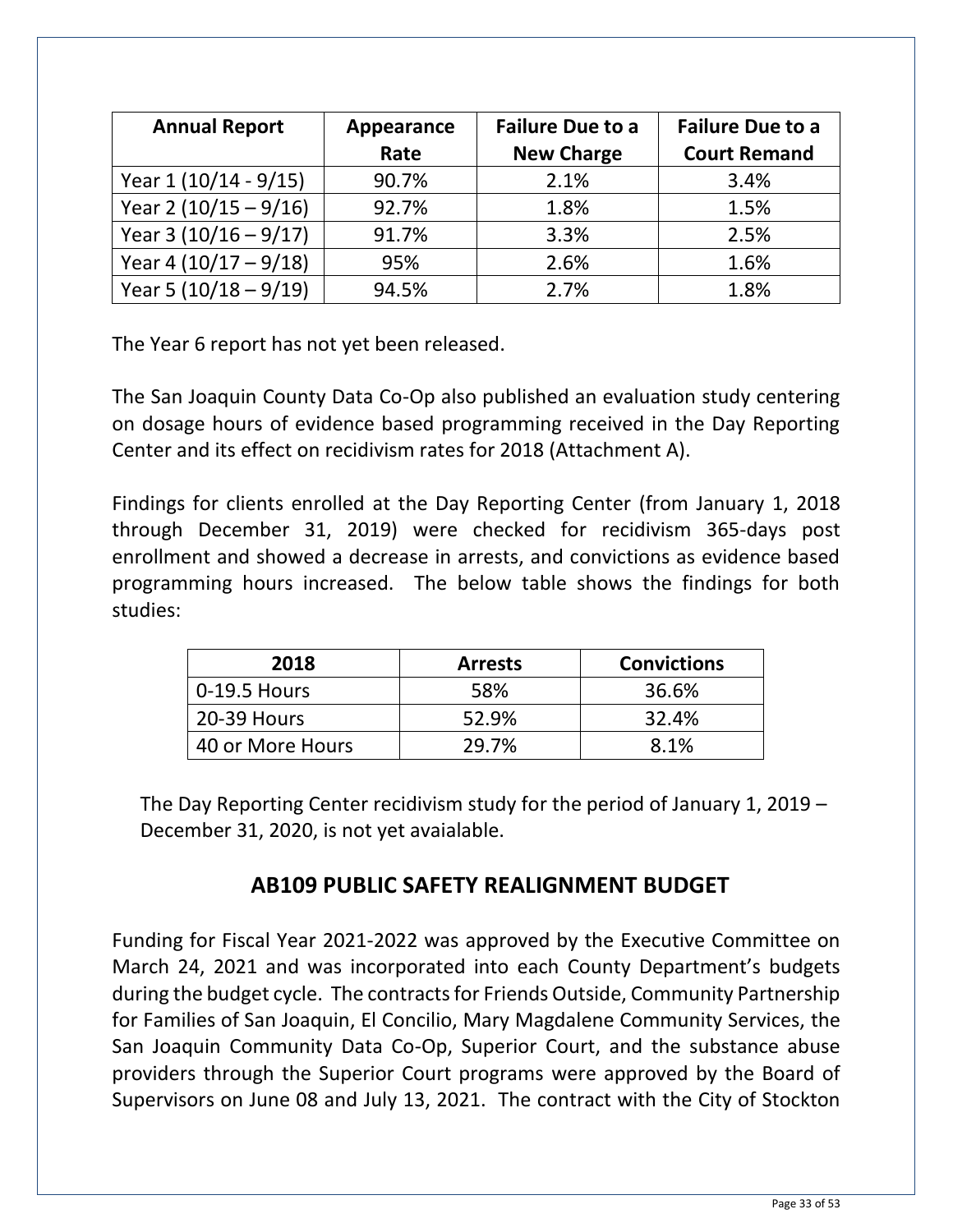for the CCP Task Force was also approved by the Board of Supervisors on July 13, 2021.

Below are the budgets for each program funded by the Phase 9 Public Safety Realignment Plan.

#### **Probation Department**

### Pretrial Assessment and Monitoring Program

| <b>Proposed Budget Line Items</b> | <b>Proposed</b><br><b>Budget</b> |
|-----------------------------------|----------------------------------|
| 1. Salaries and Benefits          | \$2,122,363                      |
| 2. Services and Supplies          |                                  |
| a. General Expenditures           | \$40,297                         |
| b. Client Related Expenditures    |                                  |
| 3. Professional Services          | \$378,763                        |
| 4. Administrative Costs           | \$25,000                         |
| 5. Fixed Assets/Equipment         |                                  |
|                                   | \$2,541,423                      |

#### **Sheriff's Office**

#### Jail Beds

| <b>Proposed Budget Line Items</b> | <b>Proposed</b><br><b>Budget</b> |
|-----------------------------------|----------------------------------|
| 1. Salaries and Benefits          | \$3,501,624                      |
| 2. Services and Supplies          | \$1,385,879                      |
| a. General Expenditures           | \$49,162                         |
| b. Client Related Expenditures    | \$1,336,717                      |
| 3. Professional Services          | \$10,000                         |
| 4. Administrative Costs           | \$15,667                         |
| 5. Fixed Assets/Equipment         |                                  |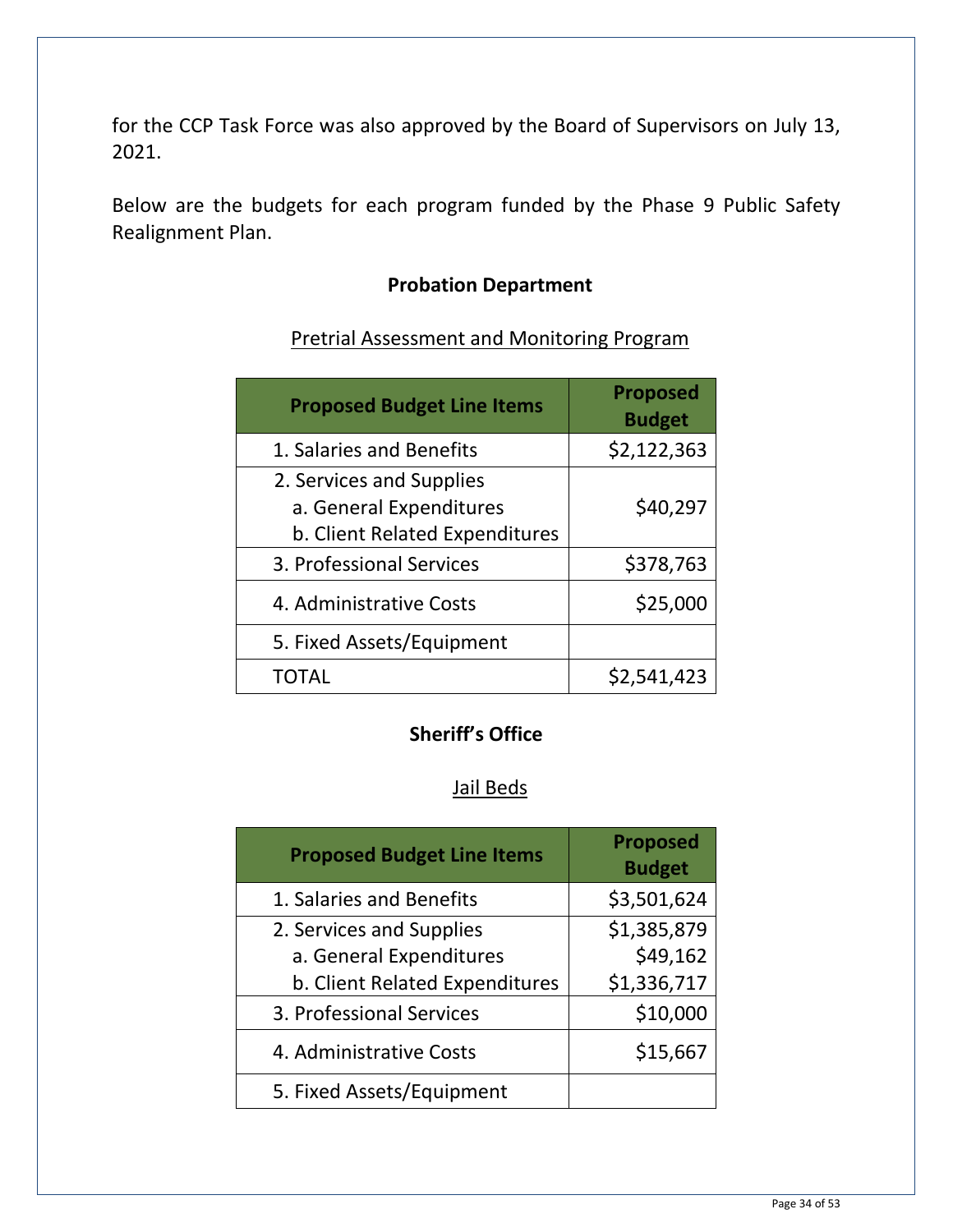|  | \$4 913 170<br>- .,- <del>.</del> -,-10 . |
|--|-------------------------------------------|
|--|-------------------------------------------|

 $\mathsf I$ 

### Jail Programming

| <b>Proposed Budget Line Items</b> | <b>Proposed</b><br><b>Budget</b> |
|-----------------------------------|----------------------------------|
| 1. Salaries and Benefits          | \$373,437                        |
| 2. Services and Supplies          | \$35,519                         |
| a. General Expenditures           | \$3,273                          |
| b. Client Related Expenditures    | 31,246                           |
| 3. Professional Services          | \$73,300                         |
| 4. Administrative Costs           | \$2,089                          |
| 5. Fixed Assets/Equipment         |                                  |
| TOTAL                             | \$483,345                        |

# Alternatives to Incarceration

| <b>Proposed Budget Line Items</b>                                                     | <b>Proposed</b><br><b>Budget</b> |
|---------------------------------------------------------------------------------------|----------------------------------|
| 1. Salaries and Benefits                                                              | \$316,678                        |
| 2. Services and Supplies<br>a. General Expenditures<br>b. Client Related Expenditures | \$25,875                         |
| 3. Professional Services                                                              |                                  |
| 4. Administrative Costs                                                               | \$1,570                          |
| 5. Fixed Assets/Equipment                                                             |                                  |
| $\mathsf{I}(\mathsf{I})$ $\mathsf{I}(\mathsf{A})$                                     | S344.123                         |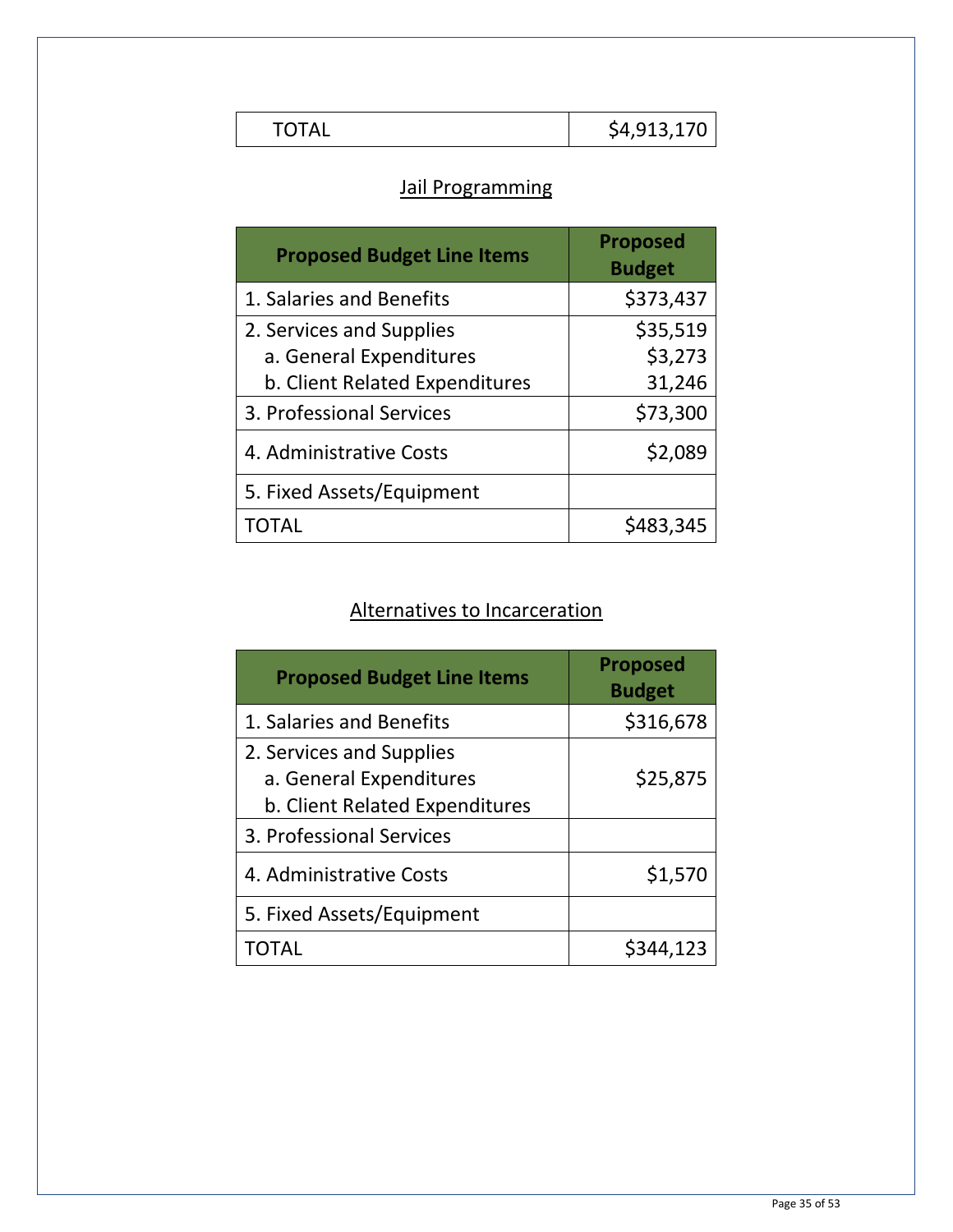# **Bailiff**

| <b>Proposed Budget Line Items</b> | <b>Proposed</b><br><b>Budget</b> |
|-----------------------------------|----------------------------------|
| 1. Salaries and Benefits          | \$262,380                        |
| 2. Services and Supplies          |                                  |
| a. General Expenditures           | 2,122                            |
| b. Client Related Expenditures    |                                  |
| 3. Professional Services          |                                  |
| 4. Administrative Costs           | \$1,083                          |
| 5. Fixed Assets/Equipment         |                                  |
|                                   | \$265,585                        |

# **Probation Department**

# AB 109 Support

| <b>Proposed Budget Line Items</b>                 | <b>Proposed</b><br><b>Budget</b> |
|---------------------------------------------------|----------------------------------|
| 1. Salaries and Benefits                          | \$861,860                        |
| 2. Services and Supplies                          |                                  |
| a. General Expenditures                           | 7,744                            |
| b. Client Related Expenditures                    |                                  |
| 3. Professional Services                          |                                  |
| 4. Administrative Costs                           | \$4,944                          |
| 5. Fixed Assets/Equipment                         |                                  |
| $\mathsf{I}(\mathsf{I})$ $\mathsf{I}(\mathsf{A})$ |                                  |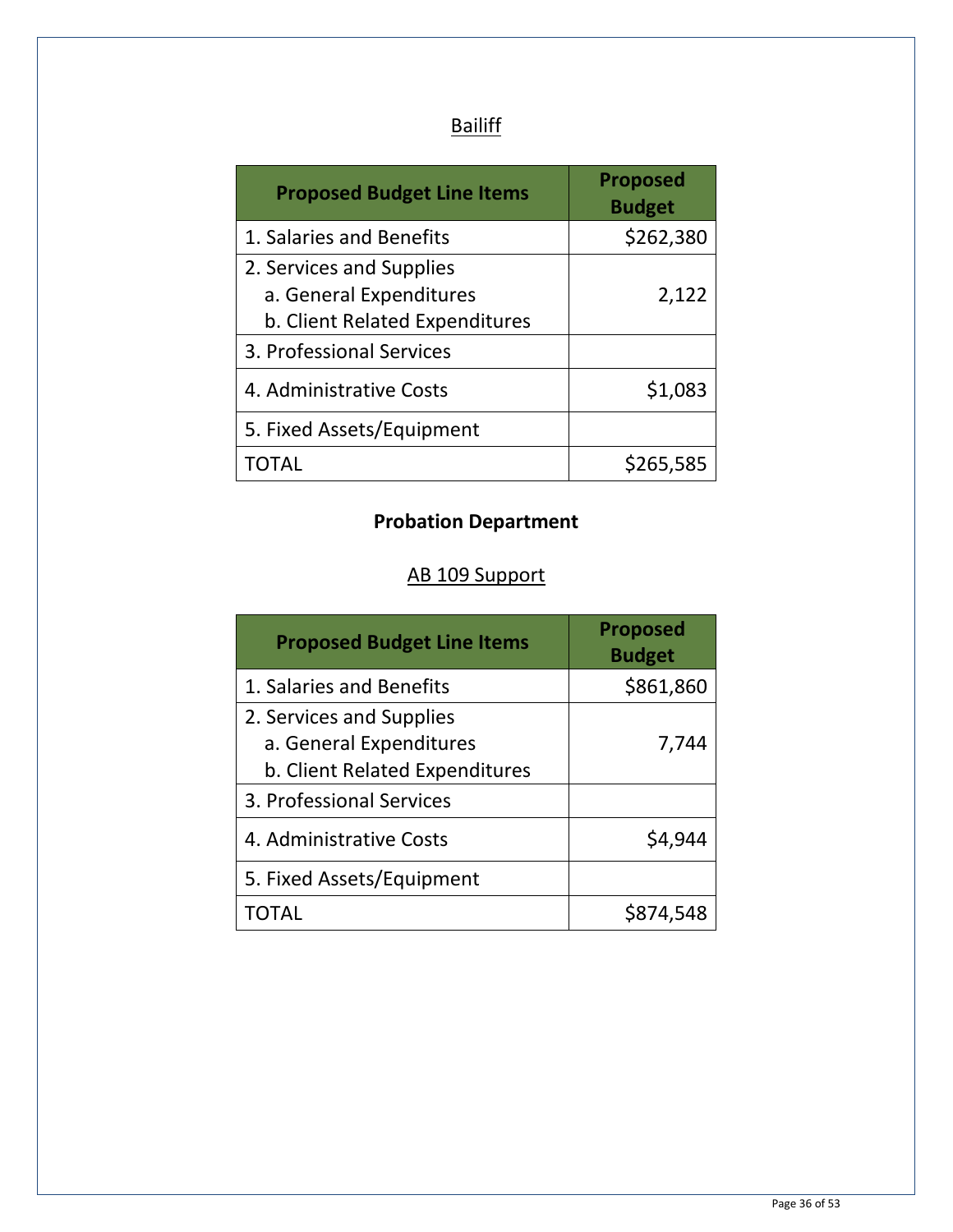### High Risk Unit

| <b>Proposed Budget Line Items</b> | <b>Proposed</b><br><b>Budget</b> |
|-----------------------------------|----------------------------------|
| 1. Salaries and Benefits          | \$1,561,610                      |
| 2. Services and Supplies          |                                  |
| a. General Expenditures           | \$98,621                         |
| b. Client Related Expenditures    |                                  |
| 3. Professional Services          | \$85,000                         |
| 4. Administrative Costs           |                                  |
| 5. Fixed Assets/Equipment         |                                  |
| TOTAL                             | \$1,754,231                      |

### Violent Crimes Unit

| <b>Proposed Budget Line Items</b> | <b>Proposed</b><br><b>Budget</b> |
|-----------------------------------|----------------------------------|
| 1. Salaries and Benefits          | \$1,471,330                      |
| 2. Services and Supplies          | \$120,190                        |
| a. General Expenditures           | \$118,190                        |
| b. Client Related Expenditures    | \$2,000                          |
| 3. Professional Services          | \$110,080                        |
| 4. Administrative Costs           |                                  |
| 5. Fixed Assets/Equipment         |                                  |
| TOTAL                             | \$1,701,600                      |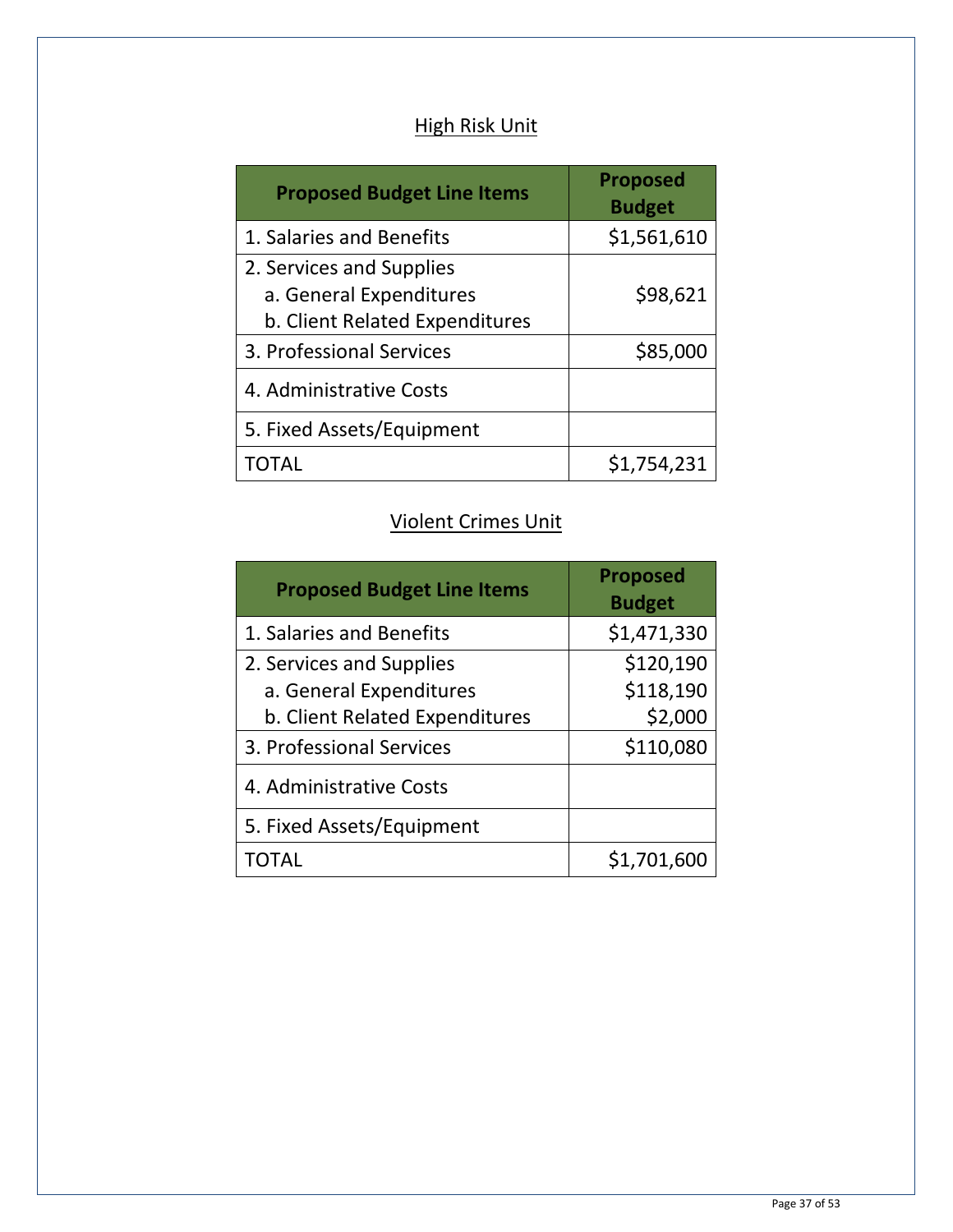# Transitional Age Youth Unit

| <b>Proposed Budget Line Items</b> | <b>Proposed</b><br><b>Budget</b> |
|-----------------------------------|----------------------------------|
| 1. Salaries and Benefits          | \$179,796                        |
| 2. Services and Supplies          |                                  |
| a. General Expenditures           | \$6,012                          |
| b. Client Related Expenditures    |                                  |
| 3. Professional Services          | 4,500                            |
| 4. Administrative Costs           |                                  |
| 5. Fixed Assets/Equipment         |                                  |
| TOTAL                             | \$190,308                        |

#### Assessment Center

| <b>Proposed Budget Line Items</b>                            | <b>Proposed</b><br><b>Budget</b> |
|--------------------------------------------------------------|----------------------------------|
| 1. Salaries and Benefits                                     | \$818,419                        |
| 2. Services and Supplies                                     | \$31,305                         |
| a. General Expenditures                                      | \$29,305                         |
| b. Client Related Expenditures                               | \$2,000                          |
| 3. Professional Services                                     |                                  |
| 4. Administrative Costs                                      |                                  |
| 5. Fixed Assets/Equipment                                    |                                  |
| $\mathsf{I}(\mathsf{I})$ $\mathsf{I}$ $\mathsf{A}\mathsf{I}$ | S849.724                         |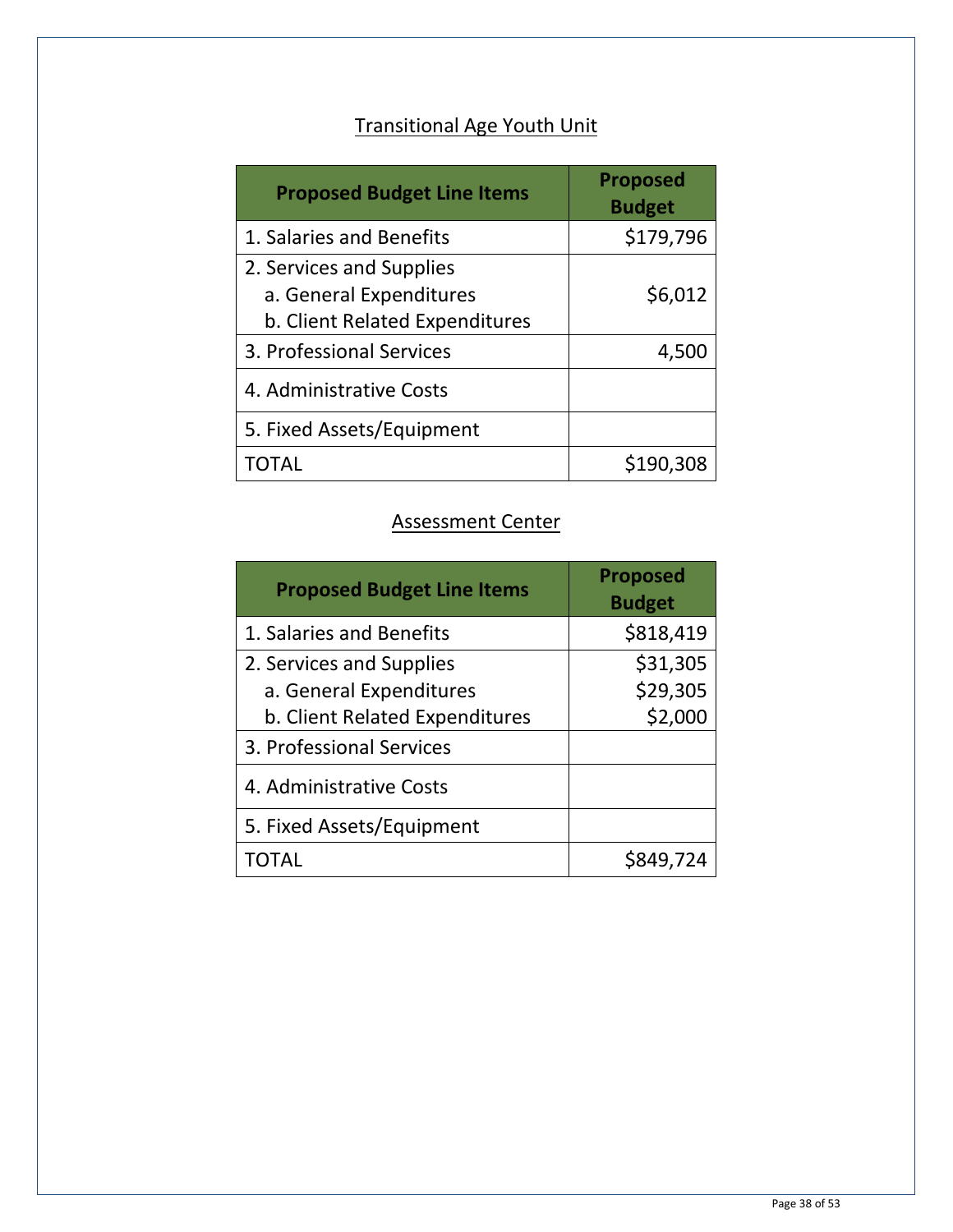# Day Reporting Center

| <b>Proposed Budget Line Items</b> | <b>Proposed</b><br><b>Budget</b> |
|-----------------------------------|----------------------------------|
| 1. Salaries and Benefits          | \$521,201                        |
| 2. Services and Supplies          | \$13,187                         |
| a. General Expenditures           | \$11,187                         |
| b. Client Related Expenditures    | \$2,000                          |
| 3. Professional Services          | \$162,781                        |
| 4. Administrative Costs           |                                  |
| 5. Fixed Assets/Equipment         |                                  |
| TOTAL                             | \$697,169                        |

# **Evidence Based Programming**

| <b>Proposed Budget Line Items</b>                            | <b>Proposed</b><br><b>Budget</b> |
|--------------------------------------------------------------|----------------------------------|
| 1. Salaries and Benefits                                     |                                  |
| 2. Services and Supplies                                     | \$20,000                         |
| a. General Expenditures                                      |                                  |
| b. Client Related Expenditures                               | \$20,000                         |
| 3. Professional Services                                     | \$162,240                        |
| 4. Administrative Costs                                      |                                  |
| 5. Fixed Assets/Equipment                                    |                                  |
| $\mathsf{I}(\mathsf{I})$ $\mathsf{I}$ $\mathsf{A}\mathsf{I}$ | \$182,240                        |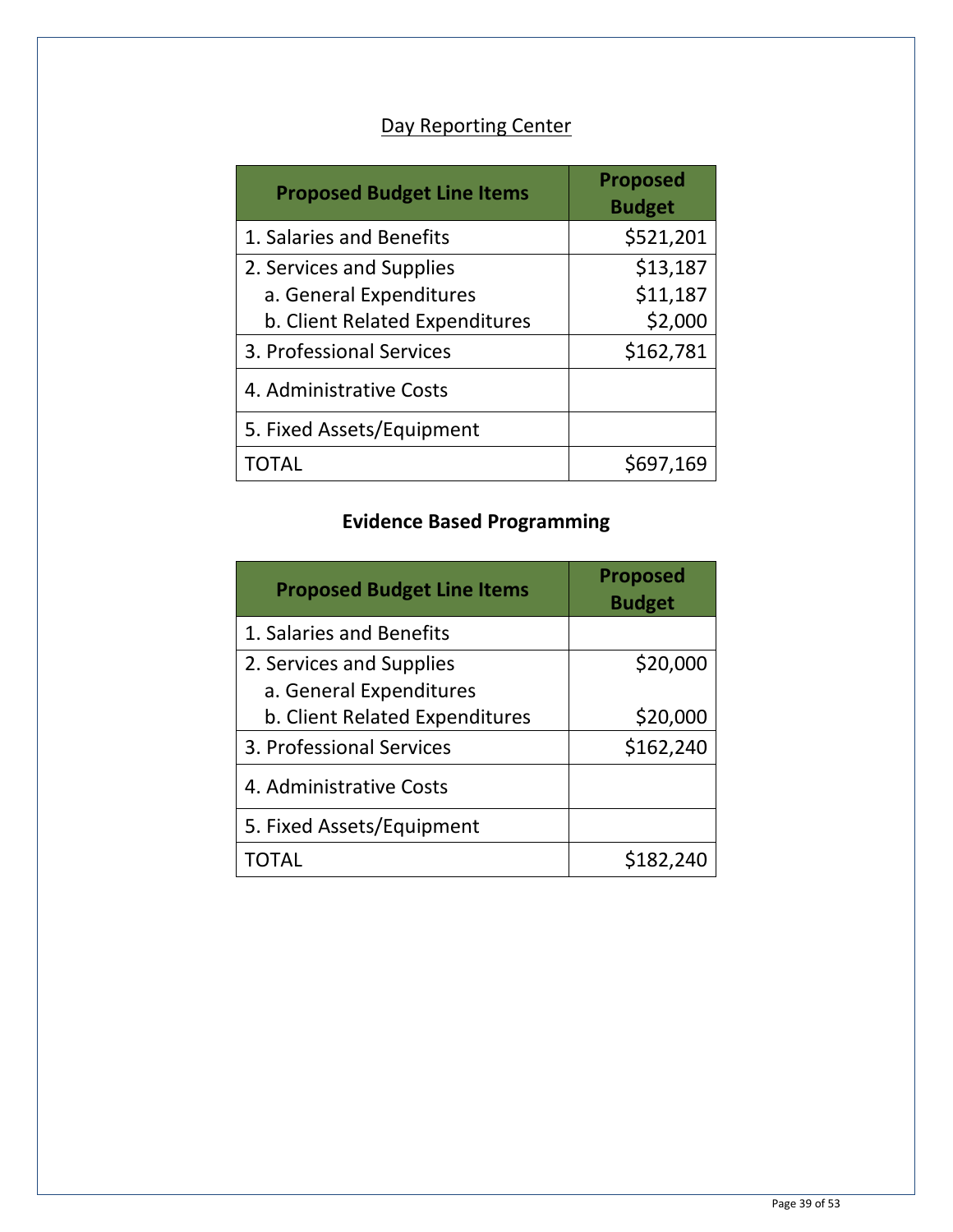### **Correctional Health Services**

| <b>Proposed Budget Line Items</b> | <b>Proposed</b><br><b>Budget</b> |
|-----------------------------------|----------------------------------|
| 1. Salaries and Benefits          | \$2,648,792                      |
| 2. Services and Supplies          | \$395,273                        |
| a. General Expenditures           | \$72,000                         |
| b. Client Related Expenditures    | \$323,273                        |
| 3. Professional Services          | \$43,050                         |
| 4. Administrative Costs           | \$103,745                        |
| 5. Fixed Assets/Equipment         |                                  |
| TOTAL                             | \$3,190,860                      |

### **Behavioral Health Services**

| <b>Proposed Budget Line Items</b> | <b>Proposed</b><br><b>Budget</b> |
|-----------------------------------|----------------------------------|
| 1. Salaries and Benefits          | \$1,058,286                      |
| 2. Services and Supplies          | \$86,710                         |
| a. General Expenditures           | \$6,860                          |
| b. Client Related Expenditures    | \$79,850                         |
| 3. Professional Services          | \$60,393                         |
| 4. Administrative Costs           | \$132,292                        |
| 5. Fixed Assets/Equipment         |                                  |
|                                   | \$1,337,681                      |

A Program Enhancement was approved in the amount of \$50,000 on April 14, 2021.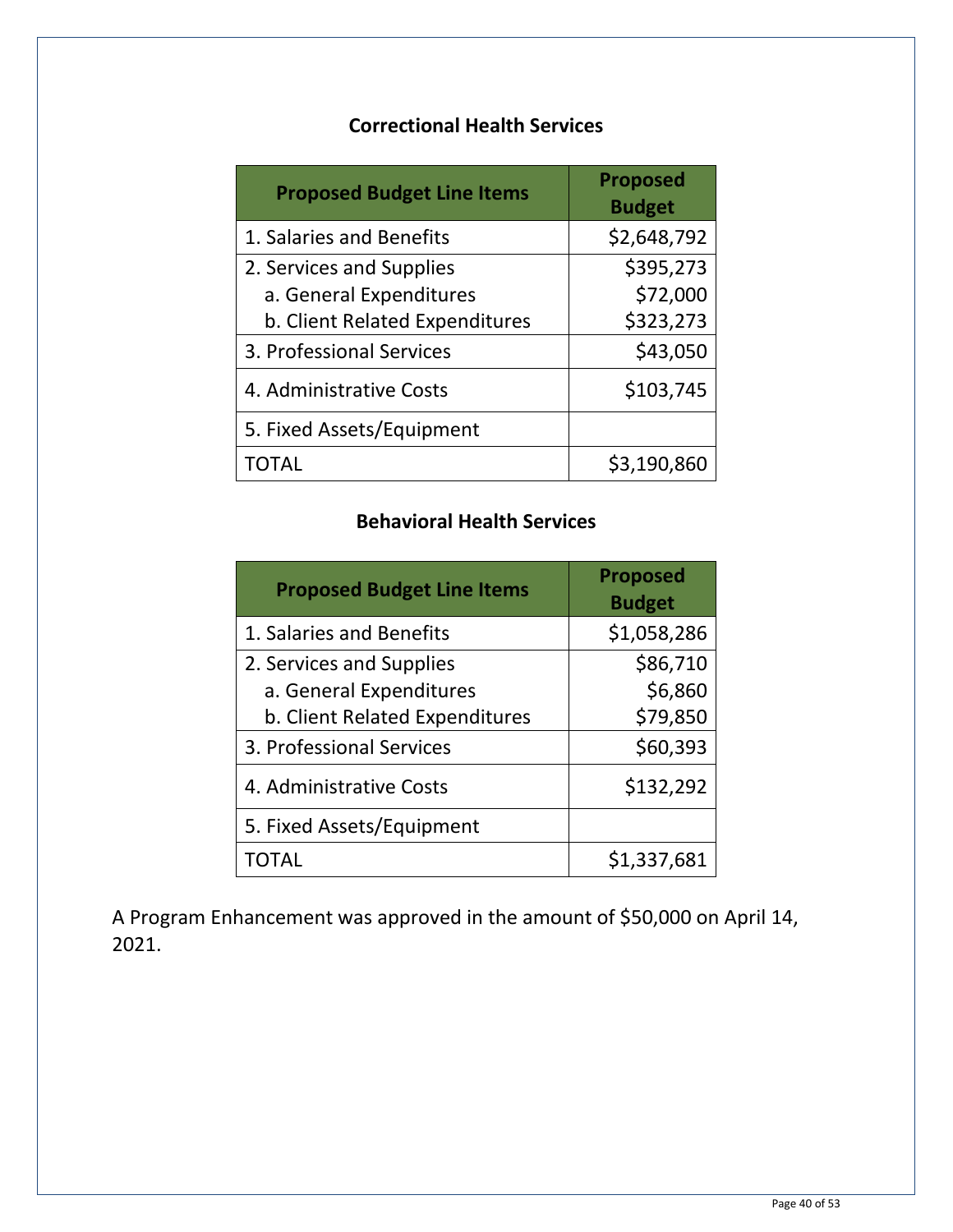# **Employment and Economic Development Department**

| <b>Proposed Budget Line Items</b> | <b>Proposed</b><br><b>Budget</b> |
|-----------------------------------|----------------------------------|
| 1. Salaries and Benefits          | \$493,456                        |
| 2. Services and Supplies          | \$272,289                        |
| a. General Expenditures           | \$86,289                         |
| b. Client Related Expenditures    | \$186,000                        |
| 3. Professional Services          |                                  |
| 4. Administrative Costs           | \$76,574                         |
| 5. Fixed Assets/Equipment         |                                  |
| TOTAL                             | \$842,319                        |

# **Transportation**

| <b>Proposed Budget Line Items</b> | <b>Proposed</b><br><b>Budget</b> |
|-----------------------------------|----------------------------------|
| 1. Salaries and Benefits          |                                  |
| 2. Services and Supplies          |                                  |
| a. General Expenditures           |                                  |
| b. Client Related Expenditures    | 26,000                           |
| 3. Professional Services          |                                  |
| 4. Administrative Costs           |                                  |
| 5. Fixed Assets/Equipment         |                                  |
|                                   |                                  |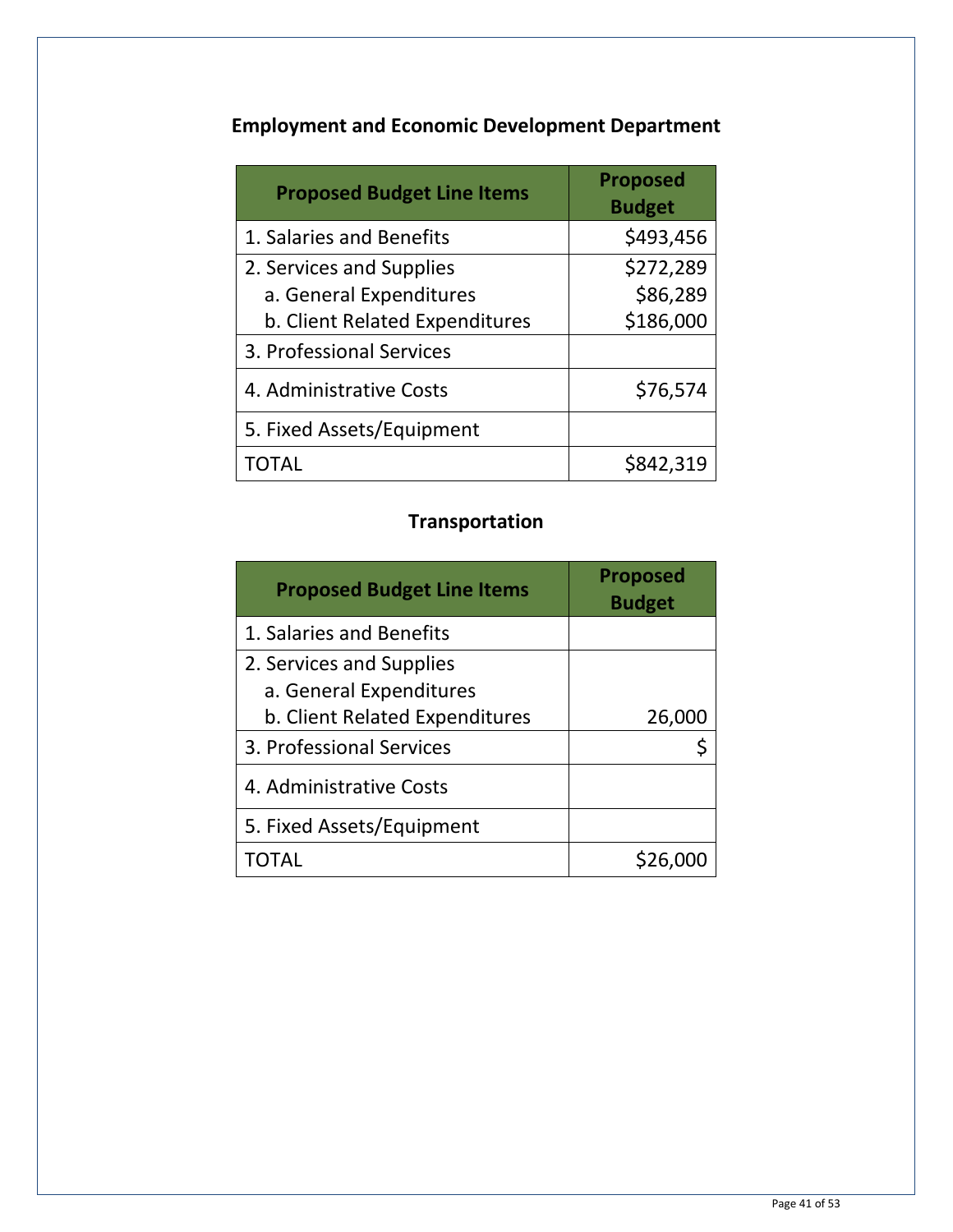# **Global Positioning Satellite**

| <b>Proposed Budget Line Items</b> | <b>Proposed</b><br><b>Budget</b> |
|-----------------------------------|----------------------------------|
| 1. Salaries and Benefits          |                                  |
| 2. Services and Supplies          |                                  |
| a. General Expenditures           |                                  |
| b. Client Related Expenditures    |                                  |
| 3. Professional Services          | \$79,609                         |
| 4. Administrative Costs           |                                  |
| 5. Fixed Assets/Equipment         |                                  |
|                                   |                                  |

# **Human Services Agency**

# Eligibility Screening

| <b>Proposed Budget Line Items</b> | <b>Proposed</b><br><b>Budget</b> |
|-----------------------------------|----------------------------------|
| 1. Salaries and Benefits          | \$124,088                        |
| 2. Services and Supplies          |                                  |
| a. General Expenditures           |                                  |
| b. Client Related Expenditures    |                                  |
| 3. Professional Services          |                                  |
| 4. Administrative Costs           | \$12,049                         |
| 5. Fixed Assets/Equipment         |                                  |
| TOTAL                             | \$136,497                        |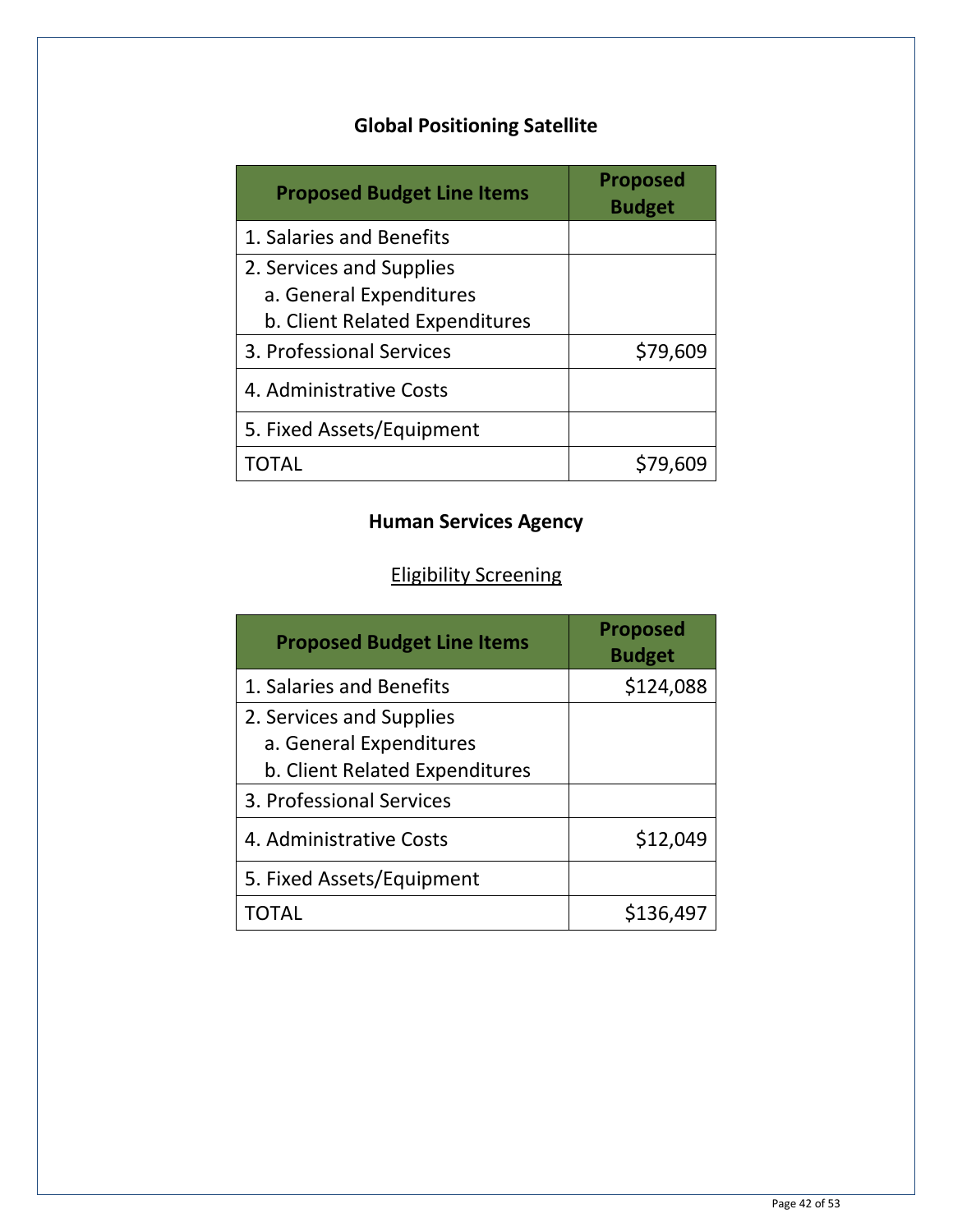# Transitional Housing

| <b>Proposed Budget Line Items</b> | <b>Proposed</b><br><b>Budget</b> |
|-----------------------------------|----------------------------------|
| 1. Salaries and Benefits          | \$119,447                        |
| 2. Services and Supplies          |                                  |
| a. General Expenditures           |                                  |
| b. Client Related Expenditures    | \$158,925                        |
| 3. Professional Services          |                                  |
| 4. Administrative Costs           | \$11,945                         |
| 5. Fixed Assets/Equipment         |                                  |
| TO TAI                            | \$290,317                        |

# **San Joaquin County Superior Court**

# Post Release Supervision Court

| <b>Proposed Budget Line Items</b> | <b>Proposed</b><br><b>Budget</b> |
|-----------------------------------|----------------------------------|
| 1. Salaries and Benefits          | \$503,292                        |
| 2. Services and Supplies          | \$16,110                         |
| a. General Expenditures           | \$7,000                          |
| b. Client Related Expenditures    | \$9,110                          |
| 3. Professional Services          | \$494,706                        |
| 4. Administrative Costs           | \$41,958                         |
| 5. Fixed Assets/Equipment         |                                  |
| ΤΩΤΑΙ                             | \$1,056,066                      |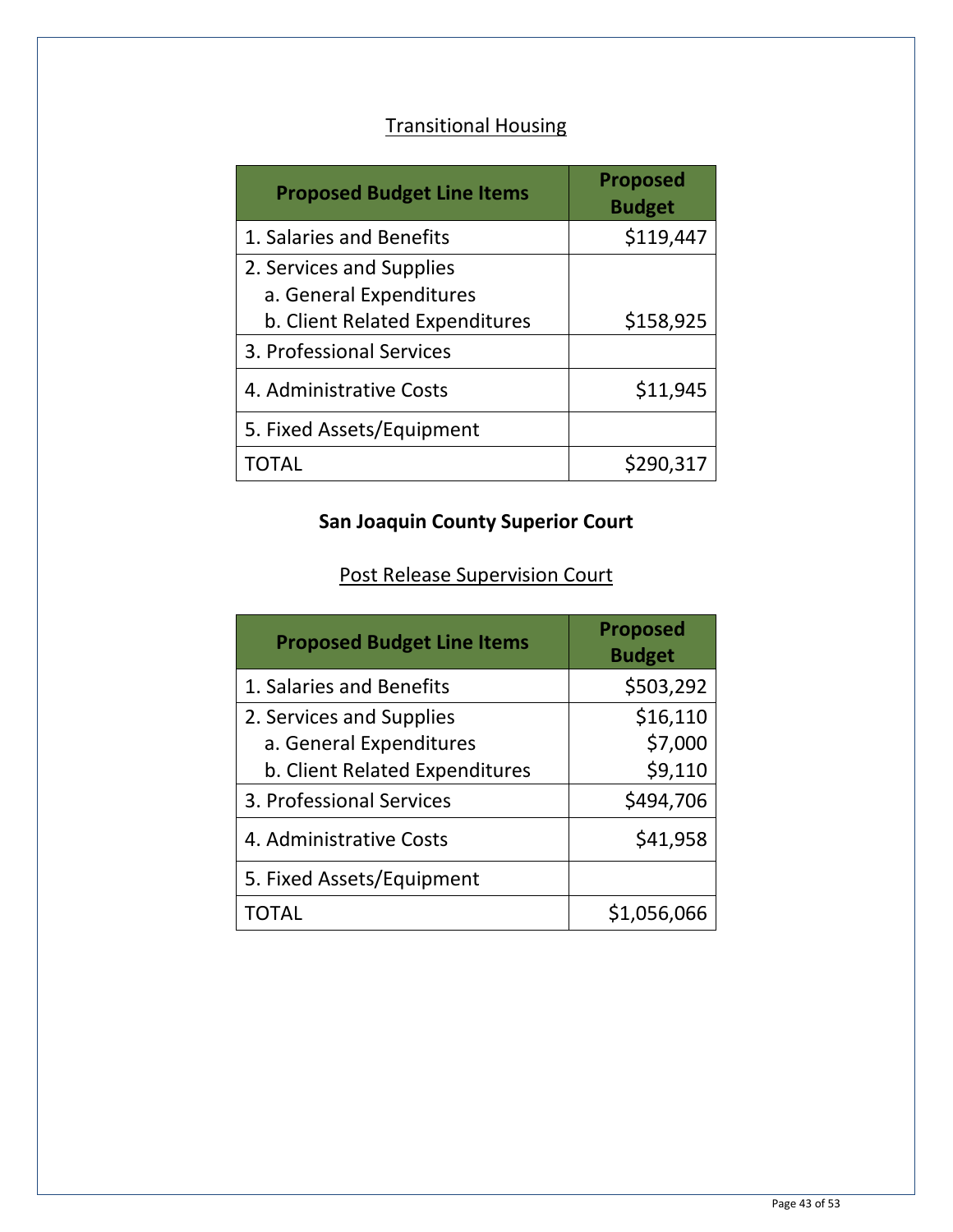# Mandatory Supervision Court

| <b>Proposed Budget Line Items</b> | <b>Proposed</b><br><b>Budget</b> |
|-----------------------------------|----------------------------------|
| 1. Salaries and Benefits          | \$53,896                         |
| 2. Services and Supplies          |                                  |
| a. General Expenditures           | \$6,000                          |
| b. Client Related Expenditures    |                                  |
| 3. Professional Services          | \$                               |
| 4. Administrative Costs           | \$2,323                          |
| 5. Fixed Assets/Equipment         |                                  |
| TOTAL                             |                                  |

### Monitoring Court

| <b>Proposed Budget Line Items</b> | <b>Proposed</b><br><b>Budget</b> |
|-----------------------------------|----------------------------------|
| 1. Salaries and Benefits          | \$572,925                        |
| 2. Services and Supplies          | \$15,610                         |
| a. General Expenditures           | \$7,000                          |
| b. Client Related Expenditures    | \$8,610                          |
| 3. Professional Services          | \$199,500                        |
| 4. Administrative Costs           | \$51,321                         |
| 5. Fixed Assets/Equipment         |                                  |
| TOTAL                             | \$839,356                        |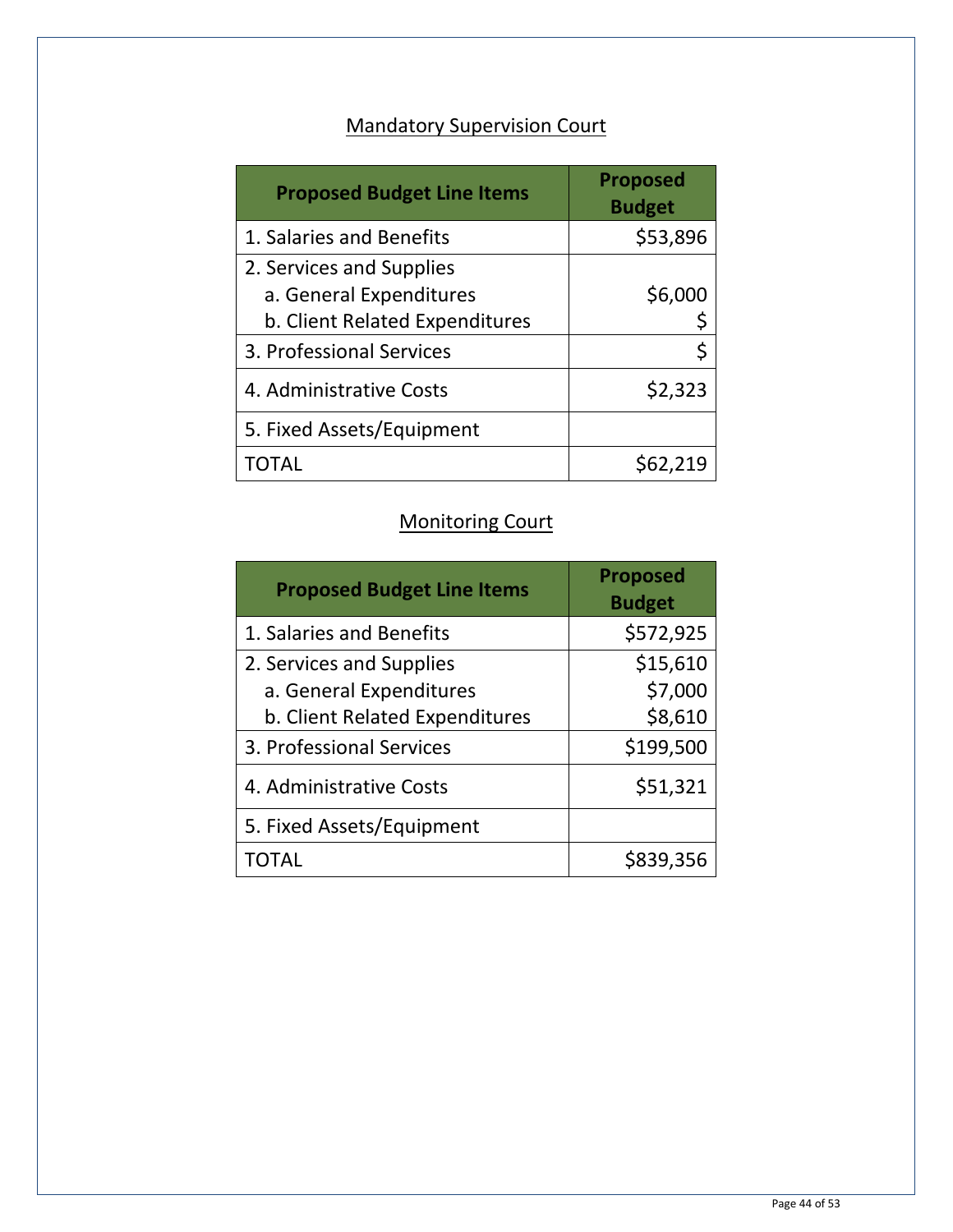### **Community Corrections Partnership Task Force**

| <b>Proposed Budget Line Items</b> | <b>Proposed</b><br><b>Budget</b> |
|-----------------------------------|----------------------------------|
| 1. Salaries and Benefits          | \$1,282,173                      |
| 2. Services and Supplies          | \$10,000                         |
| a. General Expenditures           |                                  |
| b. Client Related Expenditures    |                                  |
| 3. Professional Services          |                                  |
| 4. Administrative Costs           |                                  |
| 5. Fixed Assets/Equipment         |                                  |
| TOTAL                             | \$1,292,173                      |

# **Community Based Organizations**

Warrant Reduction and Advocacy Program (Friends Outside)

| <b>Proposed Budget Line Items</b> | <b>Proposed</b><br><b>Budget</b> |
|-----------------------------------|----------------------------------|
| 1. Salaries and Benefits          | \$262,817                        |
| 2. Services and Supplies          |                                  |
| a. General Expenditures           | \$24,417                         |
| b. Client Related Expenditures    | \$9,750                          |
| 3. Professional Services          |                                  |
| 4. Administrative Costs           | \$29,698                         |
| 5. Fixed Assets/Equipment         |                                  |
| TOTAL                             | \$326,682                        |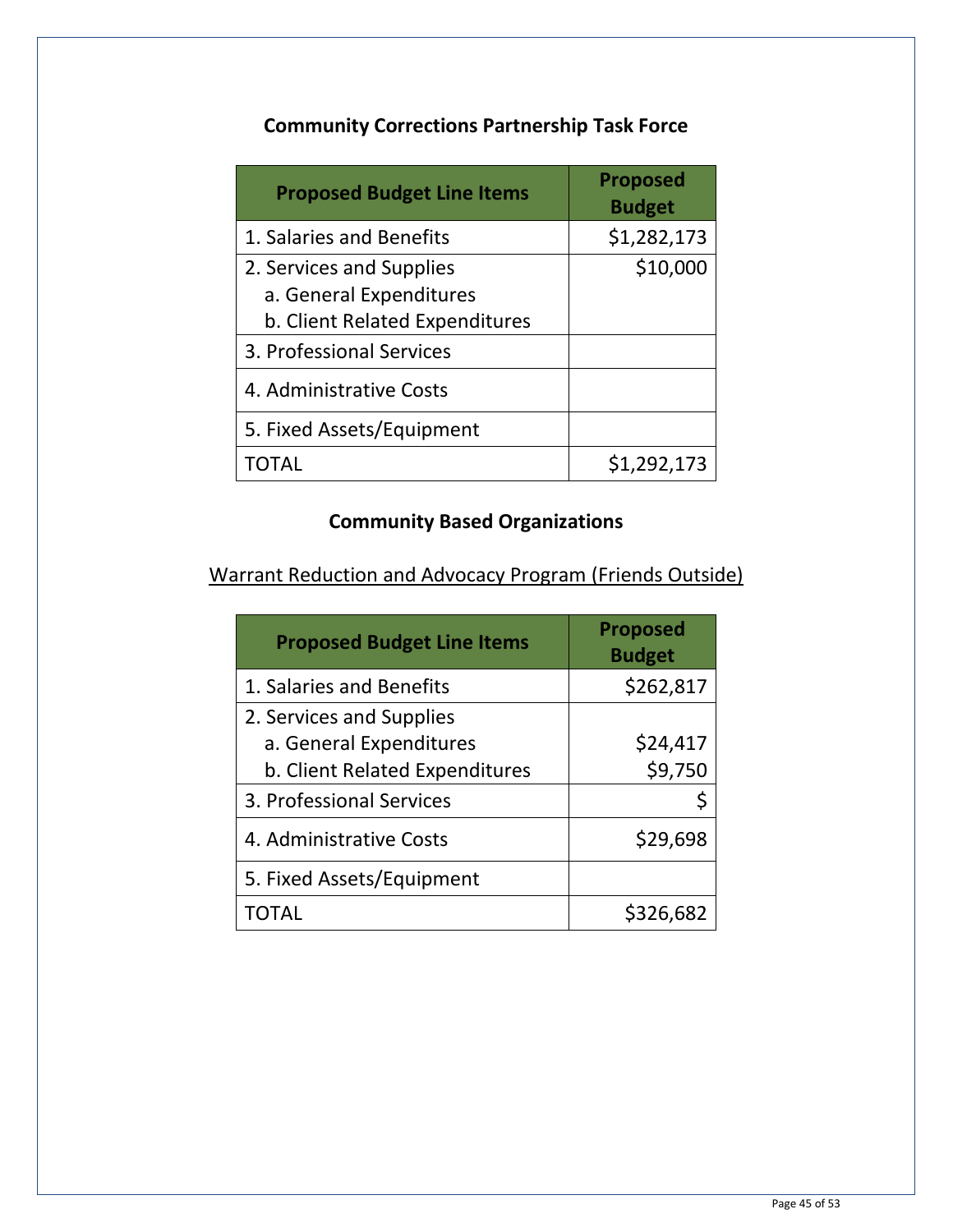# Community Partnership for Families

| <b>Proposed Budget Line Items</b> | <b>Proposed</b><br><b>Budget</b> |
|-----------------------------------|----------------------------------|
| 1. Salaries and Benefits          | \$166,093                        |
| 2. Services and Supplies          |                                  |
| a. General Expenditures           | \$15,632                         |
| b. Client Related Expenditures    | \$10,000                         |
| 3. Professional Services          | \$9,420                          |
| 4. Administrative Costs           | \$9,056                          |
| 5. Fixed Assets/Equipment         |                                  |
| ΤΩΤΑΙ                             | 210,201                          |

# El Concilio

| <b>Proposed Budget Line Items</b> | <b>Proposed</b><br><b>Budget</b> |
|-----------------------------------|----------------------------------|
| 1. Salaries and Benefits          | \$217,00                         |
| 2. Services and Supplies          | \$70,127                         |
| a. General Expenditures           | \$30,242                         |
| b. Client Related Expenditures    | \$39,885                         |
| 3. Professional Services          | \$500                            |
| 4. Administrative Costs           | \$28,713                         |
| 5. Fixed Assets/Equipment         |                                  |
|                                   | \$316,340                        |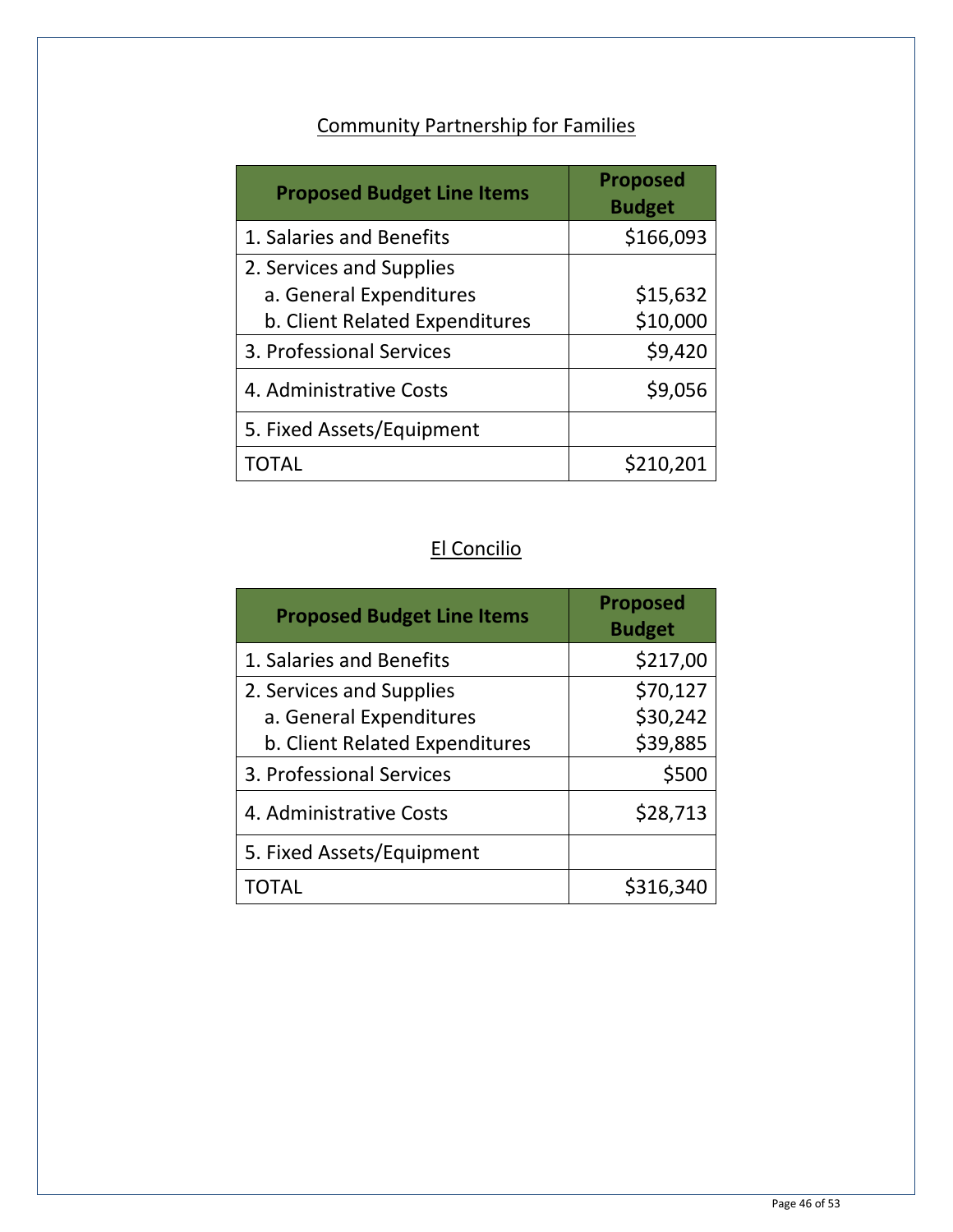# Mary Magdalene Community Services

| <b>Proposed Budget Line Items</b> | <b>Proposed</b><br><b>Budget</b> |
|-----------------------------------|----------------------------------|
| 1. Salaries and Benefits          | \$137,601                        |
| 2. Services and Supplies          | \$40,745                         |
| a. General Expenditures           | \$33,800                         |
| b. Client Related Expenditures    | \$6,945                          |
| 3. Professional Services          | \$29,158                         |
| 4. Administrative Costs           | \$17,834                         |
| 5. Fixed Assets/Equipment         | \$2,000                          |
| TOTAL                             | \$227,338                        |

### **District Attorney**

| <b>Proposed Budget Line Items</b> | <b>Proposed</b><br><b>Budget</b> |
|-----------------------------------|----------------------------------|
| 1. Salaries and Benefits          | \$362,580                        |
| 2. Services and Supplies          |                                  |
| a. General Expenditures           |                                  |
| b. Client Related Expenditures    |                                  |
| 3. Professional Services          |                                  |
| 4. Administrative Costs           | \$16,871                         |
| 5. Fixed Assets/Equipment         |                                  |
|                                   | \$397,451                        |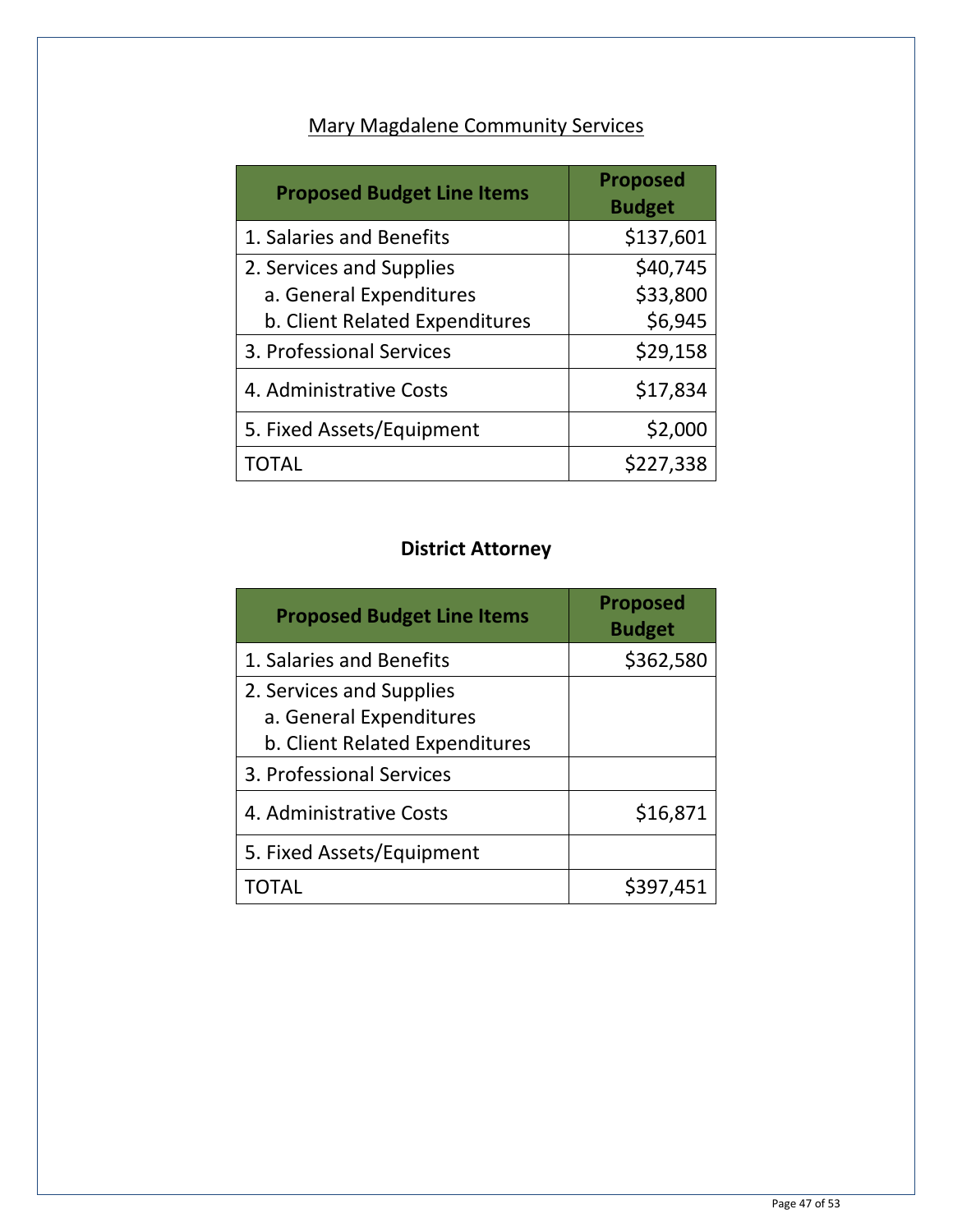# **Public Defender**

| <b>Proposed Budget Line Items</b> | <b>Proposed</b><br><b>Budget</b> |
|-----------------------------------|----------------------------------|
| 1. Salaries and Benefits          | \$350,988                        |
| 2. Services and Supplies          |                                  |
| a. General Expenditures           |                                  |
| b. Client Related Expenditures    |                                  |
| 3. Professional Services          |                                  |
| 4. Administrative Costs           |                                  |
| 5. Fixed Assets/Equipment         |                                  |
|                                   | \$350,988                        |

# **San Joaquin Community Data Co-Op**

| <b>Proposed Budget Line Items</b>                                                     | <b>Proposed</b><br><b>Budget</b> |
|---------------------------------------------------------------------------------------|----------------------------------|
| 1. Salaries and Benefits                                                              | \$166,614                        |
| 2. Services and Supplies<br>a. General Expenditures<br>b. Client Related Expenditures | \$116                            |
| 3. Professional Services                                                              |                                  |
| 4. Administrative Costs                                                               |                                  |
| 5. Fixed Assets/Equipment                                                             |                                  |
|                                                                                       | \$166,730                        |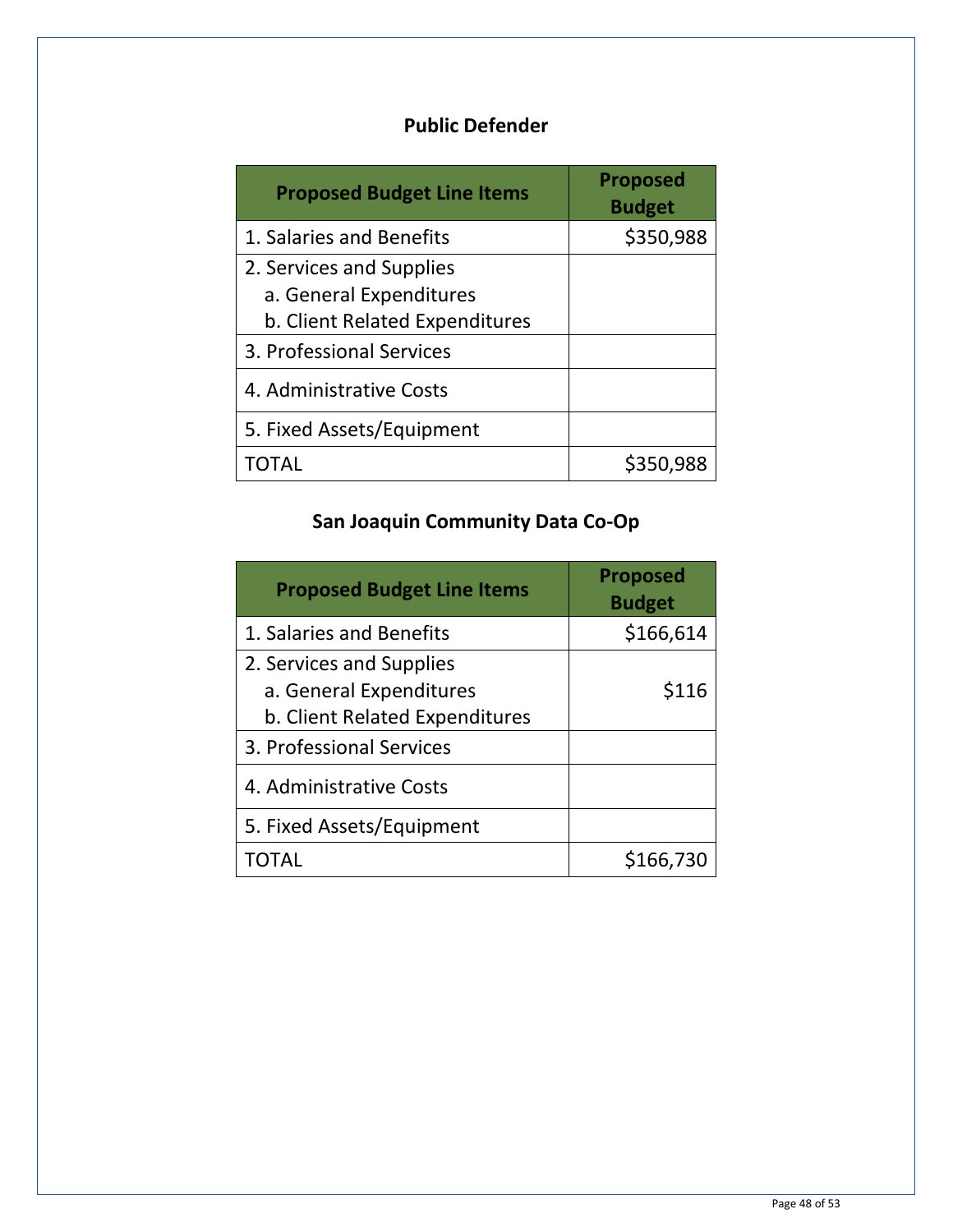# **Community Partnership for Families**

| <b>Proposed Budget Line Items</b> | <b>Proposed</b><br><b>Budget</b> |
|-----------------------------------|----------------------------------|
| 1. Salaries and Benefits          | \$173,758                        |
| 2. Services and Supplies          | \$52,00                          |
| a. General Expenditures           | \$22,000                         |
| b. Client Related Expenditures    | \$30,000                         |
| 3. Professional Services          | \$26,538                         |
| 4. Administrative Costs           | \$10,189                         |
| 5. Fixed Assets/Equipment         |                                  |
| TOTAL                             | \$262,485                        |

# **El Concilio**

| <b>Proposed Budget Line Items</b> | <b>Proposed</b><br><b>Budget</b> |
|-----------------------------------|----------------------------------|
| 1. Salaries and Benefits          | \$15,278                         |
| 2. Services and Supplies          |                                  |
| a. General Expenditures           | \$2,961                          |
| b. Client Related Expenditures    | \$1,760                          |
| 3. Professional Services          |                                  |
| 4. Administrative Costs           | \$2000                           |
| 5. Fixed Assets/Equipment         |                                  |
| TOTAL                             | \$21,999                         |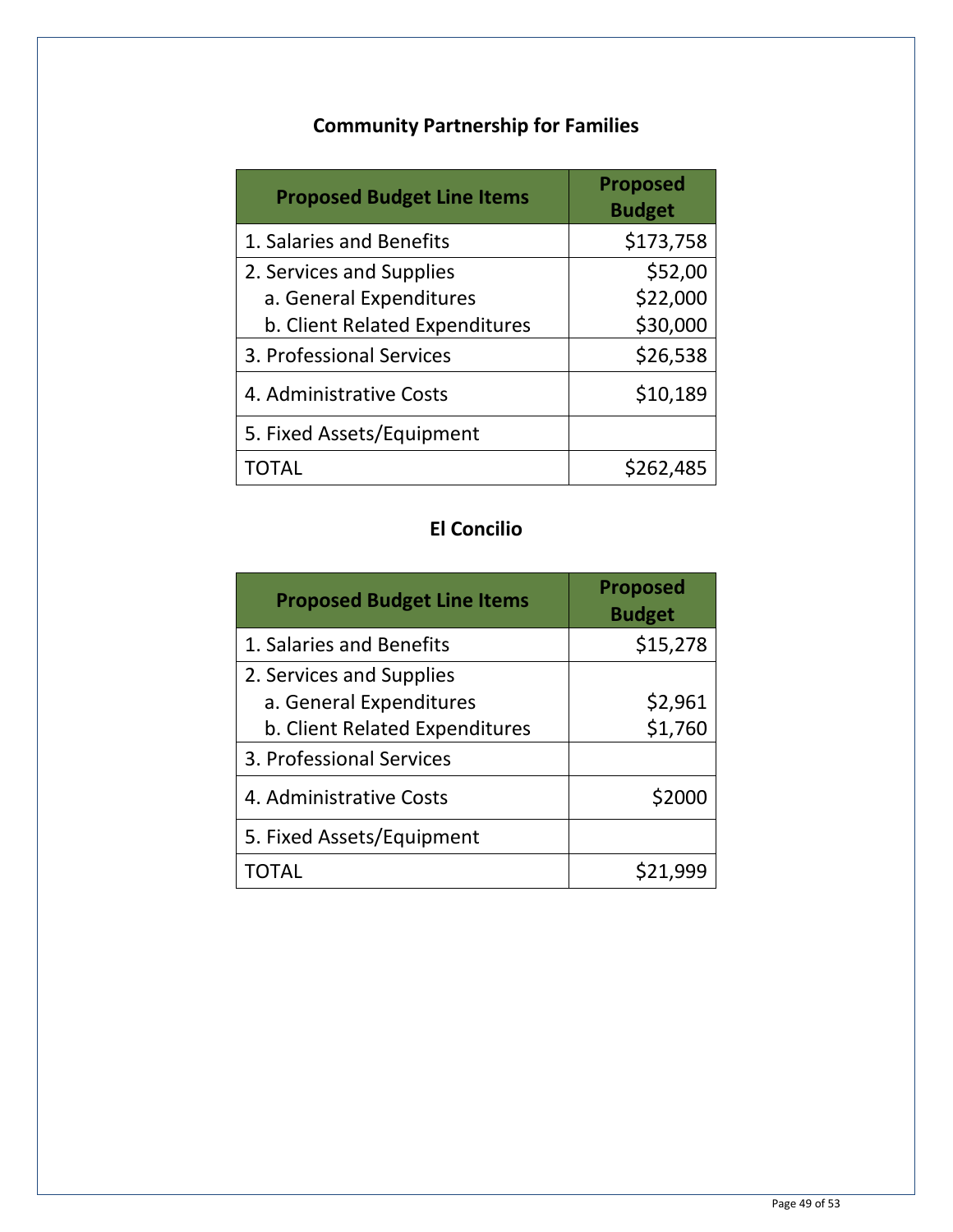# **Friends Outside**

| <b>Proposed Budget Line Items</b> | <b>Proposed</b><br><b>Budget</b> |
|-----------------------------------|----------------------------------|
| 1. Salaries and Benefits          | \$130,130                        |
| 2. Services and Supplies          |                                  |
| a. General Expenditures           | \$20,809                         |
| b. Client Related Expenditures    | \$18,300                         |
| 3. Professional Services          |                                  |
| 4. Administrative Costs           | \$16,923                         |
| 5. Fixed Assets/Equipment         |                                  |
| TOTAL                             | \$186,162                        |

# **Mary Magdalene Community Services**

| <b>Proposed Budget Line Items</b> | <b>Proposed</b><br><b>Budget</b> |
|-----------------------------------|----------------------------------|
| 1. Salaries and Benefits          | \$138,525                        |
| 2. Services and Supplies          |                                  |
| a. General Expenditures           | \$33,400                         |
| b. Client Related Expenditures    | \$6,945                          |
| 3. Professional Services          | \$11,000                         |
| 4. Administrative Costs           | \$13,757                         |
| 5. Fixed Assets/Equipment         | \$2,000                          |
| TOTAL                             | \$205,627                        |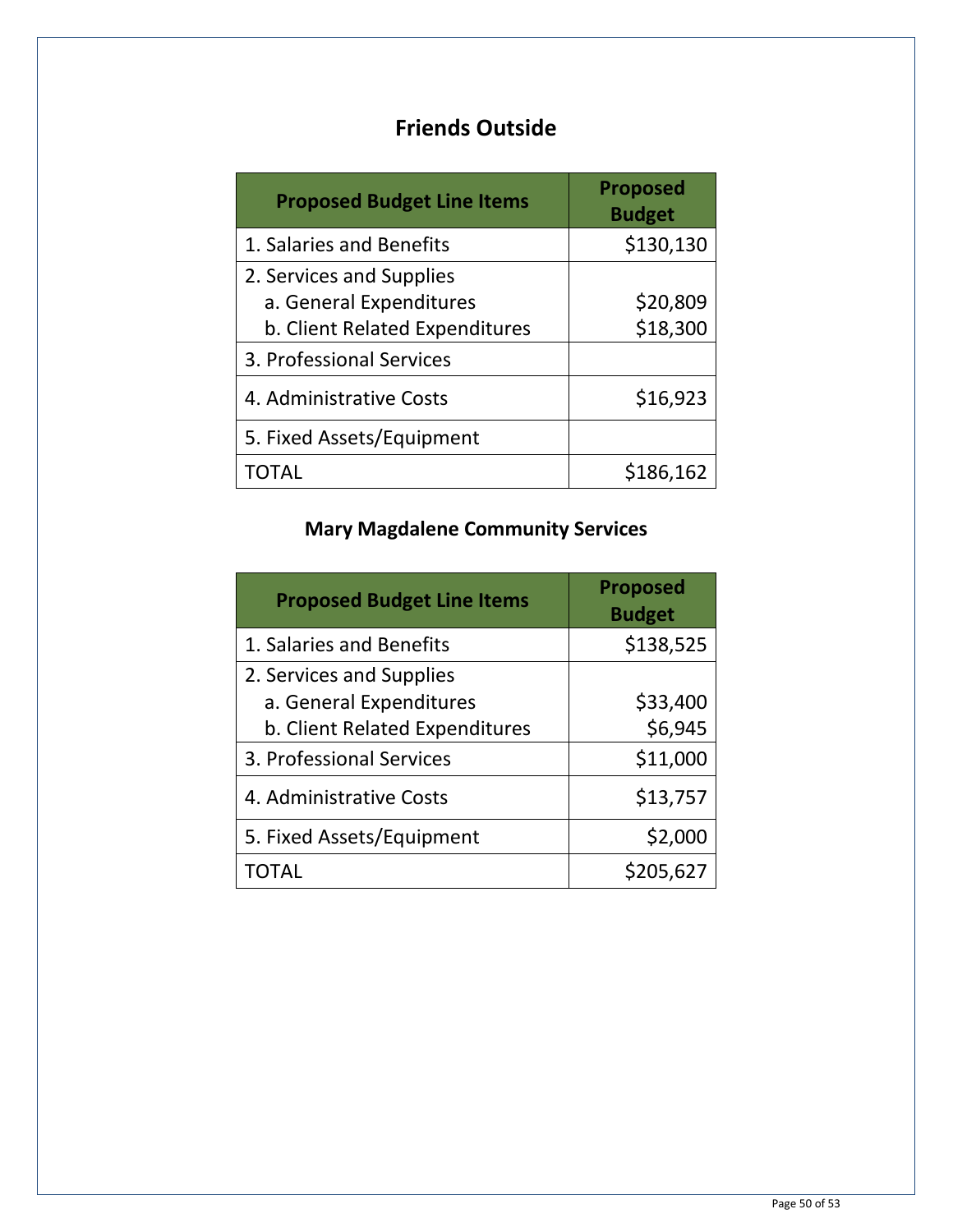# **Public Defender/Uptrust**

| <b>Proposed Budget Line Items</b> | <b>Proposed</b><br><b>Budget</b> |
|-----------------------------------|----------------------------------|
| 1. Salaries and Benefits          |                                  |
| 2. Services and Supplies          |                                  |
| a. General Expenditures           |                                  |
| b. Client Related Expenditures    |                                  |
| 3. Professional Services          | \$80,000                         |
| 4. Administrative Costs           |                                  |
| 5. Fixed Assets/Equipment         |                                  |
|                                   |                                  |

# **Ready to Work**

| <b>Proposed Budget Line Items</b> | <b>Proposed</b><br><b>Budget</b> |
|-----------------------------------|----------------------------------|
| 1. Salaries and Benefits          | \$520,416                        |
| 2. Services and Supplies          |                                  |
| a. General Expenditures           | \$30,593                         |
| b. Client Related Expenditures    | \$28,350                         |
| 3. Professional Services          |                                  |
| 4. Administrative Costs           | \$16,591                         |
| 5. Fixed Assets/Equipment         |                                  |
| TOTAL                             | \$595,950                        |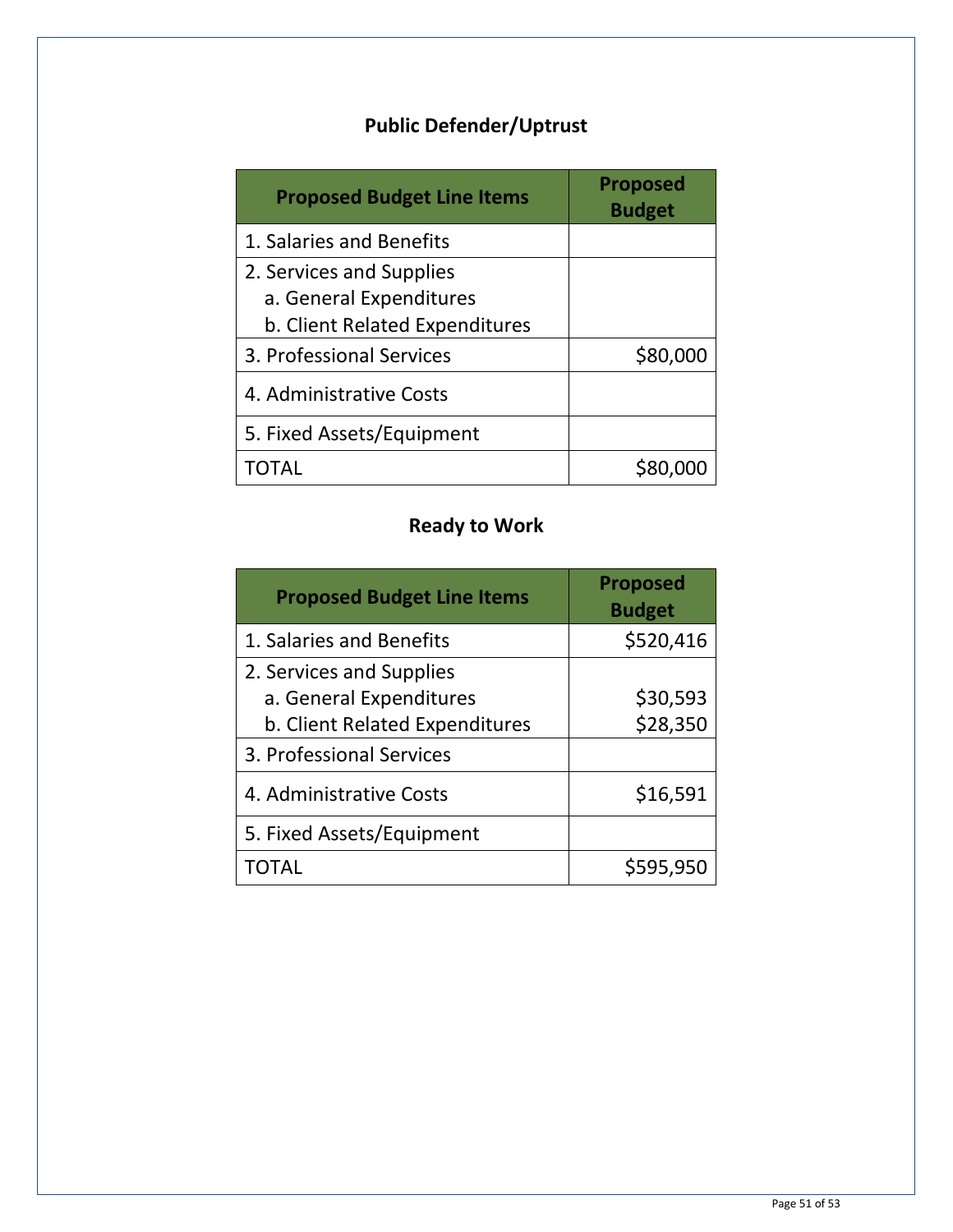# **Ink Doctors (Dba INKoff.me)**

| <b>Proposed Budget Line Items</b> | <b>Proposed</b><br><b>Budget</b> |
|-----------------------------------|----------------------------------|
| 1. Salaries and Benefits          | \$                               |
| 2. Services and Supplies          |                                  |
| a. General Expenditures           | Ś                                |
| b. Client Related Expenditures    |                                  |
| 3. Professional Services          | 20,000                           |
| 4. Administrative Costs           |                                  |
| 5. Fixed Assets/Equipment         |                                  |
|                                   |                                  |

# **Probation Department**

# Cost Allocation Plan

| <b>Proposed Budget Line Items</b> | <b>Proposed</b><br><b>Budget</b> |
|-----------------------------------|----------------------------------|
| 1. Salaries and Benefits          |                                  |
| 2. Services and Supplies          |                                  |
| a. General Expenditures           |                                  |
| b. Client Related Expenditures    |                                  |
| 3. Professional Services          |                                  |
| 4. Administrative Costs           | \$877,868                        |
| 5. Fixed Assets/Equipment         |                                  |
|                                   | \$877,868                        |